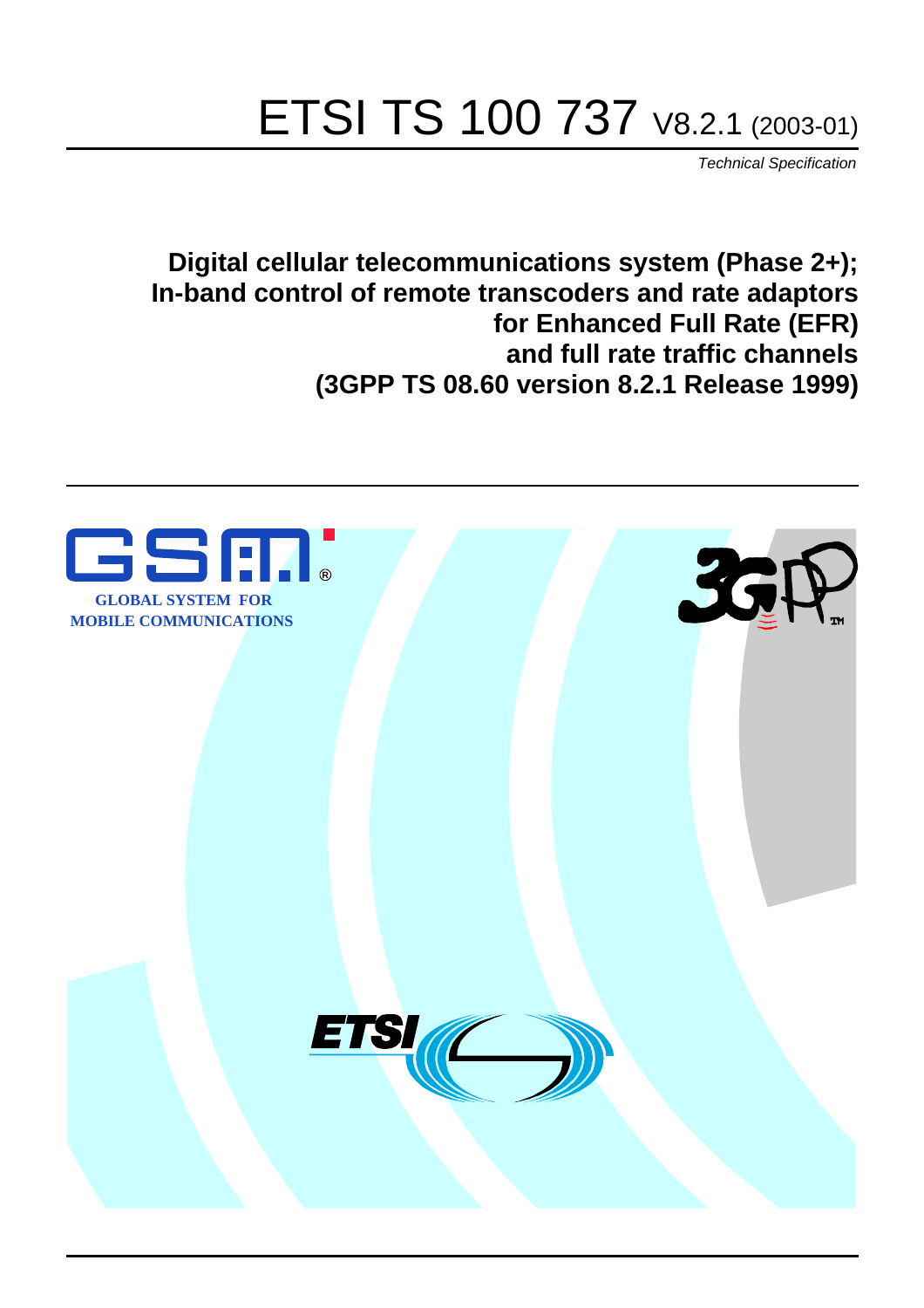Reference RTS/TSGG-010860v821

> Keywords GSM

#### **ETSI**

#### 650 Route des Lucioles F-06921 Sophia Antipolis Cedex - FRANCE

Tel.: +33 4 92 94 42 00 Fax: +33 4 93 65 47 16

Siret N° 348 623 562 00017 - NAF 742 C Association à but non lucratif enregistrée à la Sous-Préfecture de Grasse (06) N° 7803/88

#### **Important notice**

Individual copies of the present document can be downloaded from: [http://www.etsi.org](http://www.etsi.org/)

The present document may be made available in more than one electronic version or in print. In any case of existing or perceived difference in contents between such versions, the reference version is the Portable Document Format (PDF). In case of dispute, the reference shall be the printing on ETSI printers of the PDF version kept on a specific network drive within ETSI Secretariat.

Users of the present document should be aware that the document may be subject to revision or change of status. Information on the current status of this and other ETSI documents is available at <http://portal.etsi.org/tb/status/status.asp>

> If you find errors in the present document, send your comment to: [editor@etsi.org](mailto:editor@etsi.org)

#### **Copyright Notification**

No part may be reproduced except as authorized by written permission. The copyright and the foregoing restriction extend to reproduction in all media.

> © European Telecommunications Standards Institute 2003. All rights reserved.

**DECT**TM, **PLUGTESTS**TM and **UMTS**TM are Trade Marks of ETSI registered for the benefit of its Members. **TIPHON**TM and the **TIPHON logo** are Trade Marks currently being registered by ETSI for the benefit of its Members. **3GPP**TM is a Trade Mark of ETSI registered for the benefit of its Members and of the 3GPP Organizational Partners.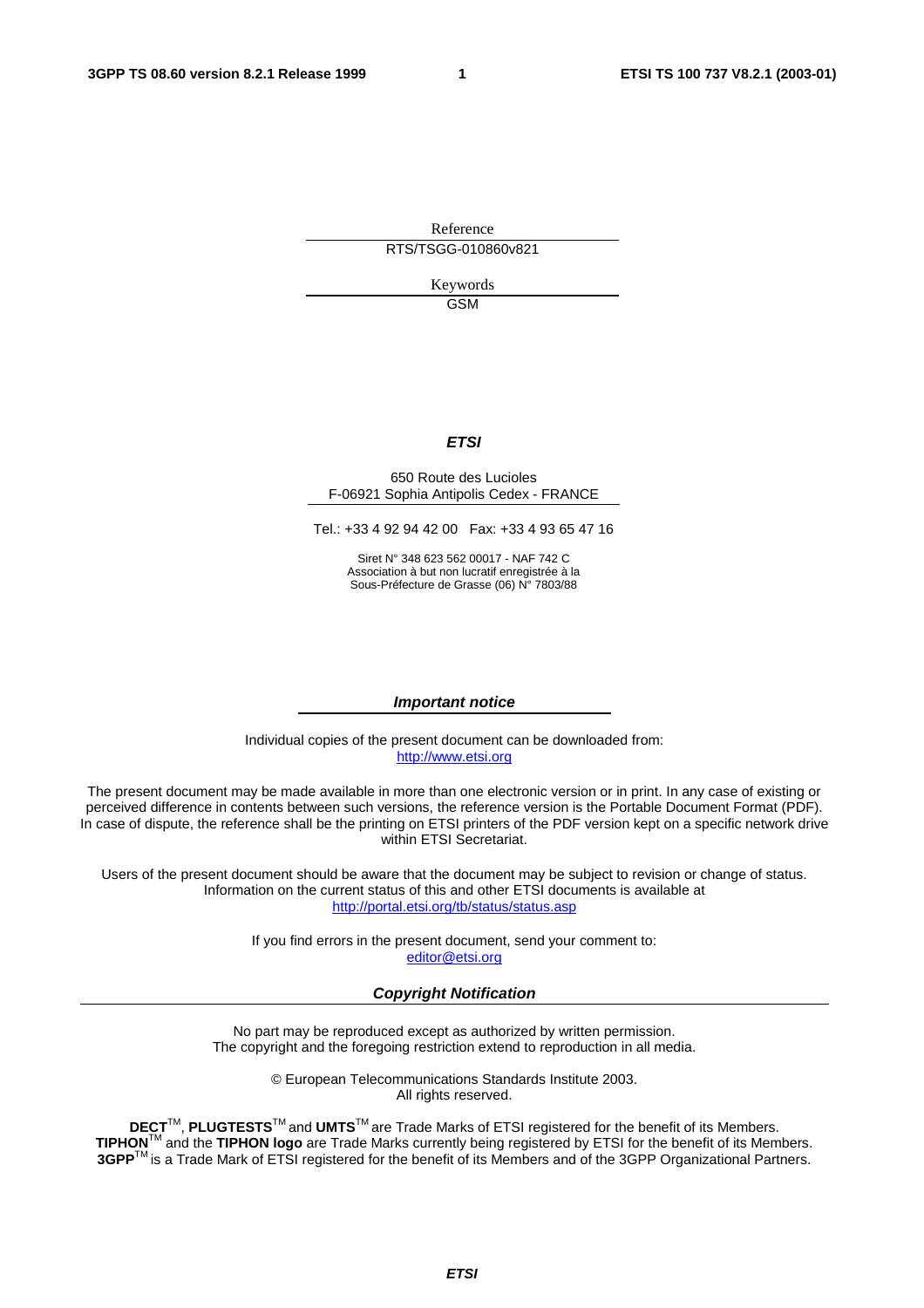### Intellectual Property Rights

IPRs essential or potentially essential to the present document may have been declared to ETSI. The information pertaining to these essential IPRs, if any, is publicly available for **ETSI members and non-members**, and can be found in ETSI SR 000 314: *"Intellectual Property Rights (IPRs); Essential, or potentially Essential, IPRs notified to ETSI in respect of ETSI standards"*, which is available from the ETSI Secretariat. Latest updates are available on the ETSI Web server (<http://webapp.etsi.org/IPR/home.asp>).

All published ETSI deliverables shall include information which directs the reader to the above source of information.

### Foreword

This Technical Specification (TS) has been produced by ETSI 3rd Generation Partnership Project (3GPP).

The present document may refer to technical specifications or reports using their 3GPP identities, UMTS identities or GSM identities. These should be interpreted as being references to the corresponding ETSI deliverables.

The cross reference between GSM, UMTS, 3GPP and ETSI identities can be found under <http://webapp.etsi.org/key/queryform.asp>.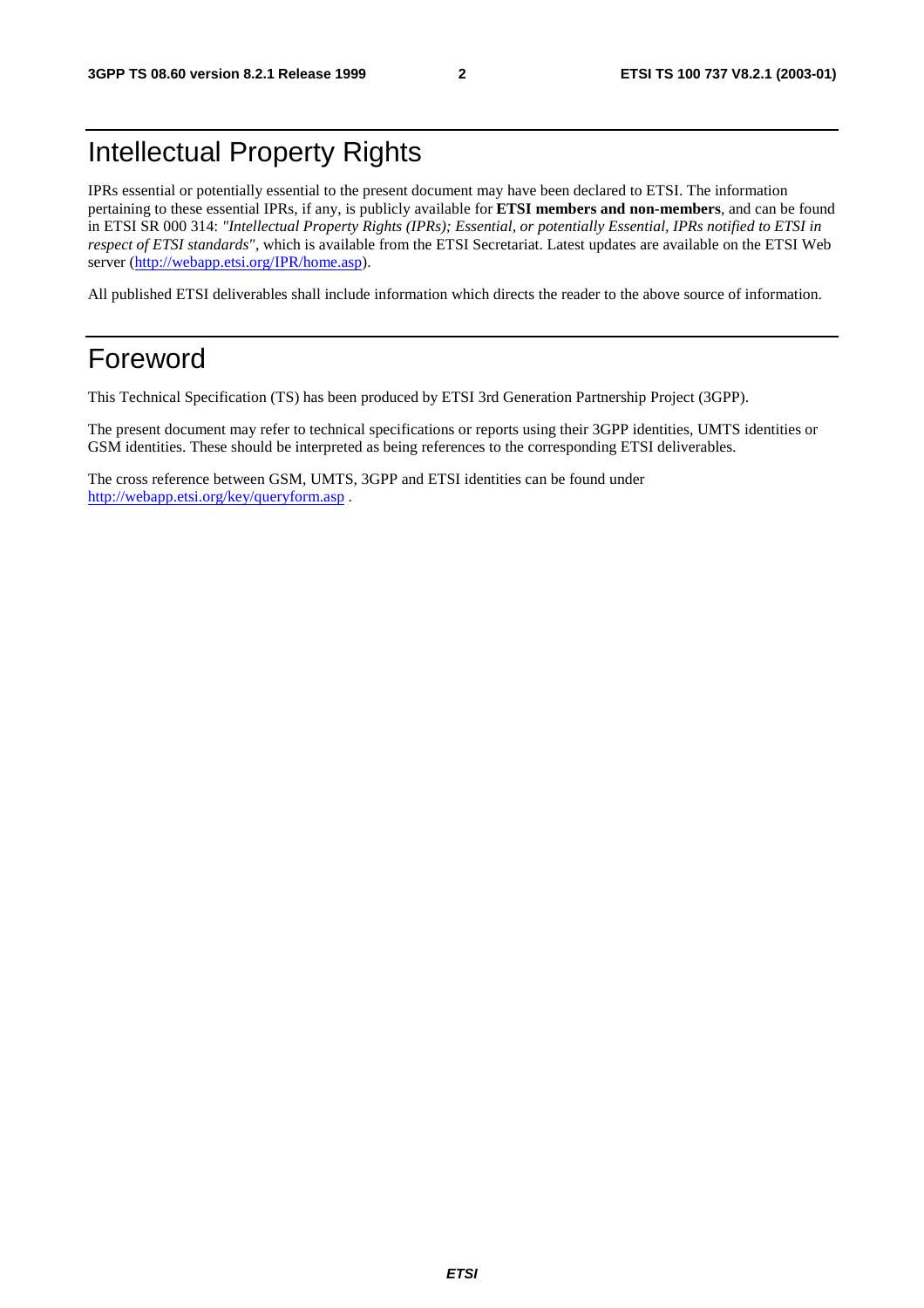$\mathbf{3}$ 

### Contents

| 1              |  |
|----------------|--|
| 1.1            |  |
| 1.2            |  |
| $\overline{2}$ |  |
|                |  |
| 3<br>3.1       |  |
| 3.1.1          |  |
| 3.1.2          |  |
| 3.2            |  |
| 3.3            |  |
| 3.3.1          |  |
| 3.3.2          |  |
| 3.4            |  |
| 3.5            |  |
| 3.5.1          |  |
| 3.5.1.1        |  |
| 3.5.1.1.1      |  |
| 3.5.1.1.2      |  |
| 3.5.1.1.3      |  |
| 3.5.1.2        |  |
| 3.5.1.2.1      |  |
| 3.5.1.2.2      |  |
| 3.5.1.2.3      |  |
| 3.5.2          |  |
| 3.5.3          |  |
| 3.5.4          |  |
| 3.5.5          |  |
| 3.6            |  |
| $\overline{4}$ |  |
| 4.1            |  |
| 4.2            |  |
| 4.3            |  |
| 4.4            |  |
| 4.5            |  |
| 4.5.1          |  |
| 4.5.2          |  |
| 4.5.3<br>4.5.4 |  |
| 4.6            |  |
| 4.6.1          |  |
| 4.6.1.1        |  |
| 4.6.1.2        |  |
| 4.6.1.2.1      |  |
| 4.6.1.3        |  |
| 4.6.1.4        |  |
| 4.6.1.4.1      |  |
| 4.6.1.4.2      |  |
| 4.6.2          |  |
| 4.6.2.1        |  |
| 4.6.2.2        |  |
|                |  |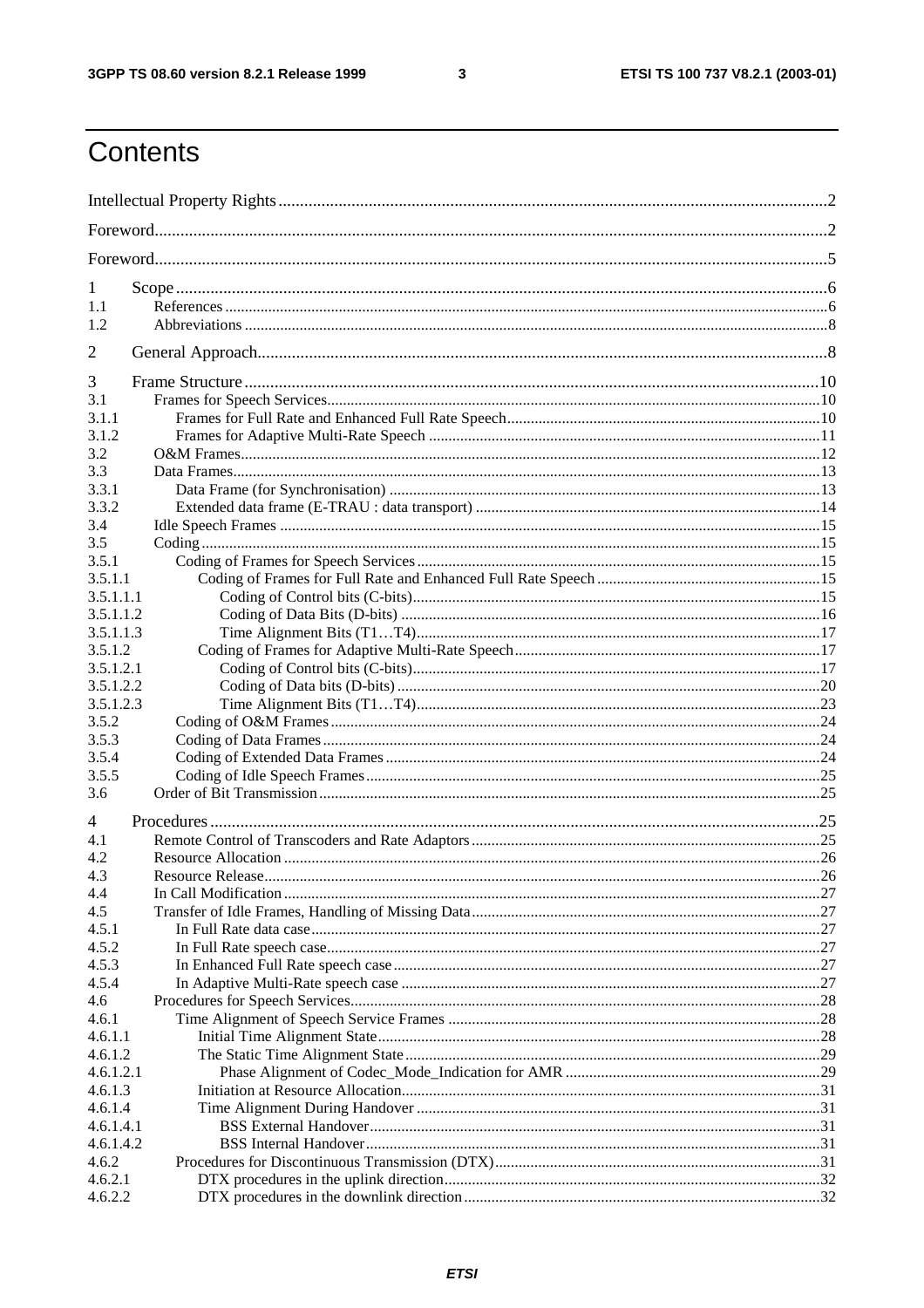#### $\overline{\mathbf{4}}$

| 4.7      |  |
|----------|--|
| 4.7.1    |  |
| 4.7.1.1  |  |
| 4.7.1.2  |  |
| 4.7.1.3  |  |
| 4.7.1.4  |  |
| 4.7.1.5  |  |
| 4.7.1.6  |  |
| 4.7.2    |  |
| 4.7.2.1  |  |
| 4.7.2.2  |  |
| 4.7.2.3  |  |
| 4.8      |  |
| 4.8.1    |  |
| 4.8.2    |  |
| 4.8.3    |  |
| 4.9      |  |
| 4.9.1    |  |
| 4.9.1.1  |  |
| 4.9.1.2  |  |
| 4.9.2    |  |
| 4.9.2.1  |  |
| 4.9.2.2  |  |
| 4.10     |  |
| 4.10.1   |  |
| 4.10.2   |  |
| 4.10.3   |  |
| 4.10.3.1 |  |
| 4.10.4   |  |
|          |  |
|          |  |
|          |  |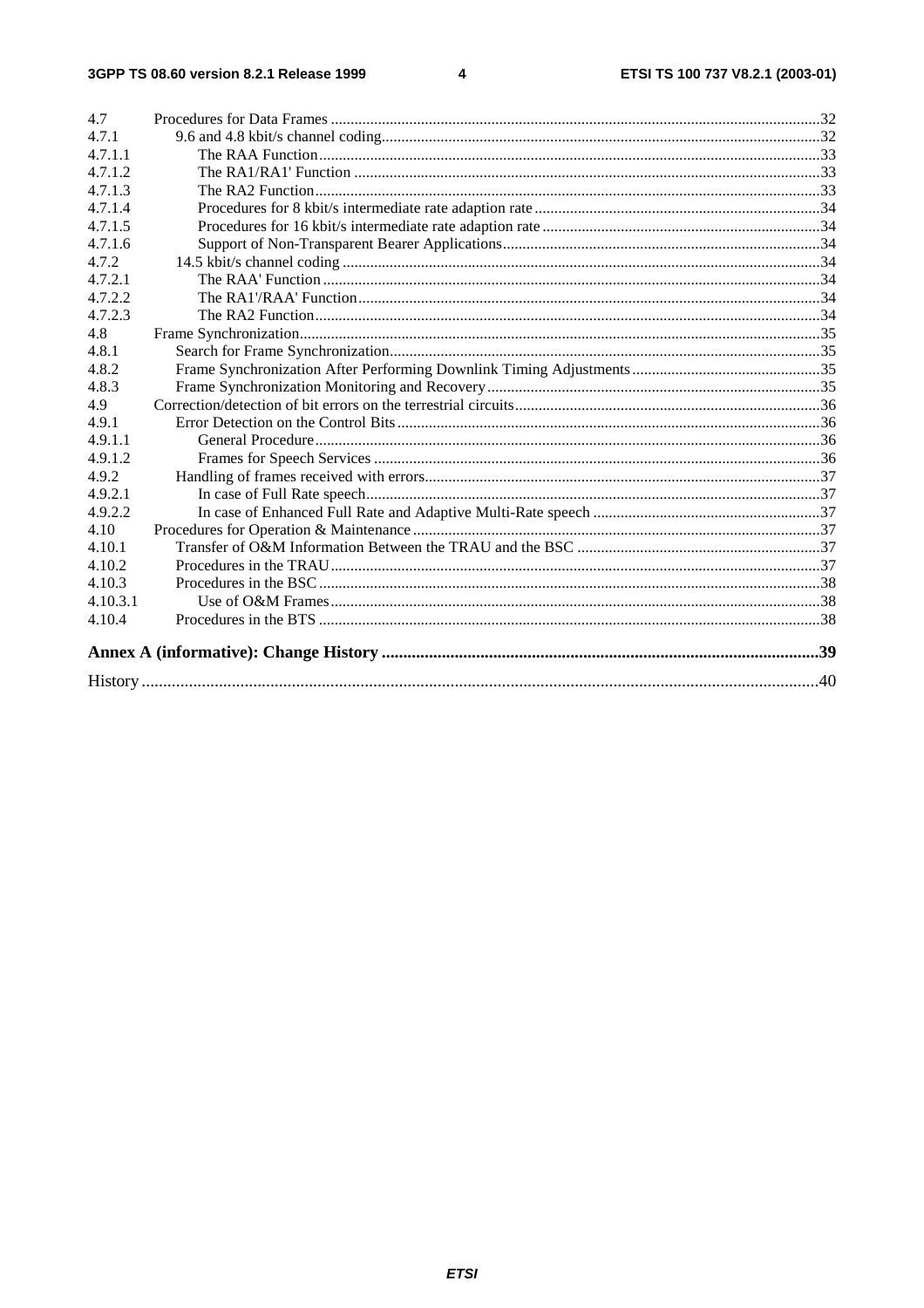### Foreword

This Technical Specification has been produced by the 3<sup>rd</sup> Generation Partnership Project (3GPP).

The contents of the present document are subject to continuing work within the TSG and may change following formal TSG approval. Should the TSG modify the contents of the present document, it will be re-released by the TSG with an identifying change of release date and an increase in version number as follows:

Version x.y.z

where:

- x the first digit:
	- 1 presented to TSG for information;
	- 2 presented to TSG for approval;
	- 3 or greater indicates TSG approved document under change control.
- y the second digit is incremented for all changes of substance, i.e. technical enhancements, corrections, updates, etc.
- z the third digit is incremented when editorial only changes have been incorporated in the document.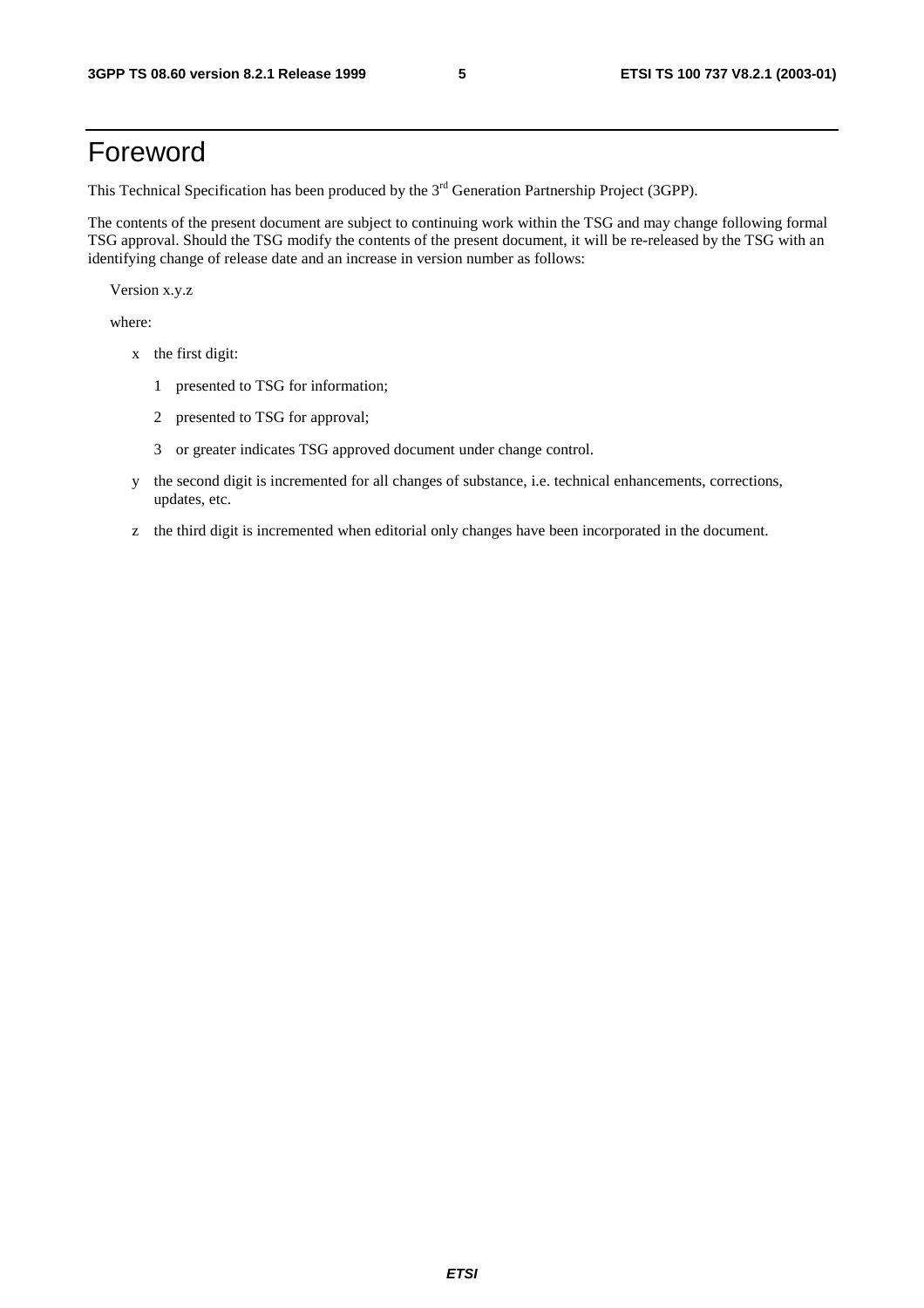### 1 Scope

When 64 kbit/s traffic channels are used on the Abis interface, the speech shall be coded according to ITU-T Recommendation G.711 and the data rate adaptation shall be as specified in GSM 04.21 and GSM 08.20.

In the case where 16 kbit/s traffic channels are used for full rate speech, enhanced full rate speech, Adaptive Multi-Rate speech or full rate data service, then the present document shall apply for frame structure and for control of remote transcoders and additional rate adaptors.

For Adaptive Multi-Rate speech the present document specifies the 16 kBit/s submultiplexing, both for the full and the half rate traffic channels (TCH/AFS and TCH/AHS). The specification for 8 kBit/s submultiplexing is given in GSM 08.61, both for the full and the half rate traffic channels (TCH/AFS and TCH/AHS).

The use and general aspects of the Abis interface are given in GSM 08.51.

NOTE: The present document should be considered together with the GSM 06 series of specifications, GSM 04.21 (Rate Adaptation on the MS-BSS Interface) and GSM 08.20 (Rate Adaptation on the BS/MSC Interface).

### 1.1 References

The following documents contain provisions which, through reference in this text, constitute provisions of the present document.

- References are either specific (identified by date of publication, edition number, version number, etc.) or non-specific.
- For a specific reference, subsequent revisions do not apply.
- For a non-specific reference, the latest version applies. In the case of a reference to a 3GPP document (including a GSM document), a non-specific reference implicitly refers to the latest version of that document *in the same Release as the present document*.
- [1] GSM 01.04: "Digital cellular telecommunications system (Phase 2+); Abbreviations and acronyms".
- [2] GSM 04.06: "Digital cellular telecommunications system (Phase 2+); Mobile Station Base Station System (MS - BSS) interface; Data Link (DL) layer specification".
- [3] GSM 04.21: "Digital cellular telecommunications system (Phase 2+); Rate adaption on the Mobile Station - Base Station System (MS - BSS) interface".
- [4] GSM 06.01: "Digital cellular telecommunications system (Phase 2+); Full rate speech; Processing functions".
- [5] GSM 06.10: "Digital cellular telecommunications system (Phase 2+); Full rate speech; Transcoding".
- [6] GSM 06.11: "Digital cellular telecommunications system (Phase 2+); Full rate speech; Substitution and muting of lost frames for full rate speech channels".
- [7] GSM 06.12: "Digital cellular telecommunications system (Phase 2+); Full rate speech; Comfort noise aspect for full rate speech traffic channels".
- [8] GSM 06.31: "Digital cellular telecommunications system (Phase 2+); Full rate speech; Discontinuous Transmission (DTX) for full rate speech traffic channels".
- [9] GSM 06.32: "Digital cellular telecommunications system (Phase 2+); Voice Activity Detector (VAD)".
- [10] GSM 08.20: "Digital cellular telecommunications system (Phase 2+); Rate adaption on the Base Station System - Mobile-services Switching Centre (BSS - MSC) interface".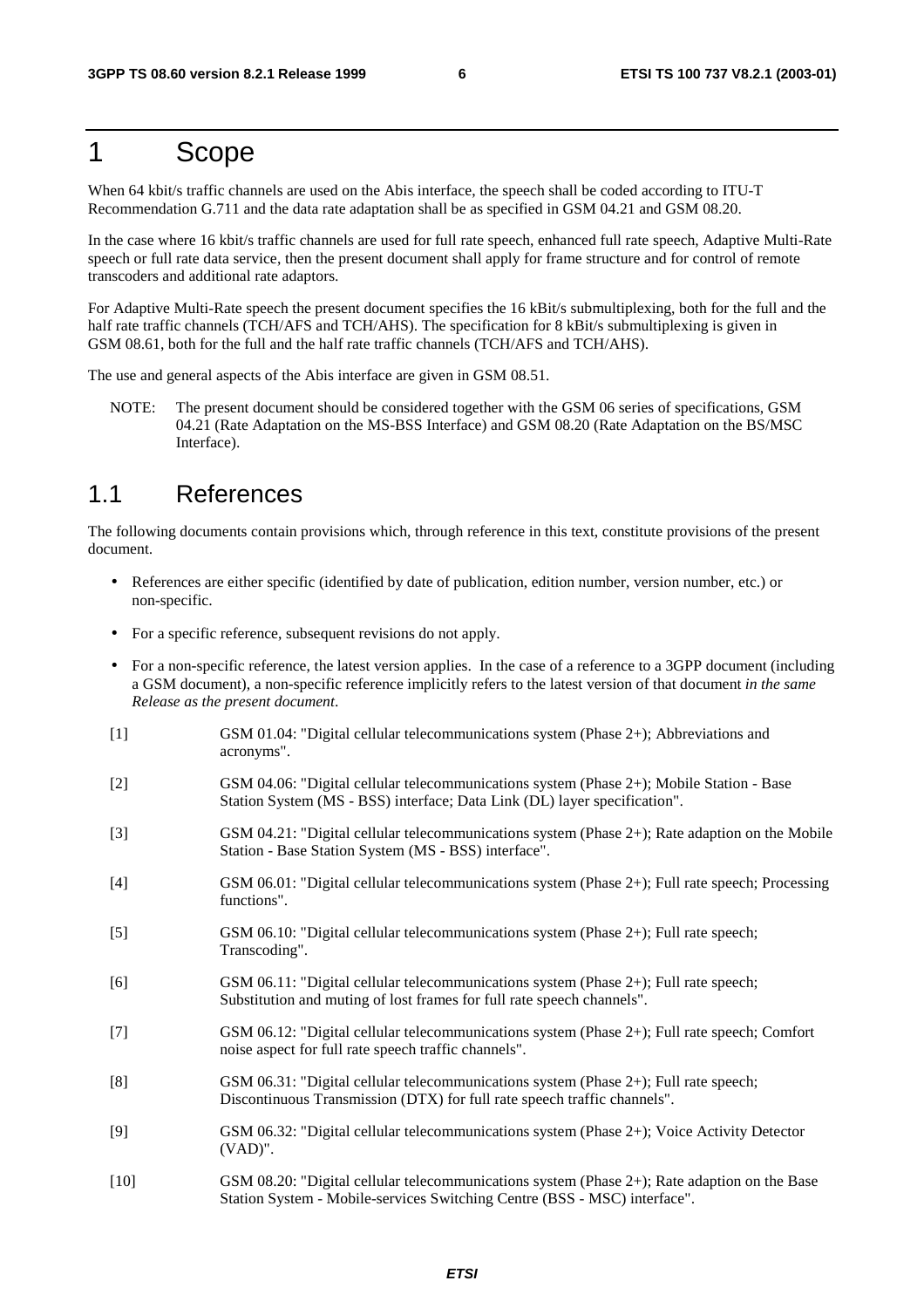- [11] GSM 08.51: "Digital cellular telecommunications system (Phase 2+); Base Station Controller Base Transceiver Station (BSC - BTS) interface; General aspects".
- [12] GSM 08.54: "Digital cellular telecommunications system (Phase 2+); Base Station Controller Base Transceiver Station (BSC - BTS) interface; Layer 1 structure of physical circuits".
- [13] GSM 08.58: "Digital cellular telecommunications system (Phase 2+); Base Station Controller Base Transceiver Station (BSC - BTS) interface; Layer 3 specification".
- [14] GSM 12.21: "Digital cellular telecommunications system (Phase 2+); Network Management (NM) procedures and message on the A-bis interface".
- [15] ITU-T Recommendation G.711: "Pulse code modulation (PCM) of voice frequencies".
- [16] ITU-T Recommendation I.460: "Multiplexing, rate adaption and support of existing interfaces".
- [17] ITU-T Recommendation V.110: "Support of data terminal equipments (DTEs) with V-Series interfaces by an integrated services digital network".
- [18] GSM 06.51: "Digital cellular telecommunications system (Phase 2+); Enhanced Full rate speech processing functions".
- [19] GSM 06.60: "Digital cellular telecommunications system (Phase 2+); Enhanced Full rate speech transcoding".
- [20] GSM 06.61: "Digital cellular telecommunications system (Phase 2+); Substitution and muting of lost frames for Enhanced Full rate speech channels".
- [21] GSM 06.62: "Digital cellular telecommunications system (Phase 2+); Comfort noise aspect for Enhanced Full rate speech traffic channels".
- [22] GSM 06.81: "Digital cellular telecommunications system (Phase 2+); Discontinuous Transmission (DTX) for Enhanced Full rate speech traffic channel".
- [23] GSM 06.82: "Digital cellular telecommunications system (Phase 2+); Voice Activity Detection (VAD)".
- [24] GSM 06.71: "Digital cellular telecommunications system; Adaptive Multi-Rate speech processing functions, General Description".
- [25] GSM 06.90: "Digital cellular telecommunications system; Adaptive Multi-Rate speech transcoding".
- [26] GSM 06.91: "Digital cellular telecommunications system; Substitution and muting of lost frames for Adaptive Multi-Rate speech traffic channels".
- [27] GSM 06.92: "Digital cellular telecommunications system; Comfort noise aspect for Adaptive Multi-Rate speech traffic channels".
- [28] GSM 06.93: "Digital cellular telecommunications system; Discontinuous Transmission (DTX) for Adaptive Multi-Rate speech traffic channels".
- [29] GSM 06.94: "Digital cellular telecommunications system; Voice Activity Detection (VAD) for Adaptive Multi-Rate speech traffic channels".
- [30] GSM 05.09: "Digital cellular telecommunications system; Link Adaptation".
- [31] GSM 08.61: "Digital cellular telecommunications system; Inband control of remote transcoders and rate adaptors for half rate traffic channels".
- [32] GSM 08.62: "Digital cellular telecommunications system; Inband Tandem Free Operation (TFO) of Speech Codecs".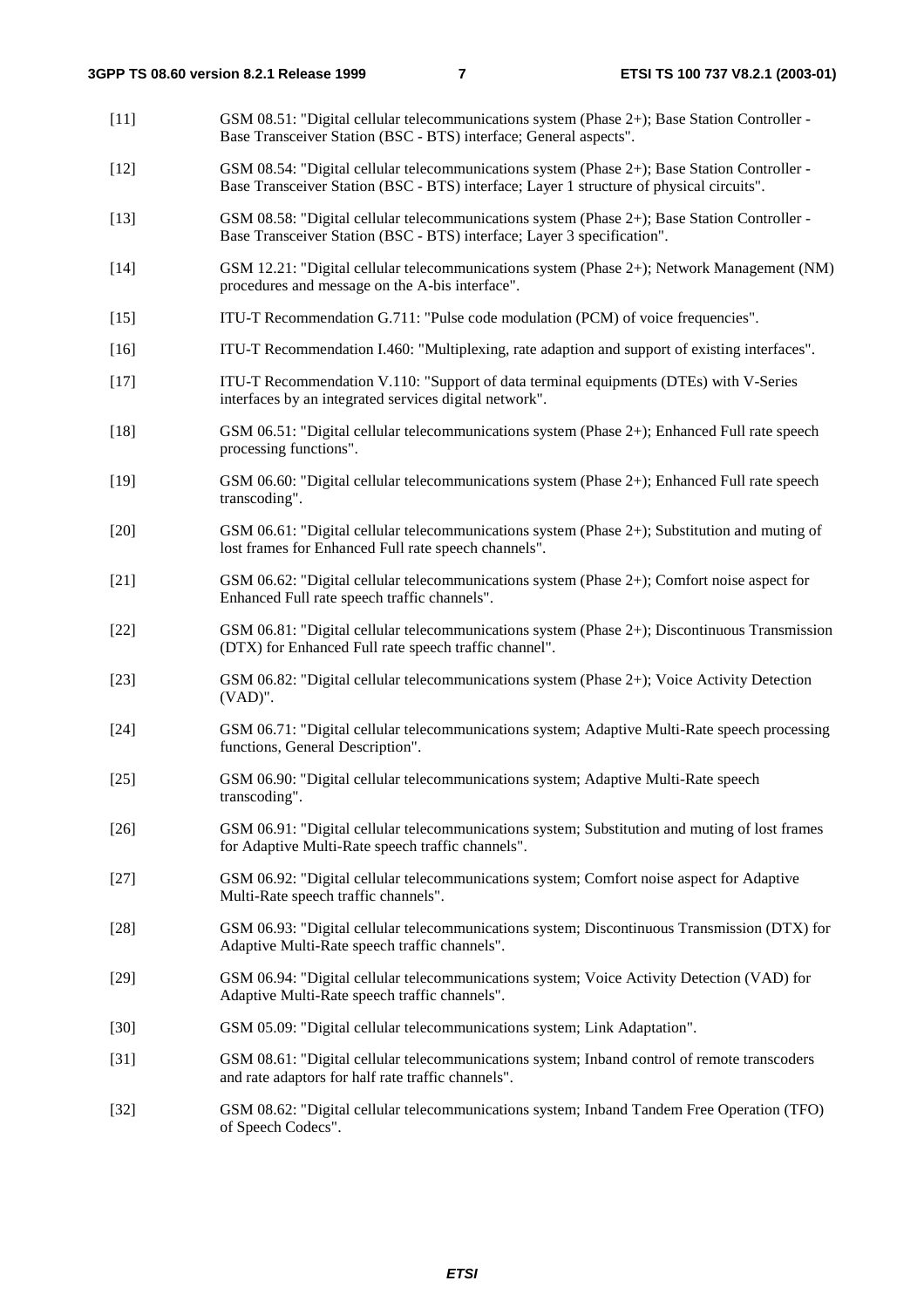### 1.2 Abbreviations

For the purposes of the present document, the abbreviations given in GSM 01.04 and the following apply:

| AMR            | Adaptive Multi-Rate                             |
|----------------|-------------------------------------------------|
| <b>CMC</b>     | Codec_Mode_Command                              |
| <b>CMI</b>     | Codec Mode Indication                           |
| <b>CMR</b>     | Codec_Mode_Request                              |
| Onset          | <b>Speech Onset Frame Classification</b>        |
| <b>PAB</b>     | <b>Phase Alignment Bit</b>                      |
| <b>PAC</b>     | <b>Phase Alignment Command</b>                  |
| <b>RATSCCH</b> | Robust AMR Traffic Synchronised Control CHannel |
| <b>RIF</b>     | Request or Indication Flag                      |
| <b>TAC</b>     | Time Alignment Command                          |
| <b>TAE</b>     | Time Alignment Extension                        |
| <b>TFO</b>     | <b>Tandem Free Operation</b>                    |
| <b>TFOE</b>    | <b>TFO</b> Enable                               |
| UFE            | Uplink Frame Error                              |
|                |                                                 |

### 2 General Approach

When the transcoders/rate adaptors are positioned remote to the BTS, the information between the Channel Codec Unit (CCU) and the remote Transcoder/Rate Adaptor Unit (TRAU) is transferred in frames with a fixed length of 320 bits (20 ms). In the present document, these frames are denoted "TRAU frames". Within these frames, both the speech/data and the TRAU associated control signals are transferred.

The Abis interface should be the same if the transcoder is positioned 1) at the MSC site of the BSS or if it is positioned 2) at the BSC site of the BSS. In case 1), the BSC should be considered as transparent for 16 kbit/s channels.

In case of 4,8 and 9,6 kbit/s channel coding when data is adapted to the 320 bit frames, a conversion function is required in addition to the conversion/rate adaption specified in GSM 08.20. This function constitutes the RAA. In case of 14,5 kbit/s channel coding, no RAA rate adaption is required because V.110 framing is not used.

The TRAU is considered a part of the BSC, and the signalling between the BSC and the TRAU (e.g. detection of call release, handover and transfer of O&M information) may be performed by using BSC internal signals. The signalling between the CCU and the TRAU, using TRAU frames as specified in the present document, is mandatory when the Abis interface is applied.

NOTE 1: If standard 64 kbit/s switching is used in the BSC, multiplexing according to ITU-T Recommendation I.460 should apply at both sides of the switch.

In figure 2.1, a possible configuration of the TRAU and the CCU is shown.

The functions inside the TRAU are:

- "Remote Transcoder and Rate Adaptor Control Function" (RTRACF):
- "Remote Speech Handler Function" (RSHF);
- The RAA function in case of 4.8 and 9.6 kbit/s channel coding;
- The RAA' function in case of 14.5 kbit/s channel coding;
- The RA2 function;
- The transcoder function.
- Optionally the TFO functions (see GSM 08.62).

The functions inside the CCU are:

"Transcoder and Rate Adaptor Control Function" (TRACF):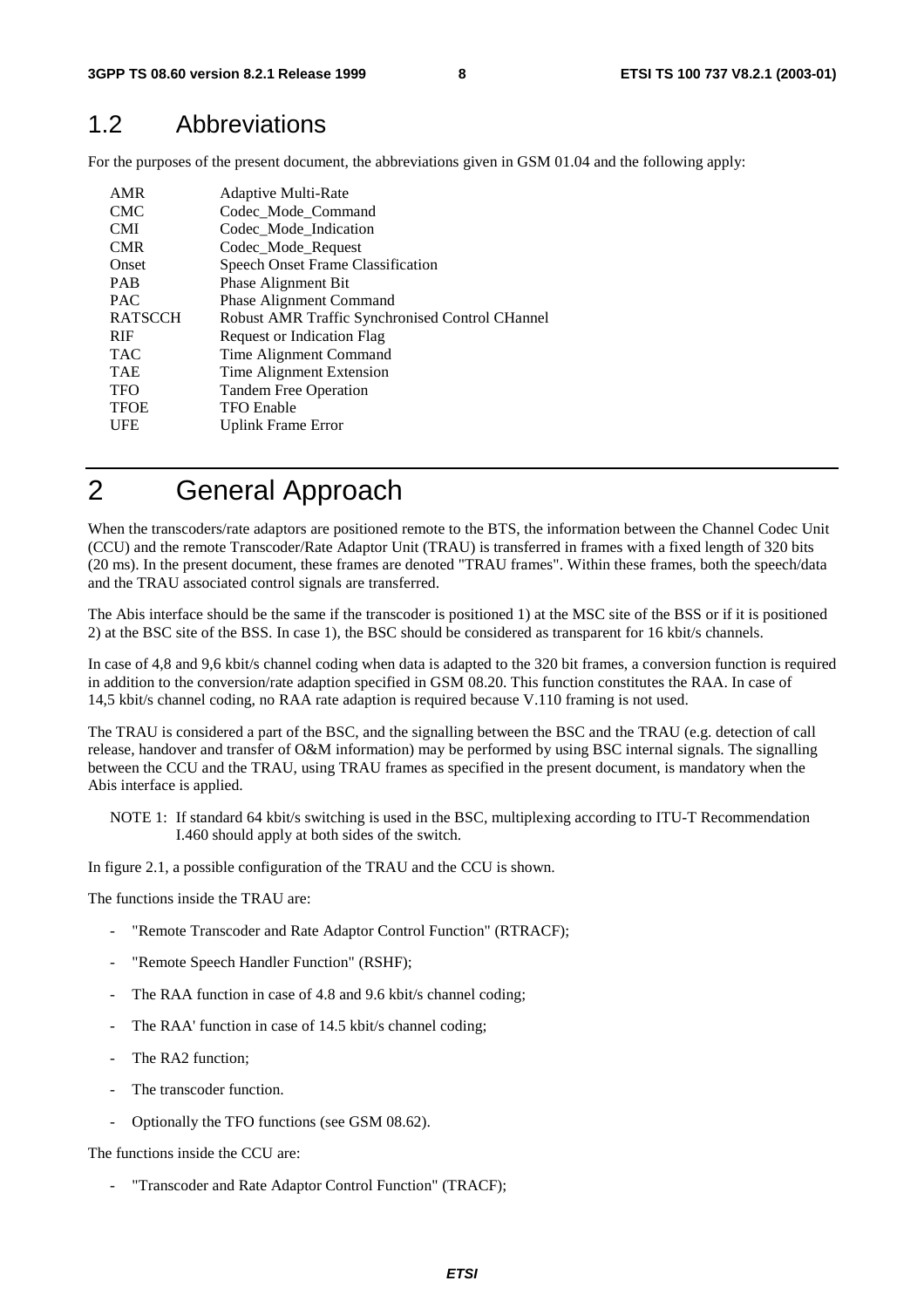- "Speech Handler Function" (SHF);
- The RAA function in case of 4.8 and 9.6 kbit/s channel coding;
- The RA1/RA1' function in case of 4.8 and 9.6 kbit/s channel coding;
- The RA1'/RAA' function in case of 14.5 kbit/s channel coding;
- The channel codec function;
- If AMR is supported, the Link Adaptation (see GSM 05.09).

The present document will not describe the procedures inside the TRAU and the CCU. The layout in figure 2.1 is only intended as a reference model.





#### **Figure 2.1: Functional entities for handling of remote control of remote transcoders and rate adaptors**

NOTE 2: This figure applies only for 4,8 and 9,6 kbit/s channel coding.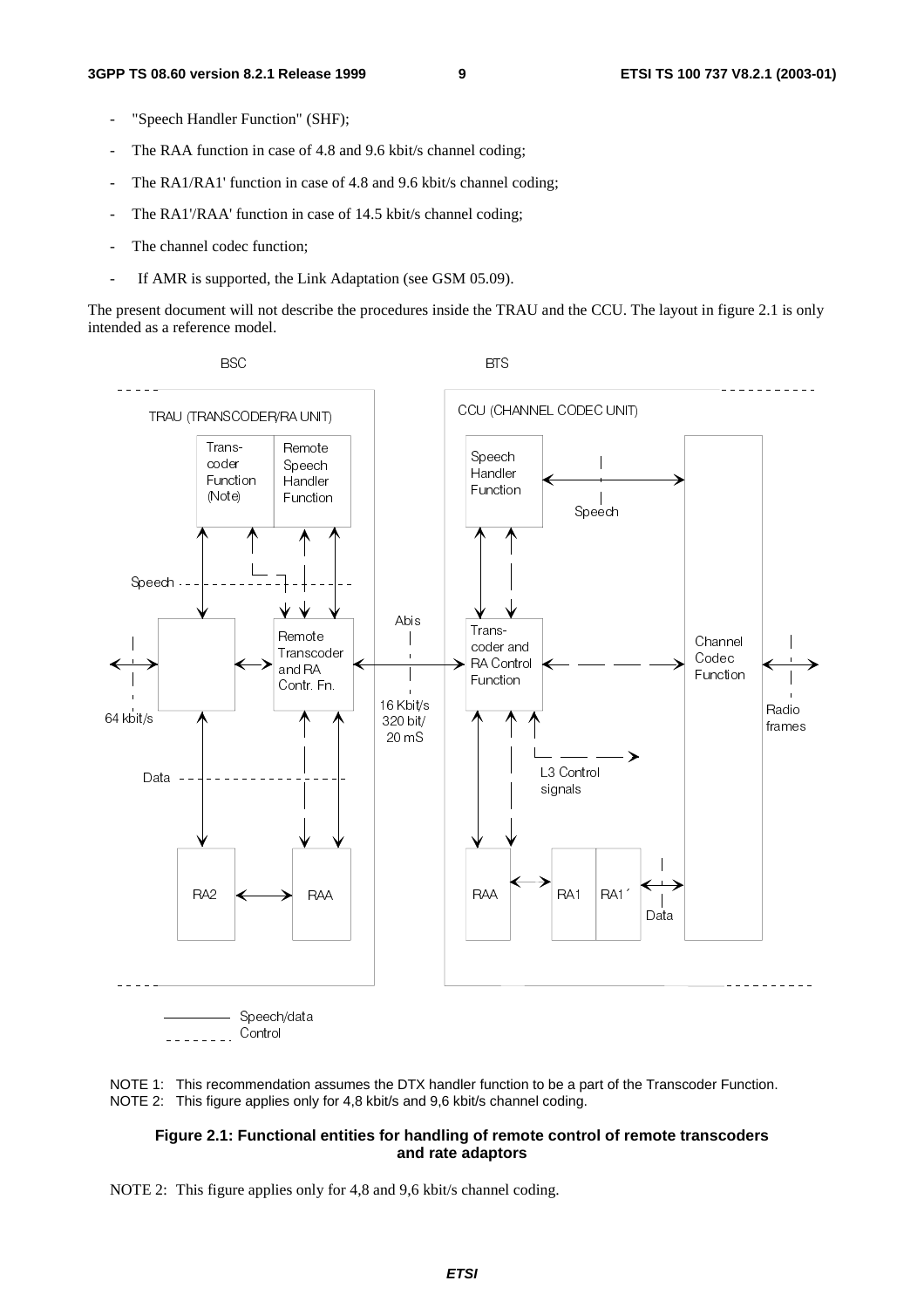### 3 Frame Structure

### 3.1 Frames for Speech Services

### 3.1.1 Frames for Full Rate and Enhanced Full Rate Speech

|                         | <b>Bit number</b>    |                        |                        |                        |                        |                        |                         |                  |  |
|-------------------------|----------------------|------------------------|------------------------|------------------------|------------------------|------------------------|-------------------------|------------------|--|
| Octet no.               | 1                    | $\mathbf 2$            | 3                      | 4                      | 5                      | 6                      | $\overline{\mathbf{r}}$ | 8                |  |
| $\bf{0}$                | $\overline{0}$       | $\mathbf 0$            | $\mathbf 0$            | $\overline{0}$         | $\mathbf 0$            | $\mathbf 0$            | $\overline{0}$          | $\mathsf 0$      |  |
| 1                       | 0                    | $\pmb{0}$              | $\mathbf 0$            | 0                      | $\pmb{0}$              | 0                      | $\mathbf 0$             | 0                |  |
| $\overline{\mathbf{c}}$ | $\mathbf{1}$         | C <sub>1</sub>         | C <sub>2</sub>         | C <sub>3</sub>         | C <sub>4</sub>         | C <sub>5</sub>         | C <sub>6</sub>          | C7               |  |
| 3                       | C <sub>8</sub>       | C <sub>9</sub>         | C10                    | C11                    | C <sub>12</sub>        | C <sub>13</sub>        | C <sub>14</sub>         | C <sub>15</sub>  |  |
| 4                       | $\mathbf{1}$         | D <sub>1</sub>         | D <sub>2</sub>         | D <sub>3</sub>         | D <sub>4</sub>         | D <sub>5</sub>         | D <sub>6</sub>          | D7               |  |
| $\frac{5}{6}$           | D <sub>8</sub>       | D <sub>9</sub>         | D <sub>10</sub>        | D11                    | D12                    | D13                    | D14                     | D <sub>15</sub>  |  |
| $\overline{7}$          | $\mathbf{1}$         | D16                    | D17                    | D18                    | D <sub>19</sub>        | D <sub>20</sub>        | D <sub>21</sub>         | D <sub>22</sub>  |  |
| 8                       | D <sub>23</sub><br>1 | D <sub>24</sub><br>D31 | D <sub>25</sub><br>D32 | D <sub>26</sub><br>D33 | D <sub>27</sub><br>D34 | D <sub>28</sub><br>D35 | D <sub>29</sub><br>D36  | D30<br>D37       |  |
| 9                       | D38                  | D39                    | D40                    | D41                    | D42                    | D43                    | D44                     | D45              |  |
| 10                      | $\mathbf{1}$         | D46                    | D47                    | D48                    | D49                    | D <sub>50</sub>        | D <sub>51</sub>         | D <sub>52</sub>  |  |
| 11                      | D <sub>53</sub>      | D <sub>54</sub>        | D <sub>55</sub>        | D <sub>56</sub>        | D <sub>57</sub>        | D <sub>58</sub>        | D <sub>59</sub>         | D60              |  |
| 12                      | $\mathbf{1}$         | D61                    | D62                    | D63                    | D64                    | D65                    | D66                     | D67              |  |
| 13                      | D68                  | D69                    | D70                    | D71                    | D72                    | D73                    | D74                     | D75              |  |
| 14                      | $\mathbf{1}$         | D76                    | D77                    | D78                    | D79                    | D80                    | D81                     | D82              |  |
| 15                      | D83                  | D84                    | D85                    | D86                    | D87                    | D88                    | D89                     | D90              |  |
| 16                      | 1                    | D91                    | D92                    | D93                    | D94                    | D95                    | D96                     | D97              |  |
| 17                      | D98                  | D99                    | D <sub>100</sub>       | D <sub>101</sub>       | D102                   | D <sub>103</sub>       | D104                    | D <sub>105</sub> |  |
| 18                      | 1                    | D106                   | D107                   | D108                   | D109                   | D110                   | D111                    | D112             |  |
| 19                      | D113                 | D114                   | D115                   | D116                   | D117                   | D118                   | D119                    | D120             |  |
| 20                      | 1                    | D121                   | D122                   | D123                   | D124                   | D125                   | D126                    | D127             |  |
| 21                      | D128                 | D129                   | D130                   | D131                   | D132                   | D133                   | D134                    | D135             |  |
| 22<br>23                | 1<br>D143            | D136<br>D144           | D137<br>D145           | D138<br>D146           | D139<br>D147           | D140<br>D148           | D141<br>D149            | D142<br>D150     |  |
| 24                      | 1                    | D151                   | D152                   | D153                   | D154                   | D155                   | D156                    | D157             |  |
| 25                      | D158                 | D159                   | D <sub>160</sub>       | D161                   | D162                   | D <sub>163</sub>       | D164                    | D165             |  |
| 26                      | 1                    | D166                   | D167                   | D168                   | D169                   | D170                   | D171                    | D172             |  |
| 27                      | D173                 | D174                   | D175                   | D176                   | D177                   | D178                   | D179                    | D180             |  |
| 28                      | 1                    | D181                   | D182                   | D183                   | D184                   | D185                   | D186                    | D187             |  |
| 29                      | D188                 | D189                   | D190                   | D191                   | D192                   | D193                   | D194                    | D195             |  |
| 30                      | $\mathbf{1}$         | D196                   | D197                   | D198                   | D199                   | D200                   | D <sub>201</sub>        | D <sub>202</sub> |  |
| 31                      | D203                 | D <sub>204</sub>       | D <sub>205</sub>       | D <sub>206</sub>       | D207                   | D <sub>208</sub>       | D209                    | D <sub>210</sub> |  |
| 32                      | $\mathbf{1}$         | D211                   | D212                   | D213                   | D214                   | D215                   | D216                    | D217             |  |
| 33                      | D218                 | D219                   | D220                   | D <sub>221</sub>       | D222                   | D223                   | D224                    | D225             |  |
| 34                      | 1                    | D226                   | D227                   | D228                   | D229                   | D230                   | D231                    | D232             |  |
| 35<br>36                | D233                 | D234                   | D235                   | D236                   | D237<br>D244           | D238                   | D239<br>D246            | D240             |  |
| 37                      | 1<br>D248            | D241<br>D249           | D242<br>D250           | D243<br>D251           | D252                   | D245<br>D253           | D <sub>254</sub>        | D247<br>D255     |  |
| 38                      | 1                    | D256                   | D257                   | D258                   | D259                   | D260                   | C <sub>16</sub>         | C17              |  |
| 39                      | C18                  | C <sub>19</sub>        | C <sub>20</sub>        | C <sub>21</sub>        | T1                     | T <sub>2</sub>         | T <sub>3</sub>          | T4               |  |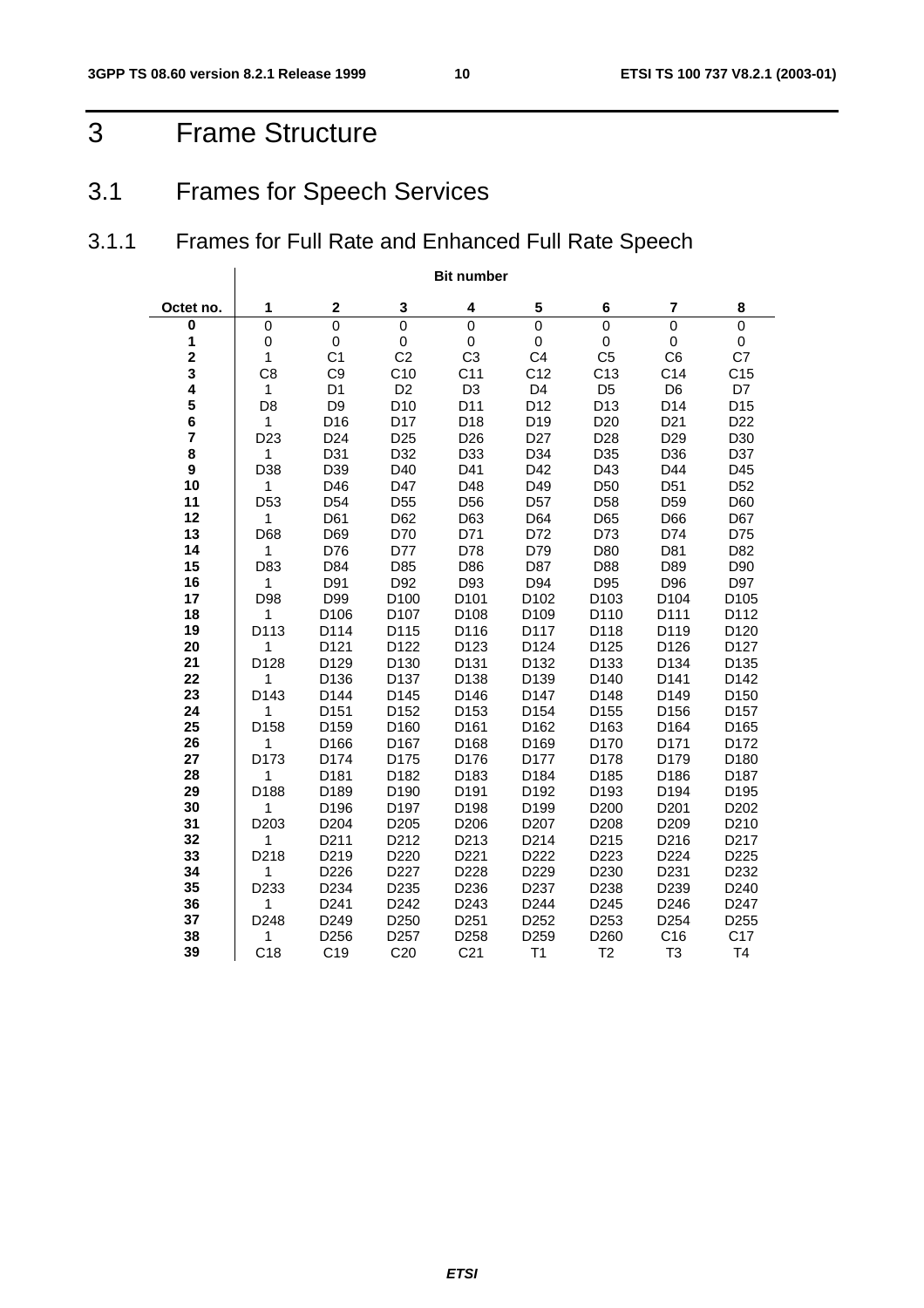### 3.1.2 Frames for Adaptive Multi-Rate Speech

|                         |                 |                  |                  | <b>Bit number</b> |                  |                  |                  |                   |
|-------------------------|-----------------|------------------|------------------|-------------------|------------------|------------------|------------------|-------------------|
| Octet no.               | 1               | $\mathbf 2$      | 3                | 4                 | 5                | 6                | 7                | 8                 |
| 0                       | $\mathbf 0$     | $\overline{0}$   | $\mathsf 0$      | $\overline{0}$    | $\mathbf 0$      | $\mathbf 0$      | $\mathbf 0$      | $\mathbf 0$       |
| 1                       | $\mathbf 0$     | $\mathsf 0$      | 0                | 0                 | $\mathsf 0$      | 0                | 0                | 0                 |
| $\overline{\mathbf{2}}$ | $\mathbf{1}$    | C <sub>1</sub>   | C <sub>2</sub>   | C <sub>3</sub>    | C <sub>4</sub>   | C <sub>5</sub>   | C <sub>6</sub>   | C7                |
| 3                       | C <sub>8</sub>  | C <sub>9</sub>   | C10              | C <sub>11</sub>   | C12              | C <sub>13</sub>  | C14              | C <sub>15</sub>   |
| 4                       | $\mathbf{1}$    | C16              | C <sub>17</sub>  | C <sub>18</sub>   | C <sub>19</sub>  | C <sub>20</sub>  | C <sub>21</sub>  | C <sub>22</sub>   |
| 5                       | C <sub>23</sub> | C <sub>24</sub>  | C <sub>25</sub>  | D <sub>1</sub>    | D <sub>2</sub>   | D <sub>3</sub>   | D <sub>4</sub>   | D <sub>5</sub>    |
| 6                       | 1               | D <sub>6</sub>   | D7               | D <sub>8</sub>    | D <sub>9</sub>   | D <sub>10</sub>  | D11              | D12               |
| 7                       | D <sub>13</sub> | D14              | D <sub>15</sub>  | D <sub>16</sub>   | D17              | D18              | D19              | D <sub>20</sub>   |
| 8                       | 1               | D <sub>21</sub>  | D <sub>22</sub>  | D <sub>23</sub>   | D <sub>24</sub>  | D <sub>25</sub>  | D <sub>26</sub>  | D <sub>27</sub>   |
| 9                       | D <sub>28</sub> | D <sub>29</sub>  | D30              | D31               | D32              | D33              | D34              | D35               |
| 10                      | 1               | D36              | D37              | D38               | D39              | D40              | D41              | D42               |
| 11                      | D43             | D44              | D45              | D46               | D47              | D48              | D49              | D <sub>50</sub>   |
| 12                      | $\mathbf{1}$    | D <sub>52</sub>  | D <sub>52</sub>  | D <sub>53</sub>   | D <sub>54</sub>  | D <sub>55</sub>  | D <sub>56</sub>  | D <sub>57</sub>   |
| 13                      | D <sub>58</sub> | D <sub>59</sub>  | D60              | D61               | D62              | D63              | D64              | D65               |
| 14                      | 1               | D66              | D67              | D68               | D69              | D70              | D71              | D72               |
| 15                      | D73             | D74              | D75              | D76               | D77              | D78              | D79              | D80               |
| 16                      | 1               | D81              | D82              | D83               | D84              | D85              | D86              | D87               |
| 17                      | D88             | D89              | D90              | D91               | D92              | D93              | D94              | D95               |
| 18                      | 1               | D96              | D97              | D98               | D99              | D100             | D101             | D <sub>102</sub>  |
| 19                      | D103            | D104             | D105             | D106              | D107             | D <sub>108</sub> | D <sub>109</sub> | D110              |
| 20                      | 1               | D111             | D112             | D113              | D114             | D115             | D116             | D117              |
| 21                      | D118            | D119             | D120             | D121              | D122             | D123             | D124             | D125              |
| 22                      | 1               | D126             | D127             | D128              | D129             | D130             | D131             | D132              |
| 23                      | D133            | D134             | D135             | D136              | D137             | D138             | D139             | D140              |
| 24                      | 1               | D141             | D142             | D143              | D144             | D145             | D146             | D147              |
| 25                      | D148            | D149             | D <sub>150</sub> | D151              | D152             | D153             | D154             | D155              |
| 26                      | 1               | D156             | D157             | D158              | D159             | D160             | D161             | D162              |
| 27                      | D163            | D164             | D165             | D166              | D167             | D168             | D169             | D170              |
| 28                      | 1               | D171             | D172             | D173              | D174             | D175             | D176             | D177              |
| 29                      | D178            | D179             | D180             | D181              | D182             | D183             | D184             | D185              |
| 30                      | 1               | D186             | D187             | D188              | D189             | D190             | D191             | D192              |
| 31                      | D193            | D194             | D195             | D196              | D197             | D198             | D199             | D <sub>200</sub>  |
| 32                      | 1               | D <sub>201</sub> | D <sub>202</sub> | D203              | D <sub>204</sub> | D205             | D206             | D207              |
| 33                      | D208            | D209             | D210             | D211              | D212             | D213             | D214             | D <sub>2</sub> 15 |
| 34                      | 1               | D216             | D217             | D218              | D219             | D220             | D221             | D222              |
| 35                      | D223            | D224             | D225             | D226              | D227             | D228             | D229             | D230              |
| 36                      | 1               | D231             | D232             | D233              | D234             | D235             | D236             | D237              |
| 37                      | D238            | D239             | D240             | D241              | D242             | D243             | D244             | D245              |
| 38                      | 1               | D246             | D247             | D248              | D249             | D250             | D251             | D252              |
| 39                      | D253            | D <sub>254</sub> | D255             | D256              | T1               | T <sub>2</sub>   | T3               | <b>T4</b>         |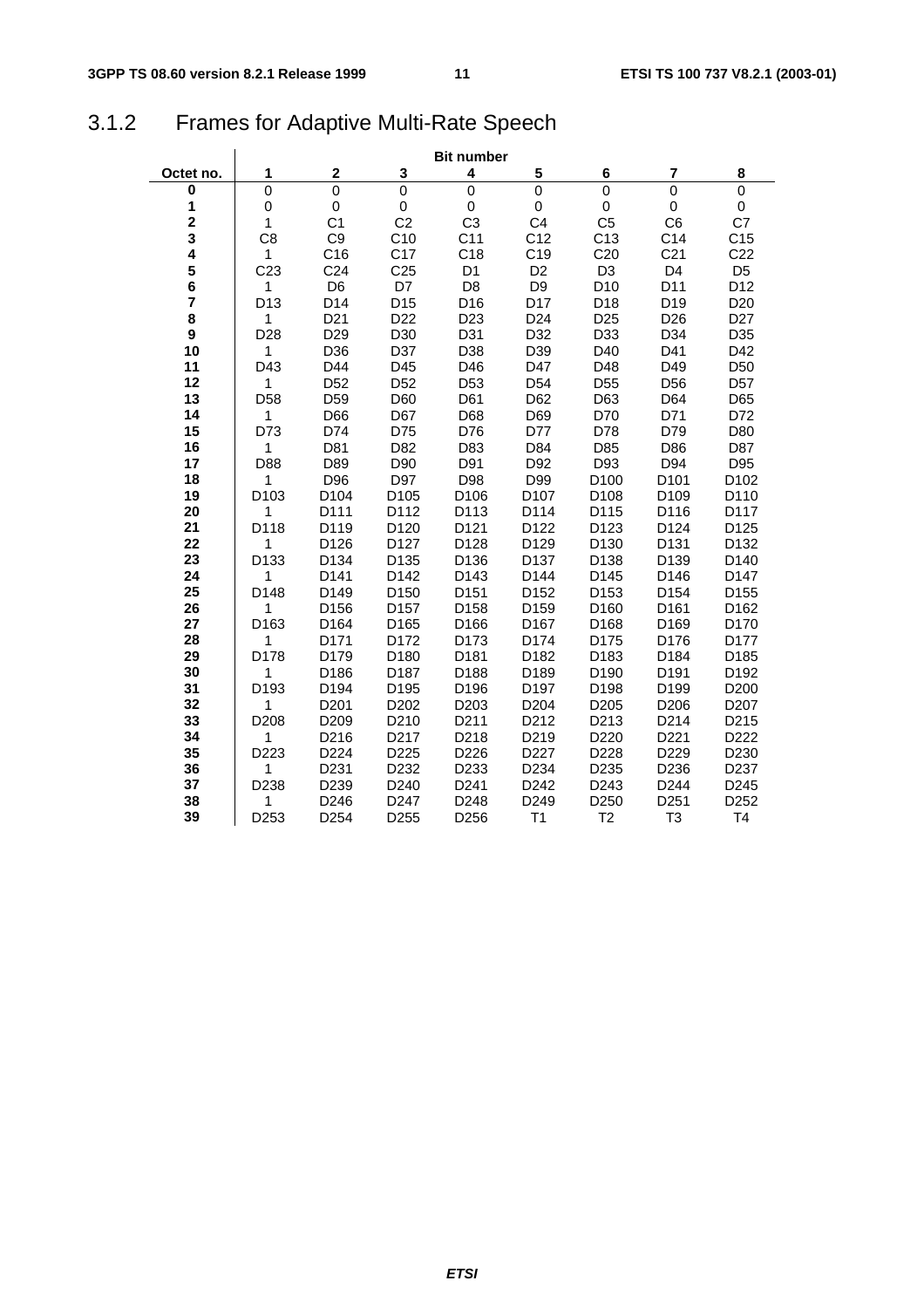### 3.2 O&M Frames

|                         |                     |                  |                  | <b>Bit number</b> |                  |                  |                  |                  |
|-------------------------|---------------------|------------------|------------------|-------------------|------------------|------------------|------------------|------------------|
| Octet no.               | 1                   | $\mathbf{2}$     | 3                | 4                 | 5                | 6                | 7                | 8                |
| 0                       | 0                   | $\mathbf 0$      | $\mathsf 0$      | 0                 | $\overline{0}$   | 0                | 0                | $\mathbf 0$      |
| 1                       | 0                   | 0                | 0                | 0                 | 0                | 0                | 0                | 0                |
| $\mathbf 2$             | $\mathbf{1}$        | C <sub>1</sub>   | C <sub>2</sub>   | C <sub>3</sub>    | C <sub>4</sub>   | C <sub>5</sub>   | C <sub>6</sub>   | C7               |
| 3                       | C <sub>8</sub>      | C <sub>9</sub>   | C10              | C <sub>11</sub>   | C12              | C13              | C14              | C <sub>15</sub>  |
| 4                       | $\mathbf{1}$        | D1               | D <sub>2</sub>   | D <sub>3</sub>    | D <sub>4</sub>   | D <sub>5</sub>   | D <sub>6</sub>   | D7               |
| 5                       | D <sub>8</sub>      | D <sub>9</sub>   | D <sub>10</sub>  | D11               | D12              | D <sub>13</sub>  | D <sub>14</sub>  | D <sub>15</sub>  |
| 6                       | $\mathbf{1}$        | D <sub>16</sub>  | D <sub>17</sub>  | D <sub>18</sub>   | D <sub>19</sub>  | D <sub>20</sub>  | D <sub>21</sub>  | D <sub>22</sub>  |
| $\overline{\mathbf{r}}$ | D <sub>23</sub>     | D <sub>24</sub>  | D <sub>25</sub>  | D <sub>26</sub>   | D <sub>27</sub>  | D <sub>28</sub>  | D <sub>29</sub>  | D30              |
| 8                       | $\mathbf{1}$        | D31              | D32              | D33               | D34              | D35              | D36              | D37              |
| 9                       | D38                 | D39              | D40              | D41               | D42              | D43              | D44              | D45              |
| 10                      | 1                   | D46              | D47              | D48               | D49              | D <sub>50</sub>  | D <sub>51</sub>  | D <sub>52</sub>  |
| 11                      | D <sub>53</sub>     | D <sub>54</sub>  | D <sub>55</sub>  | D <sub>56</sub>   | D <sub>57</sub>  | D <sub>58</sub>  | D <sub>59</sub>  | D60              |
| 12                      | $\mathbf{1}$        | D61              | D62              | D63               | D64              | D65              | D66              | D67              |
| 13<br>14                | D68                 | D69              | D70              | D71               | D72              | D73              | D74              | D75              |
| 15                      | 1                   | D76<br>D84       | D77<br>D85       | D78<br>D86        | D79<br>D87       | D80<br>D88       | D81<br>D89       | D82              |
| 16                      | D83<br>$\mathbf{1}$ | D91              | D92              | D93               | D94              | D95              | D96              | D90<br>D97       |
| 17                      | D98                 | D99              | D <sub>100</sub> | D <sub>101</sub>  | D <sub>102</sub> | D <sub>103</sub> | D104             | D <sub>105</sub> |
| 18                      | 1                   | D <sub>106</sub> | D <sub>107</sub> | D <sub>108</sub>  | D <sub>109</sub> | D110             | D111             | D112             |
| 19                      | D113                | D114             | D115             | D116              | D117             | D118             | D119             | D120             |
| 20                      | 1                   | D121             | D122             | D123              | D124             | D125             | D126             | D127             |
| 21                      | D128                | D129             | D130             | D131              | D132             | D133             | D134             | D135             |
| 22                      | 1                   | D136             | D137             | D138              | D139             | D140             | D141             | D142             |
| 23                      | D <sub>143</sub>    | D144             | D145             | D146              | D147             | D148             | D149             | D150             |
| 24                      | 1                   | D151             | D152             | D <sub>153</sub>  | D <sub>154</sub> | D <sub>155</sub> | D156             | D157             |
| 25                      | D <sub>158</sub>    | D <sub>159</sub> | D <sub>160</sub> | D <sub>161</sub>  | D <sub>162</sub> | D <sub>163</sub> | D <sub>164</sub> | D <sub>165</sub> |
| 26                      | 1                   | D166             | D167             | D168              | D169             | D170             | D171             | D172             |
| 27                      | D173                | D174             | D175             | D176              | D177             | D178             | D179             | D180             |
| 28                      | 1                   | D181             | D182             | D183              | D184             | D185             | D186             | D187             |
| 29                      | D188                | D189             | D <sub>190</sub> | D191              | D <sub>192</sub> | D193             | D194             | D195             |
| 30                      | 1                   | D196             | D197             | D198              | D199             | D <sub>200</sub> | D <sub>201</sub> | D <sub>202</sub> |
| 31                      | D <sub>203</sub>    | D204             | D205             | D206              | D207             | D208             | D209             | D210             |
| 32                      | 1                   | D211             | D212             | D213              | D214             | D215             | D216             | D217             |
| 33                      | D218                | D219             | D220             | D221              | D222             | D223             | D <sub>224</sub> | D225             |
| 34                      | 1                   | D226             | D227             | D228              | D229             | D230             | D231             | D232             |
| 35                      | D <sub>233</sub>    | D234             | D235             | D236              | D237             | D238             | D239             | D240             |
| 36                      | 1                   | D241             | D242             | D243              | D244             | D245             | D246             | D247             |
| 37                      | D248                | D249             | D250             | D251              | D252             | D253             | D <sub>254</sub> | D255             |
| 38                      | 1                   | D256             | D257             | D258              | D259             | D260             | D261             | D262             |
| 39                      | D <sub>263</sub>    | D <sub>264</sub> | S <sub>1</sub>   | S <sub>2</sub>    | S <sub>3</sub>   | S <sub>4</sub>   | S <sub>5</sub>   | S <sub>6</sub>   |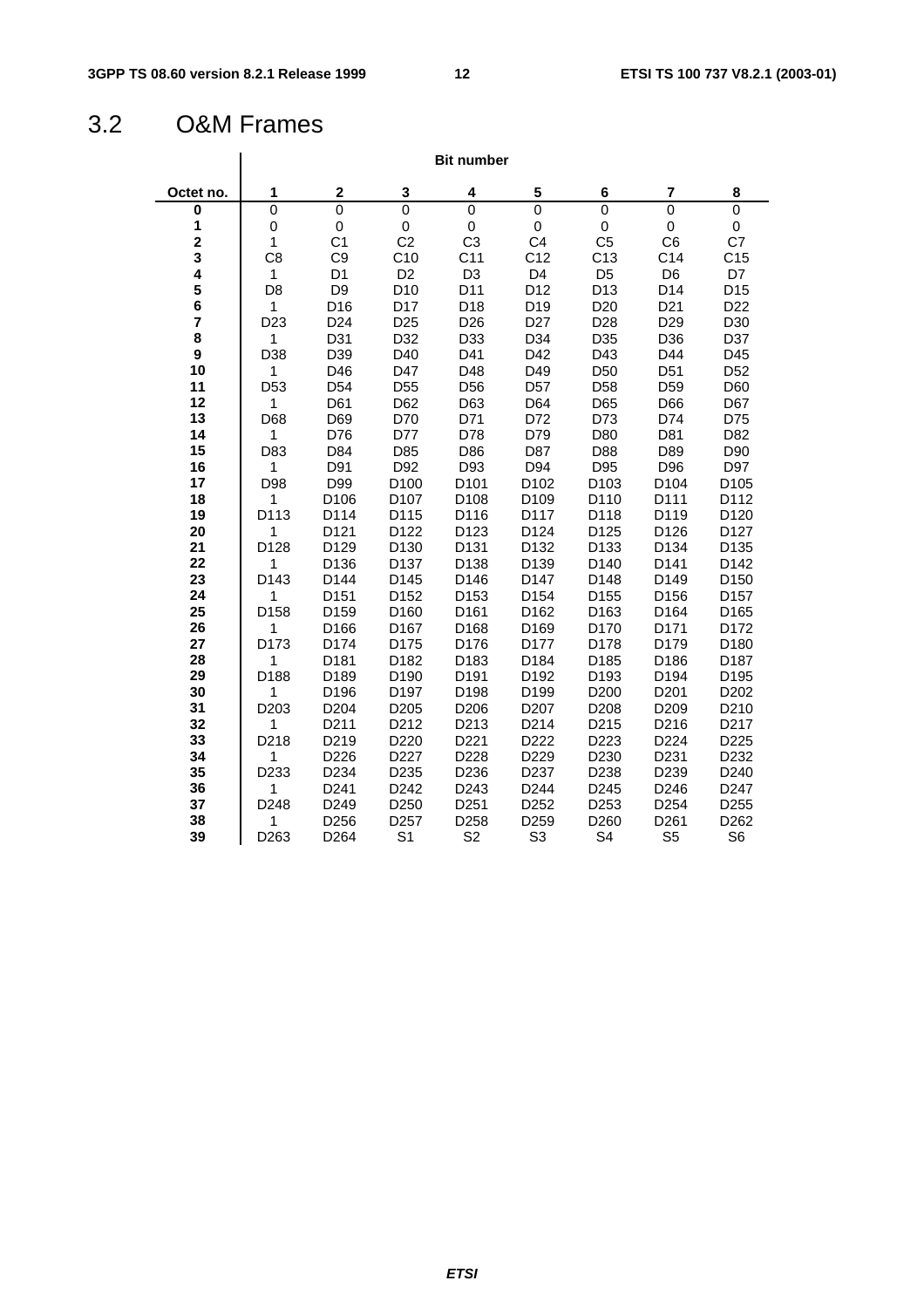### 3.3 Data Frames

### 3.3.1 Data Frame (for Synchronisation)

|                  | <b>Bit number</b> |                |                |                |                                    |                 |                         |             |
|------------------|-------------------|----------------|----------------|----------------|------------------------------------|-----------------|-------------------------|-------------|
| Octet no.        | 1                 | $\mathbf 2$    | 3              | 4              | 5                                  | 6               | $\overline{\mathbf{r}}$ | 8           |
| $\pmb{0}$        | $\mathbf 0$       | 0              | $\pmb{0}$      | 0              | $\pmb{0}$                          | $\pmb{0}$       | $\mathsf 0$             | $\mathsf 0$ |
| 1                | $\mathsf 0$       | $\pmb{0}$      | $\pmb{0}$      | $\mathsf 0$    | $\mathbf 0$                        | $\pmb{0}$       | $\pmb{0}$               | $\pmb{0}$   |
| $\mathbf 2$      | $\mathbf 1$       | C <sub>1</sub> | C <sub>2</sub> | C <sub>3</sub> | C4                                 | C <sub>5</sub>  | C6                      | ${\rm C}7$  |
| 3                | C8                | C9             | C10            | C11            | C12                                | C <sub>13</sub> | C14                     | C15         |
| 4                | $\mathbf 1$       |                |                |                |                                    |                 |                         | $\cdot$     |
| 5                | $\mathbf 1$       |                |                |                |                                    |                 |                         |             |
| 6                | $\mathbf 1$       |                |                |                |                                    |                 |                         |             |
| $\bf 7$          | $\mathbf 1$       |                |                |                | Data frame position 1              |                 |                         |             |
| 8                | $\mathbf 1$       |                |                |                | 63 bits.                           |                 |                         |             |
| $\boldsymbol{9}$ | $\mathbf 1$       |                |                |                | (72 bits including bit position 1) |                 |                         |             |
| 10               | $\mathbf 1$       |                |                |                |                                    |                 |                         |             |
| 11               | $\mathbf 1$       |                |                |                |                                    |                 |                         |             |
| 12               | $\mathbf 1$       |                |                |                |                                    |                 |                         |             |
| 13               | $\mathbf 1$       |                |                |                |                                    |                 |                         |             |
| 14               | $\mathbf 1$       |                |                |                |                                    |                 |                         |             |
| 15               | $\mathbf{1}$      |                |                |                |                                    |                 |                         |             |
| 161              | 1                 |                |                |                | Data frame position 2              |                 |                         |             |
| 17               | 1                 |                |                |                |                                    |                 |                         |             |
| 18               | $\mathbf 1$       |                |                |                |                                    |                 |                         |             |
| 19               | $\mathbf 1$       |                |                |                |                                    |                 |                         |             |
| 20               | $\mathbf{1}$      |                |                |                |                                    |                 |                         |             |
| 21               | $\mathbf 1$       |                |                |                |                                    |                 |                         |             |
| 22               | $\mathbf 1$       |                |                |                |                                    |                 |                         |             |
| 23               | 1                 |                |                |                |                                    |                 |                         |             |
| 24               | $\mathbf 1$       |                |                |                |                                    |                 |                         |             |
| 25               | $\mathbf{1}$      |                |                |                | Data frame position 3              |                 |                         |             |
| 26               | $\mathbf 1$       |                |                |                |                                    |                 |                         |             |
| 27               | $\mathbf 1$       |                |                |                |                                    |                 |                         |             |
| 28               | $\mathbf 1$       |                |                |                |                                    |                 |                         |             |
| 29               | $\mathbf{1}$      |                |                |                |                                    |                 |                         |             |
| 30               | 1                 |                |                |                |                                    |                 |                         |             |
| 31               | 1                 |                |                |                |                                    |                 |                         |             |
| 32               | 1                 |                |                |                |                                    |                 |                         |             |
| 33               | 1                 |                |                |                | Data frame position 4              |                 |                         |             |
| 34               | 1                 |                |                |                |                                    |                 |                         |             |
| 35               | 1                 |                |                |                |                                    |                 |                         |             |
| 36               | 1                 |                |                |                |                                    |                 |                         |             |
| 37               | 1                 |                |                |                |                                    |                 |                         |             |
| 38               | $\mathbf 1$       |                |                |                |                                    |                 |                         |             |
| 39               | $\mathbf 1$       |                |                |                |                                    |                 |                         |             |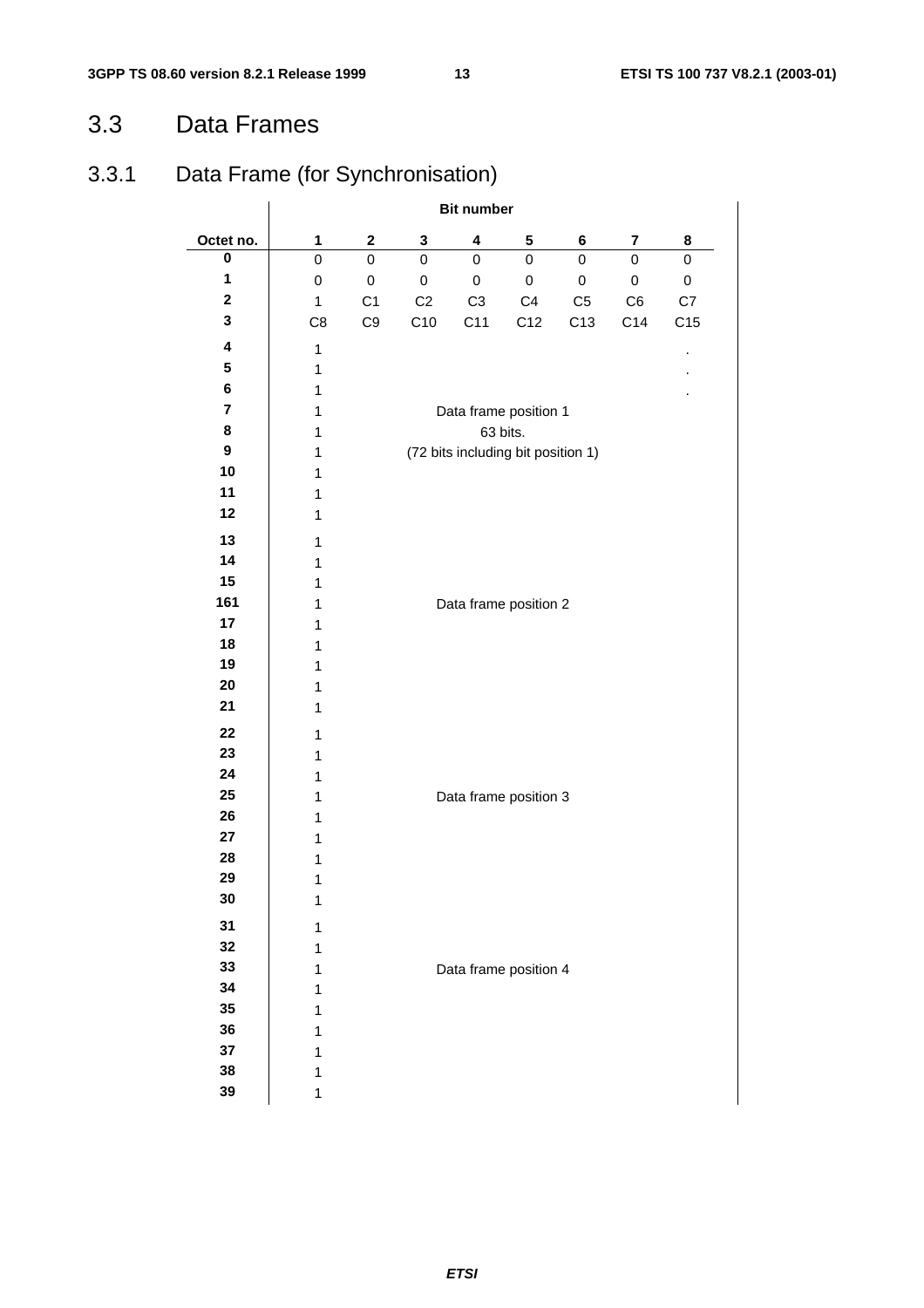### 3.3.2 Extended data frame (E-TRAU : data transport)

|                         | <b>Bit number</b> |                |                                         |                         |               |             |                         |             |
|-------------------------|-------------------|----------------|-----------------------------------------|-------------------------|---------------|-------------|-------------------------|-------------|
| Octet no.               | $\mathbf{1}$      | $\mathbf{2}$   | $\mathbf 3$                             | $\overline{\mathbf{4}}$ | 5             | 6           | $\overline{\mathbf{7}}$ | 8           |
| $\overline{\mathbf{0}}$ | $\mathsf 0$       | $\mathsf 0$    | $\mathsf 0$                             | $\pmb{0}$               | 0             | $\mathsf 0$ | $\mathsf 0$             | $\mathbf 0$ |
| $\mathbf{1}$            | $\mathsf 0$       | $\pmb{0}$      | $\mathbf 0$                             | $\pmb{0}$               | $\mathbf 0$   | $\mathsf 0$ | $\pmb{0}$               | $\pmb{0}$   |
| $\mathbf 2$             | $\mathbf{1}$      | C <sub>1</sub> | C2                                      | $\mbox{C3}$             | $\mathbb{C}4$ | ${\sf C}5$  | C6                      | C7          |
| $\mathbf 3$             | C <sub>8</sub>    | $\mathbb{C}9$  | C10                                     | C11                     | C12           | C13         | M1                      | M2          |
| $\overline{\mathbf{4}}$ | D1                | D <sub>2</sub> |                                         |                         |               |             |                         |             |
| 5                       |                   |                |                                         |                         |               |             |                         |             |
| 6                       |                   |                |                                         |                         |               |             |                         |             |
| $\overline{\mathbf{7}}$ |                   |                | Data block of 288 data bits and M1, M2. |                         |               |             |                         |             |
| 8                       |                   |                |                                         |                         |               |             |                         |             |
| $\boldsymbol{9}$        |                   |                |                                         |                         |               |             |                         |             |
| 10                      |                   |                |                                         |                         |               |             |                         |             |
| 11                      |                   |                |                                         |                         |               |             |                         |             |
| 12                      |                   |                |                                         |                         |               |             |                         |             |
| 13                      |                   |                |                                         |                         |               |             |                         |             |
| 14                      |                   |                |                                         |                         |               |             |                         |             |
| $15\phantom{.0}$        |                   |                |                                         |                         |               |             |                         |             |
| 16                      |                   |                |                                         |                         |               |             |                         |             |
| 17                      |                   |                |                                         |                         |               |             |                         |             |
| 18                      |                   |                |                                         |                         |               |             |                         |             |
| 19                      |                   |                |                                         |                         |               |             |                         |             |
| 20                      |                   |                |                                         |                         |               |             |                         |             |
| 21                      |                   |                |                                         |                         |               |             |                         |             |
| 22                      |                   |                |                                         |                         |               |             |                         |             |
| 23                      |                   |                |                                         |                         |               |             |                         |             |
| 24                      |                   |                |                                         |                         |               |             |                         |             |
| $25\,$                  |                   |                |                                         |                         |               |             |                         |             |
| 26                      |                   |                |                                         |                         |               |             |                         |             |
| 27                      |                   |                |                                         |                         |               |             |                         |             |
| 28                      |                   |                |                                         |                         |               |             |                         |             |
| 29                      |                   |                |                                         |                         |               |             |                         |             |
| 30                      |                   |                |                                         |                         |               |             |                         |             |
| 31                      |                   |                |                                         |                         |               |             |                         |             |
| 32                      |                   |                |                                         |                         |               |             |                         |             |
| 33                      |                   |                |                                         |                         |               |             |                         |             |
| 34                      |                   |                |                                         |                         |               |             |                         |             |
| 35                      |                   |                |                                         |                         |               |             |                         |             |
| 36                      |                   |                |                                         |                         |               |             |                         |             |
| 37                      |                   |                |                                         |                         |               |             |                         |             |
| 38                      |                   |                |                                         |                         |               |             |                         |             |
| 39                      |                   |                |                                         |                         |               | $\cdots$    | D287                    | D288        |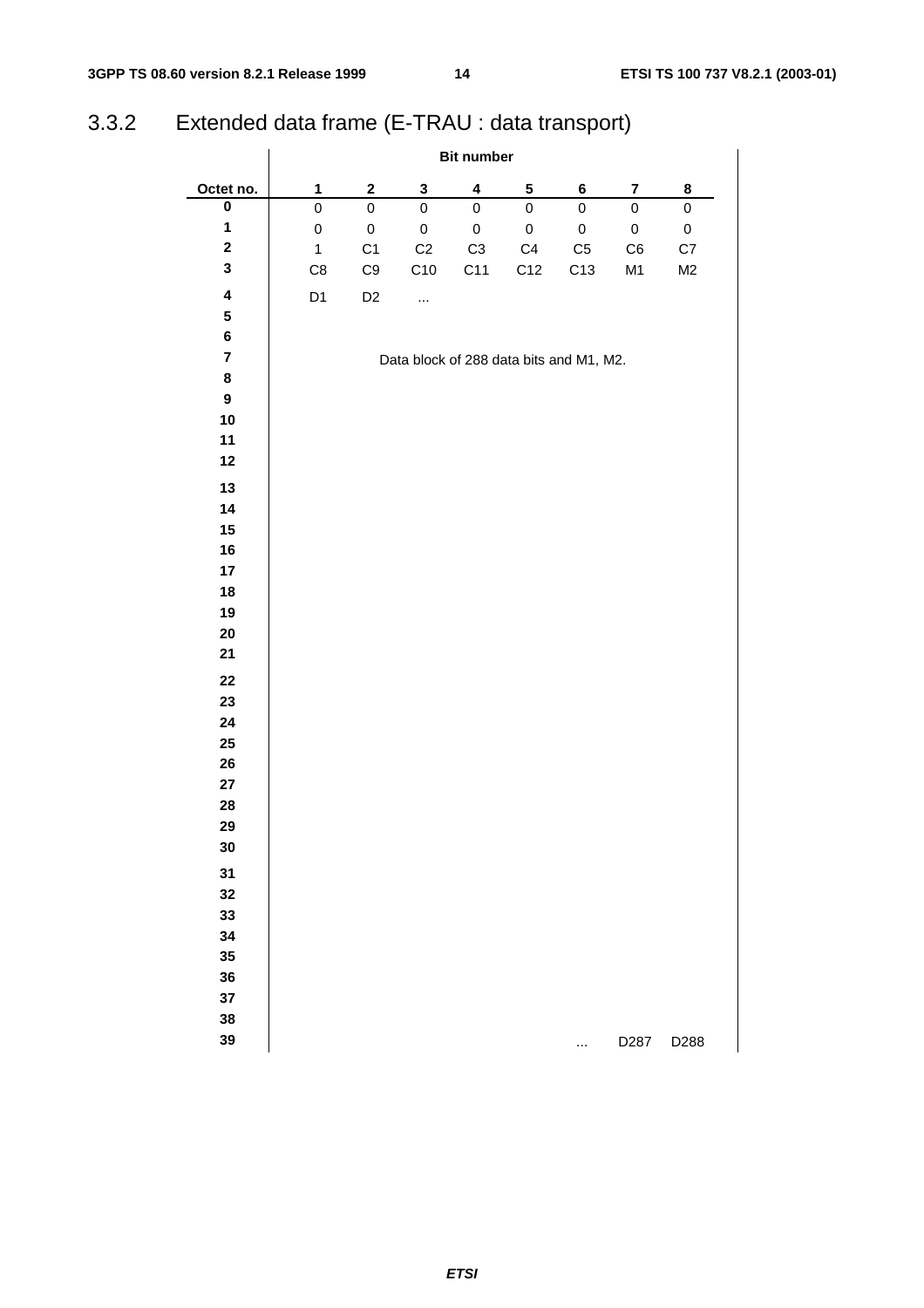### 3.4 Idle Speech Frames

|                         |                |                 |                 |                 | <b>Bit number</b> |                |                 |                 |
|-------------------------|----------------|-----------------|-----------------|-----------------|-------------------|----------------|-----------------|-----------------|
| Octet no.               | 1              | $\mathbf 2$     | 3               | 4               | 5                 | 6              | 7               | 8               |
| $\pmb{0}$               | 0              | 0               | 0               | 0               | 0                 | $\mathbf 0$    | 0               | 0               |
| 1                       | 0              | $\mathbf 0$     | 0               | 0               | $\mathsf 0$       | $\mathsf 0$    | $\mathbf 0$     | 0               |
| $\overline{\mathbf{2}}$ | 1              | C <sub>1</sub>  | C <sub>2</sub>  | C <sub>3</sub>  | C <sub>4</sub>    | C <sub>5</sub> | C <sub>6</sub>  | C7              |
| 3                       | C <sub>8</sub> | C <sub>9</sub>  | C10             | C <sub>11</sub> | C12               | C13            | C <sub>14</sub> | C <sub>15</sub> |
| 4                       | 1              | 1               | 1               | 1               | $\overline{1}$    | $\mathbf{1}$   | $\mathbf{1}$    | 1               |
| 5                       | 1              | $\mathbf{1}$    | 1               | $\mathbf{1}$    | 1                 | $\mathbf{1}$   | 1               | 1               |
| 6                       | 1              | 1               | 1               | 1               | 1                 | 1              | 1               | 1               |
| $\overline{7}$          | 1              | 1               | 1               | 1               | 1                 | 1              | 1               | $\mathbf 1$     |
| 8                       | 1              | 1               | 1               | 1               | 1                 | 1              | 1               | 1               |
| 9                       | 1              | 1               | 1               | 1               | 1                 | 1              | 1               | 1               |
| 10                      | 1              | 1               | 1               | 1               | 1                 | 1              | 1               | 1               |
| 11                      | 1              | 1               | 1               | 1               | 1                 | 1              | 1               | 1               |
| 12                      | 1              | 1               | 1               | 1               | 1                 | 1              | 1               | 1               |
| 13                      | 1              | 1               | 1               | 1               | 1                 | 1              | 1               | 1               |
| 14                      | 1              | 1               | 1               | 1               | 1                 | 1              | 1               | 1               |
| 15                      | 1              | 1               | 1               | 1               | 1                 | 1              | 1               | 1               |
| 16                      | 1              | 1               | 1               | 1               | 1                 | 1              | 1               | $\mathbf 1$     |
| 17                      | 1              | 1               | 1               | 1               | 1                 | 1              | 1               | 1               |
| 18                      | 1              | 1               | 1               | 1               | 1                 | 1              | 1               | 1               |
| 19                      | 1              | 1               | 1               | 1               | 1                 | 1              | $\mathbf{1}$    | $\mathbf 1$     |
| 20                      | 1              | 1               | 1               | 1               | 1                 | 1              | 1               | 1               |
| 21<br>22                | 1              | 1               | 1               | 1               | 1<br>1            | 1              | 1               | 1               |
| 23                      | 1<br>1         | 1<br>1          | 1<br>1          | 1<br>1          | 1                 | 1<br>1         | 1<br>1          | 1<br>1          |
| 24                      | 1              | 1               | 1               | 1               | 1                 | 1              | 1               | 1               |
| 25                      | 1              | 1               | 1               | 1               | 1                 | 1              | 1               | 1               |
| 26                      | 1              | 1               | 1               | 1               | 1                 | 1              | 1               | 1               |
| 27                      | 1              | 1               | 1               | 1               | 1                 | 1              | 1               | 1               |
| 28                      | 1              | 1               | 1               | 1               | 1                 | 1              | 1               | $\mathbf 1$     |
| 29                      | 1              | 1               | 1               | 1               | 1                 | 1              | 1               | 1               |
| 30                      | 1              | 1               | 1               | 1               | 1                 | 1              | 1               | 1               |
| 31                      | 1              | 1               | 1               | 1               | 1                 | 1              | 1               | $\mathbf 1$     |
| 32                      | 1              | 1               | 1               | 1               | 1                 | 1              | 1               | $\mathbf 1$     |
| 33                      | 1              | 1               | 1               | 1               | 1                 | 1              | 1               | 1               |
| 34                      | 1              | 1               | 1               | 1               | 1                 | 1              | 1               | 1               |
| 35                      | 1              | 1               | 1               | 1               | 1                 | 1              | $\mathbf{1}$    | 1               |
| 36                      | 1              | 1               | 1               | 1               | 1                 | 1              | 1               | 1               |
| 37                      | 1              | 1               | 1               | 1               | 1                 | 1              | $\mathbf{1}$    | 1               |
| 38                      | 1              | 1               | 1               | 1               | 1                 | 1              | C16             | C17             |
| 39                      | C18            | C <sub>19</sub> | C <sub>20</sub> | C <sub>21</sub> | T <sub>1</sub>    | T <sub>2</sub> | T <sub>3</sub>  | T <sub>4</sub>  |

### 3.5 Coding

In the following clauses, the coding of the frames is described. Any spare or not used control bits should be coded binary "1".

For all frame types the octet 0, 1 and the first bit of octets 2, 4, 6, 8, ... 38 are used as frame sync.

### 3.5.1 Coding of Frames for Speech Services

### 3.5.1.1 Coding of Frames for Full Rate and Enhanced Full Rate Speech

3.5.1.1.1 Coding of Control bits (C-bits)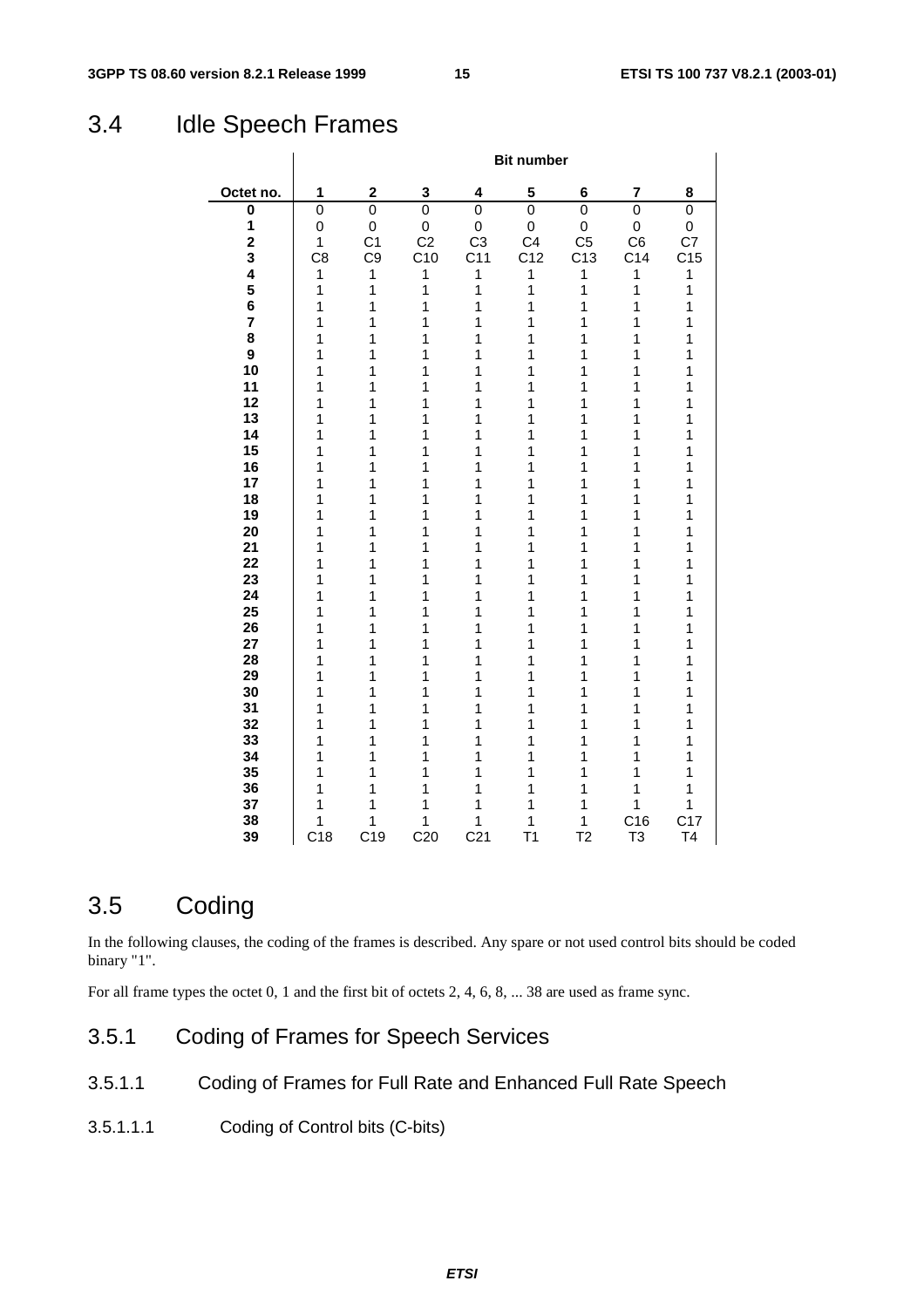| <b>Description</b>                                                                            | <b>Uplink</b>                                                                                                                                                                                                                                                                                                                                     | <b>Downlink</b>                                                                              |
|-----------------------------------------------------------------------------------------------|---------------------------------------------------------------------------------------------------------------------------------------------------------------------------------------------------------------------------------------------------------------------------------------------------------------------------------------------------|----------------------------------------------------------------------------------------------|
| FR.<br>Frame type<br><b>EFR</b><br>(Bits C1 - C5).                                            | C <sub>1</sub> C <sub>2</sub> C <sub>3</sub> C <sub>4</sub> C <sub>5</sub><br>Speech:<br>00010.<br>Speech: 1 1 0 1 0                                                                                                                                                                                                                              | C1C2C3C4 C5<br>Speech:<br>11100<br>Speech:<br>11010                                          |
| Time<br>Alignment<br>(Bits C6 - C11)                                                          | Binary number indicating the<br>required timing adjustment to<br>be made in steps of 250/500 µs.                                                                                                                                                                                                                                                  | Binary number indicating<br>the timing adjustment made.                                      |
|                                                                                               | The following values apply for the coding<br>C6C7  C11<br>0 0 0 0 0 0 No change in frame timing<br>0 0 0 0 0 1 Delay frame 1 x 500 µs<br>0 0 0 0 1 0 Delay frame 2 x 500 µs<br>1 0 0 1 1 1 Delay frame 39 x 500 µs<br>1 0 1 0 0 0 Not used<br>.<br>1 1 1 1 0 1 Not used<br>1 1 1 1 1 0 Delay frame 1 x 250 µs<br>1 1 1 1 1 1 Advance frame 250 µs |                                                                                              |
| Frame indicators. The definition<br>and coding of these indicators<br>are given in GSM 06.31. | $C12:$ BFI<br>$0 : BFI = 0$<br>$1 : BFI = 1$                                                                                                                                                                                                                                                                                                      | C12 - C15: Spare<br>IF FR. Speech                                                            |
| <b>Bits C12 - C16</b><br><b>Downlink</b>                                                      | C13 C14: SID<br>$0 \quad 0 : SID = 0$<br>$0 \t1 : SID = 1$<br>$1 \quad$<br>$0 : SID = 2$                                                                                                                                                                                                                                                          | <b>ELSE</b><br><b>C12: UFE</b><br>0 : UFE=0 bad uplink frame<br>1 : UFE=1 good up-link frame |
| <b>Uplink Frame Error</b><br>(UEE) C12<br>(see clause 4.8.3)                                  | C15: TAF<br>$0 : TAF = 0$<br>1 : $TAF = 1$                                                                                                                                                                                                                                                                                                        | C13 - C15: spare                                                                             |
|                                                                                               | C16: Spare                                                                                                                                                                                                                                                                                                                                        | C16: SP<br>$0 : SP = 0$<br>$1 : SP = 1$                                                      |
| DTX indicator                                                                                 | C17: DTXd<br>0 : DTX not applied<br>1 : DTX applied                                                                                                                                                                                                                                                                                               | C17: Spare                                                                                   |
| <b>Bits C18 - C21</b>                                                                         | Spare                                                                                                                                                                                                                                                                                                                                             | Spare                                                                                        |

#### 3.5.1.1.2 Coding of Data Bits (D-bits)

#### **For Full Rate Speech:**

Bits D1 .. D260: Speech block transferred in the same order as output from the transcoder (see GSM 06.10).

#### **For Enhanced Full Rate Speech**:

The speech block is subdivided in five subsets. The order within a given subset is the same as output from the transcoder (see ETS 300 726, GSM 06.60). Three parity bits are added at the end of each sub-set.

These parity bits are added to the bits of the subset, according to a degenerate (shortened) cyclic code using the generator polynomial:

$$
g(D) = D3 + D + 1
$$

The encoding of the cyclic code is performed in a systematic form which means that, in GF(2), the polynomial: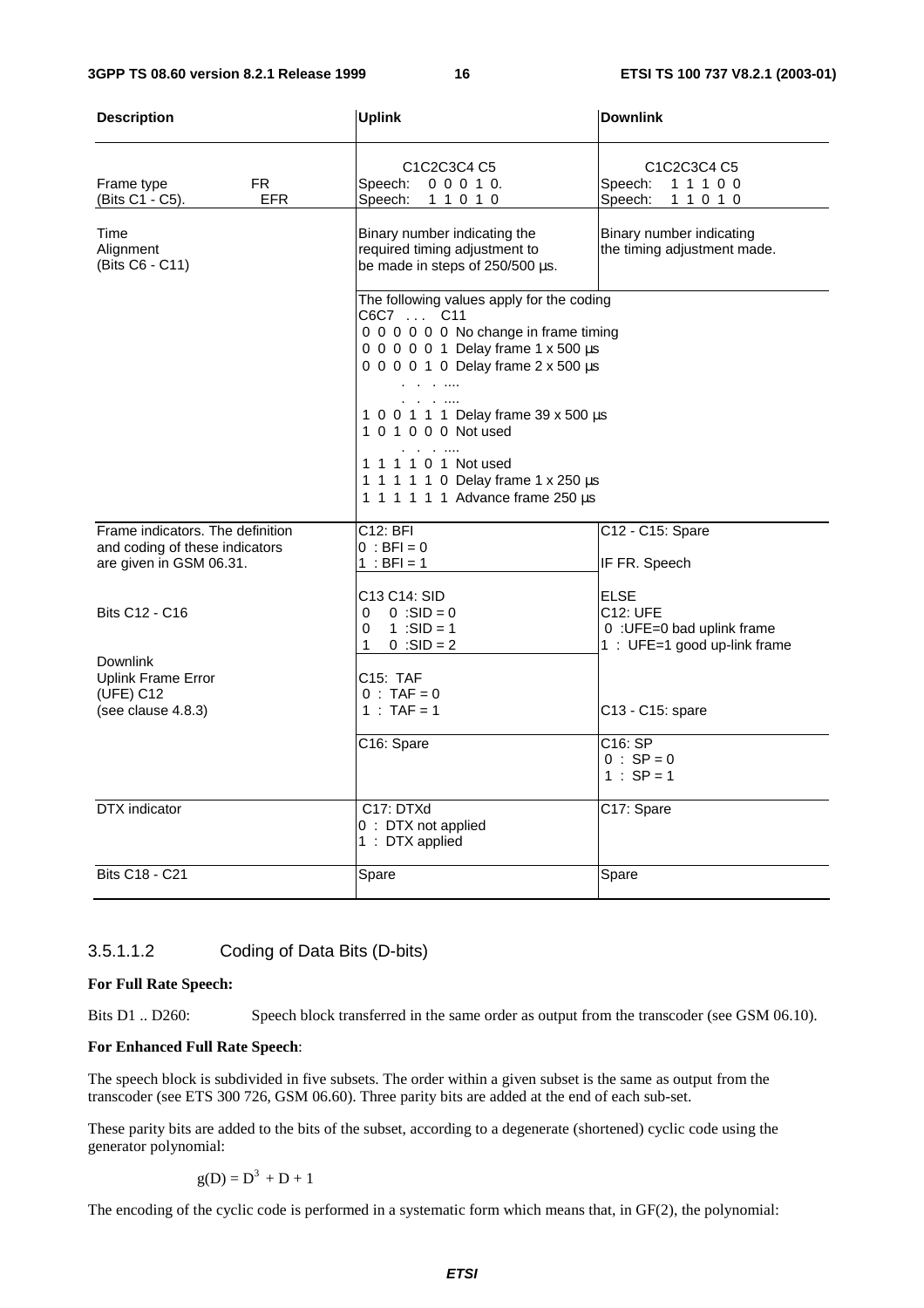$d(m)D^{n} + d(m+1)D^{n-1} + \dots + d(m+n-3)D^{3} + p(0)D^{2} + p(1)D + p(2)$ 

where  $p(0)$ ,  $p(1)$ ,  $p(2)$  are the parity bits, when divided by  $g(D)$ , yields a remainder equal to:

$$
1 + D + D^2
$$

For every CRC, the transmission order is  $p(0)$  first followed by  $p(1)$  and  $p(2)$  successively.

| Bit D1                  | spare (binary "1").                                                                                                                                                                                                                                    |
|-------------------------|--------------------------------------------------------------------------------------------------------------------------------------------------------------------------------------------------------------------------------------------------------|
| Bits D2D39              | Indexes of the LSF submatrices.                                                                                                                                                                                                                        |
| Bits D40D42<br>$\sim$ : | CRC over bits D1 to D22, D25 to D27 and D29.                                                                                                                                                                                                           |
| Bits D43D95<br>$\sim$ : | Indexes of the parameters of first sub-frame.                                                                                                                                                                                                          |
| Bits D96D98 :           | CRC over bits D43 to D52, D91 and D92.                                                                                                                                                                                                                 |
| Bits D99D148 :          | Indexes of the parameters of second sub-frame.                                                                                                                                                                                                         |
| Bits D149D151:          | CRC over bits D99 to D103, D105, D144 and D145.                                                                                                                                                                                                        |
| Bits D152D204:          | Indexes of the parameters of third sub-frame.                                                                                                                                                                                                          |
| Bits D205D207:          | CRC over bits D152 to D161, D200 and D201.                                                                                                                                                                                                             |
| Bits D208D257:          | Indexes of the parameters of fourth sub-frame.                                                                                                                                                                                                         |
| Bits D258D260:          | CRC over bits D208 to D212, D214, D253 and D254.                                                                                                                                                                                                       |
| 3.5.1.1.3               | Time Alignment Bits (T1T4)                                                                                                                                                                                                                             |
| Bits T1  T4:            | Bits positioned at the end of the downlink frames. If the timing of the frame is to be<br>advanced $250 \mu s$ , these 4 bits are not transferred in order to reduce the frame length<br>accordingly. When transferred the bits are set to binary "1". |

### 3.5.1.2 Coding of Frames for Adaptive Multi-Rate Speech

#### 3.5.1.2.1 Coding of Control bits (C-bits)

| <b>Control Bits</b>                                 | <b>Description Uplink</b>                | <b>Description Downlink</b>               |
|-----------------------------------------------------|------------------------------------------|-------------------------------------------|
| C1C5                                                | Frame_Type (Codec_Type)                  | Frame_Type (Codec_Type)                   |
| C6C11                                               | Time Alignment Command (TAC) or Phase    | Time Alignment Command (TAC) or           |
|                                                     | Alignment Control (PAC) or               | Phase Alignment Control (PAC) or          |
|                                                     | <b>TFO Information or</b>                | <b>TFO</b> Information or                 |
|                                                     | Handover Information                     | Handover Information                      |
| C12                                                 | Request or Indication Flag (RIF)         | Request or Indication Flag (RIF)          |
| C <sub>13</sub>                                     | spare, set to 1                          | Uplink Frame Error (UFE)                  |
| C <sub>14</sub> . C <sub>15</sub> . C <sub>16</sub> | Config_Prot                              | Config_Prot                               |
| C17, C18                                            | Message No                               | Message No                                |
| C <sub>19</sub>                                     | DTX in downlink requested (DTXd)         | spare, reserved for TFO (see 08.62)       |
| C <sub>20</sub>                                     | TFO Enabled (TFOE)                       | spare, reserved for TFO (see 08.62)       |
| C <sub>21</sub> C <sub>22</sub>                     | Frame Classification, Rx Type            | Frame Classification, Tx Type             |
| C <sub>23</sub> C <sub>24</sub> C <sub>25</sub>     | Codec Mode Indication ( $RIF == 0$ ) or  | Codec Mode Indication ( $RIF == 0$ ) or   |
|                                                     | Codec_Mode_Request ( $RIF == 1$ ) or     | Codec Mode Request ( $RIF == 1$ ) or      |
|                                                     | $0.0.0$ (Frame_Classification == $0.0$ ) | $[0.0.0$ (Frame_Classification == $0.0$ ) |

#### **Detailed Description:**

#### **Frame Type:**

The coding of the Frame\_Type (also called "Codec\_Type") for AMR is identical in uplink and downlink. C1...C5:

**0.0.1.1.0**: Adaptive Multi-Rate Codec.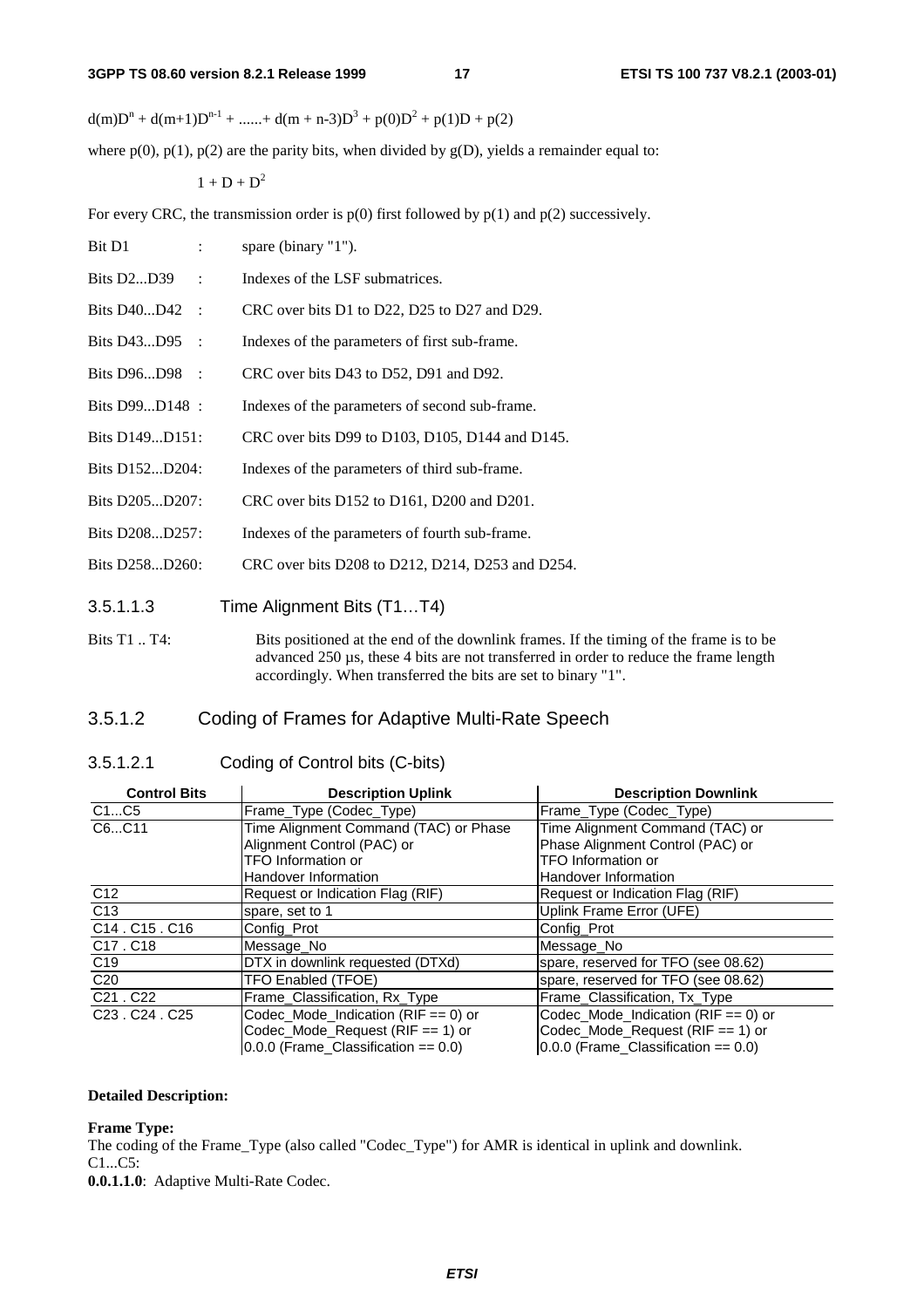#### **Time Alignment Field:**

The Time Alignment Field (Bits C6...C11) is used to carry either the Time Alignment Command (TAC), the Phase Alignment Control (PAC) or the TFO and Handover Information. The Time Alignment Command is coded as for the Full Rate and Enhanced Full Rate (clause 3.5.1.1.1).

Time Alignment Command (TAC):

In the uplink direction (BTS to TRAU) the TAC indicates the required timing adjustment for the downlink TRAU frame to be made by the TRAU in 250/500µs steps.

C6...C11:

**0.0.0.0.0.0** No change in frame timing

**0.0.0.0.0.1** Delay frame 1 x 500µs (send four additional T-Bit-pairs after the end of the TRAU Frame)

**0.0.0.0.1.0** Delay frame 2 x 500µs (send eight additional T-Bit-pairs after the end of the TRAU Frame)

…

**1.0.0.1.1.1** Delay frame 39 x 500µs (send 156 additional T-Bit-pairs after the end of the TRAU Frame)

(1.0.1.0.0.0 to 1.1.0.1.1.1: 16 code-points, unused, reserved)

(1.1.1.0.0.0 to 1.1.1.0.1.1: 4 code-points, reserved for TFO and Handover Information)

(**1.1.1.1**.0.0 reserved for Handover Information)

(**1.1.1.1.0.1** reserved for AMR CMI/CMR Phase Alignment Command (PAC), no change in frame timing)

**1.1.1.1.1.0** Delay frame by 250µs (send two additional T-Bit-pairs after the end of the TRAU Frame)

**1.1.1.1.1.1** Advance frame by 250µs (do not send the two T-Bit-pairs at the end of the TRAU Frame).

Phase Alignment Command (PAC) (useful when TFO is not supported or disabled):

The Phase Alignment Command (PAC) can be used by the BTS to command the TRAU to change (invert) the phase of CMI/CMR, respectively RIF, in downlink TRAU frames, see clause 4.6.1.2.1.

C6...C11:

**1.1.1.1.0.1** AMR CMI/CMR Phase Alignment Command (PAC), no change in frame timing.

In No\_Speech frames the Phase Alignment Command may optionally be transmitted by one additional bit (PAB, see subclause 3.5.1.2.2) that allows a direct time and phase alignment in one step.

TFO Information (recommended when TFO is supported, see GSM 08.62):

C6...C11

**1.1.1.0**.0.0

**1.1.1.0**.0.1

**1.1.1.0**.1.0

These three codes are reserved for Tandem Free Operation (see GSM 08.62). They result in no change in frame timing. If the BTS does not support TFO or TFO is disabled these codes shall not be used. The procedure to exchange this information between BTS and TRAU is described in GSM 08.62.

Handover Information (recommended when Pre-Handover Warning is supported):

C6...C11:

**1.1.1.0**.1.1 Handover\_Soon Handover is to be expected soon.

1.1.1.1.0.0 Handover\_Complete

These codes are used, if the BSC and BTS support Pre-Handover Warning. They result in no change in frame timing. The BTS shall repeat this information as long as it is valid in every frame where no other information has to be

transmitted in the Time Alignment Field. The TRAU shall not reflect or acknowledge it. The procedure to exchange this information in case of TFO is described in GSM 08.62.

#### **Request or Indication Flag (RIF):**

This flag indicates the phase of the Codec\_Mode\_Indication (RIF  $=$  0) respectively the Codec\_Mode\_Request (RIF  $=$ 1). It has the same meaning in uplink and in downlink. Typically this flag toggles every frame. Exceptions may occur at handover and CMI/CMR phase alignment, see clause 4.6.1.2.1.

#### **Uplink Frame Error (UFE):**

In downlink the UFE indicates that the most recently received uplink TRAU frame had detectable errors.

In uplink this bit shall be set to "1".

 $UFE = 0$ : "Uplink Frame received with Errors";

 $UFE == 1:$  "Uplink Frame received without Errors".

Note: the UFE is not related to the frame classification (Rx\_Type) as computed by the BTS radio receiver. It is related to inconsistencies in the TRAU frame synchronization, control bits or CRCs within the TRAU frame.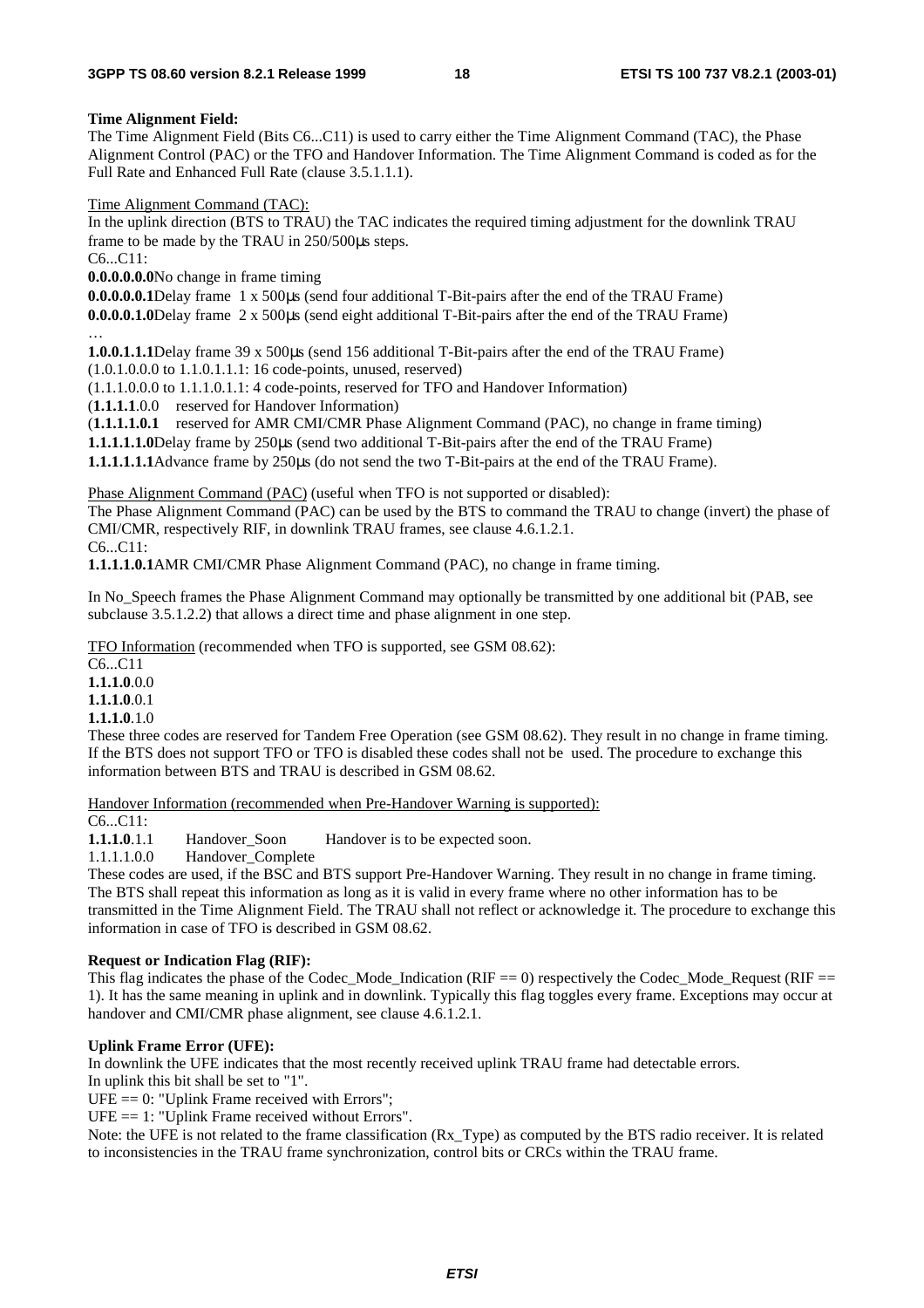#### **Config\_Prot**

This field is reserved for the Configuration Protocol in case of Tandem Free Operation (see GSM 08.62). If the BTS does not support TFO or TFO is disabled, then this field shall be set to "0.0.0".

#### **Message\_No**

This field is reserved for the Configuration Protocol in case of Tandem Free Operation (see GSM 08.62). If the BTS does not support TFO or TFO is disabled, then this field shall be set to "0.0".

#### **DTX in downlink requested (DTXd)**

See clause 4.6.2.2.

#### **TFO Enabled (TFOE)**

This bit enables or disables Tandem Free Operation in the TRAU. If the BTS does not support TFO or TFO is disabled, then this bit shall be set to "0". Coding:

 $TFOE == 0$ :  $TFO$  Disabled;

 $TFOE == 1$ : TFO Enabled.

#### **Frame\_Classification:**

This field classifies the contents of the TRAU frame as seen by the radio receiver, see GSM 06.93:

C21...C22:

1 1 "Speech\_Good" the frame can be decoded without restriction

1 0 "Speech\_Degraded" the frame might contain undetected errors

- 0 1 "Speech\_Bad" the frame contains errors that can not be corrected
- 0 0 "No\_Speech" the frame is not a speech frame, see below.

In the uplink direction the Frame\_Classification is also called "Rx\_Type" and is always set by the BTS.

In the downlink direction the Frame\_Classification is also called "Tx\_Type".

If Tandem Free Operation is not ongoing, then the codes "Speech\_Degraded", and "Speech\_Bad" shall not be used in the downlink direction. If Tandem Free Operation is ongoing, then all codes may be used in the downlink direction. For the handling within the downlink BTS, see GSM 08.62).

#### **Codec\_Mode\_Indication / Codec\_Mode\_Request:**

This 3-bit field has three different meanings, depending on the Frame\_Classification field and the

Request\_or\_Indication\_Flag (RIF):

If Frame\_Classification is different than "0.0" then this field contains

either the Codec\_Mode\_Indication (CMI), if RIF equals 0;

or the Codec\_Mode\_Request (CMR), if RIF equals 1.

If Frame\_Classification is equal to "0.0", i.e. when a No\_Speech frame is transmitted, then this field shall be set to "0.0.0". CMI and CMR are then simultaneously transmitted in the Data Bits.

The coding is identical in uplink and downlink.

C23 . C24. C25:

- 0 0 0 Codec Mode 4,75 kBit/s
- 0 0 1 Codec Mode 5.15 kBit/s
- 0 1 0 Codec Mode 5,90 kBit/s
- 0 1 1 Codec\_Mode 6,70 kBit/s
- 1 0 0 Codec\_Mode 7,40 kBit/s
- 1 0 1 Codec\_Mode 7,95 kBit/s
- 1 1 0 Codec\_Mode 10,2 kBit/s
- 1 1 1 Codec\_Mode 12,2 kBit/s

The CMI indicates the Codec\_Mode to be used for decoding the associated speech parameters in the same and the next frame. The CMR indicates the Codec\_Mode to be used for encoding in the opposite direction.

- NOTE 1: In the TRAU frames, the Codec\_Mode\_Request, respectively the Codec\_Mode\_Indication are coded absolutely (three bits for eight possible modes). On the radio interface, because of bandwidth limitation, these parameters are coded with two bits only. The CCU shall perform the required translation.
- NOTE 2: In case of no Tandem Free Operation the uplink CMR is a Codec\_Mode\_Command (CMC) from the BTS to the TRAU and the TRAU shall try to follow the command as soon as possible. The only allowed exception is in case of DTX when SID or No\_Data frames can be used during speech pauses. In the downlink direction the CMR shall be set by the TRAU to "1.1.1".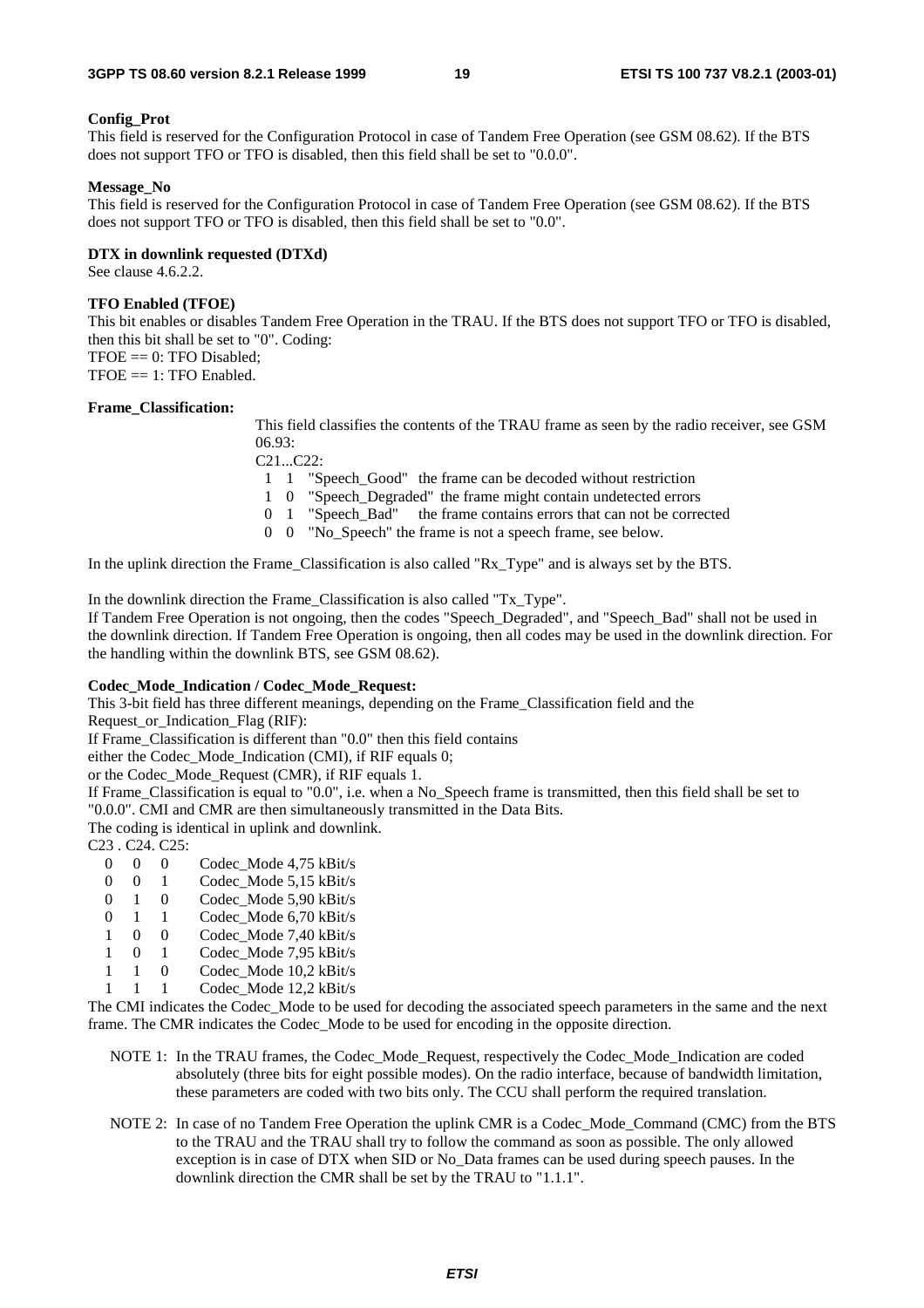NOTE 3: In case of an ongoing Tandem Free Operation, the local uplink CMR is an indication from the local BTS to the TRAU, respectively to the distant BTS, on the highest allowed Codec\_Mode in the local downlink direction. This indication must be combined with the corresponding CMR in the distant uplink direction to set the Codec Mode to use in that direction. The local downlink CMR is the indication from the distant radio link on the highest allowed Codec\_Mode in the distant downlink direction. This indication must be combined with the corresponding CMR for the local uplink direction, see GSM 05.09 and 08.62.

#### 3.5.1.2.2 Coding of Data bits (D-bits)

In Codec\_Mode 10.2 kBit/s the bits  $D1...D20$  and  $D234...D253$  are reserved for Tandem Free Operation In all Codec\_Modes below 10.2 kBit/s and in all No\_Speech frames the bits D1…D31 (31 bits) and D203…D256 (54 bits) are reserved for Tandem Free Operation (see GSM 08.62).

In No. Speech frames additionally bits D44…D57 (14 bits) are reserved for TFO as well. If the BTS does not support TFO or TFO is disabled, then the bits in these fields shall all be set to "1".

#### **Coding of Speech Frames:**

The contents of the Data bits for all eight AMR Codec\_Modes are defined in the following, in cases when the Frame\_Classification is either set to Speech\_Good, Speech\_Degraded, or Speech\_Bad. The speech block is subdivided into four subsets. The order within a given subset is the same as output from the transcoder (see GSM 06.90). The four times three parity bits (CRC1 to CRC4), added at the end of each subset, are generated using the same cyclic code as defined for the Enhanced Full Rate (see clause 3.5.1.1.2). The TRAU frame formats in uplink and downlink direction are identical.

#### **AMR\_Mode 12,2 kBit/s, see GSM 06.90:**

| D1D38:                              | Indexes of the LSF submatrices (s1s38)                   |
|-------------------------------------|----------------------------------------------------------|
| D39D91:                             | Indexes of the parameters of first sub-frame (s39s91)    |
| D92D94:                             | CRC1 over bits C1C25, s1s29, s39s50, s87s89.             |
| D95D144:                            | Indexes of the parameters of second sub-frame (s92s141)  |
| D145D147:                           | CRC2 over bits s92s100, s137s139.                        |
| D <sub>148</sub> D <sub>200</sub> : | Indexes of the parameters of third sub-frame (s142s194)  |
| D201D203:                           | CRC3 over bits s142s153, s190s192.                       |
| D204D253:                           | Indexes of the parameters of fourth sub-frame (s195s244) |
| D254D256:                           | CRC4 over bits s195s199, s201s203, s240s242.             |
|                                     |                                                          |

#### **AMR\_Mode 10,2 kBit/s, see GSM 06.90:**

| D21D46:                             | Indexes of the LSF submatrices $(s1s26)$                        |
|-------------------------------------|-----------------------------------------------------------------|
| D47D92:                             | Indexes of the parameters of first sub-frame (s27s72)           |
| D93D95:                             | CRC1 over bits C1C25, D1D20, s1s25, s27s34, s66, s67, s69, s70. |
| D96D138:                            | Indexes of the parameters of second sub-frame (s73s115)         |
| D139D141:                           | CRC2 over bits s73s76, s109, s110, s112, s113.                  |
| D <sub>142</sub> D <sub>187</sub> : | Indexes of the parameters of third sub-frame (s116s161)         |
| D <sub>188</sub> D <sub>190</sub> : | CRC3 over bits s116s123, s155, s156, s158, s159.                |
| D <sub>191</sub> D <sub>233</sub> : | Indexes of the parameters of fourth sub-frame (s162s204)        |
| D254D256:                           | CRC4 over bits s162s165, s198, s199, s201, s202, D234D253.      |
|                                     |                                                                 |

#### **AMR\_Mode 7,95 kBit/s, see GSM 06.90:**

| D32D58:                             | Indexes of the LSF submatrices (s1s27)                   |
|-------------------------------------|----------------------------------------------------------|
| D59D92:                             | Indexes of the parameters of first sub-frame (s28s61)    |
| D93D95:                             | CRC1 over bits C1C25, s1s35, s53, s54, s57, s60.         |
| D96D127:                            | Indexes of the parameters of second sub-frame (s62s93)   |
| D <sub>128</sub> D <sub>130</sub> : | CRC2 over bits s62s65, s85, s86, s89s92.                 |
| D <sub>131</sub> D <sub>164</sub> : | Indexes of the parameters of third sub-frame (s94s127)   |
| D <sub>165</sub> D <sub>167</sub> : | CRC3 over bits s94s101, s119, s120, s123s126.            |
| D <sub>168</sub> D <sub>199</sub> : | Indexes of the parameters of fourth sub-frame (s128s159) |
| D200D202:                           | CRC4 over bits s128s131, s151, s152, s155s158.           |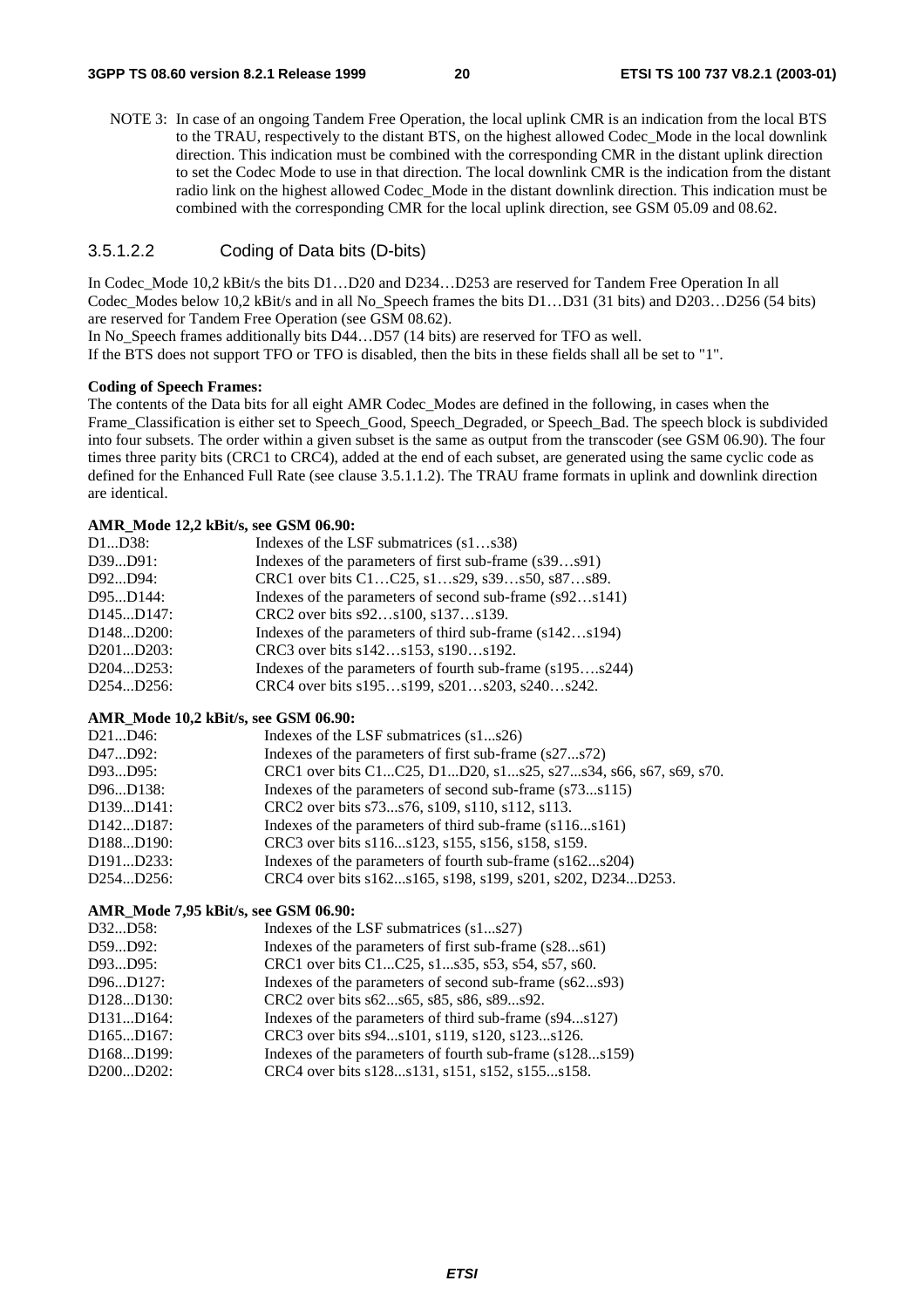#### **AMR\_Mode 7,40 kBit/s, see GSM 06.90:**

| D3234                               | spare $(3 \text{ bits})$ ; set to "1"                      |
|-------------------------------------|------------------------------------------------------------|
| D35D60:                             | Indexes of the LSF submatrices (s1s26)                     |
| D61D92:                             | Indexes of the parameters of first sub-frame (s27s58)      |
| D93D95:                             | CRC1: bits C1C25, s1s20, s22s24, s27s32, s52, s53, s55s57. |
| D96D124:                            | Indexes of the parameters of second sub-frame (s59s87)     |
| D <sub>125</sub> D <sub>127</sub> : | CRC2 over bits s59s61, s81, s82, s84s86.                   |
| D <sub>128</sub> D <sub>159</sub> : | Indexes of the parameters of third sub-frame (s88s119)     |
| D160D162:                           | CRC3 over bits s88s93, s113, s114, s116s118.               |
| D163D191:                           | Indexes of the parameters of fourth sub-frame (s120s148)   |
| D <sub>192</sub> D <sub>194</sub> : | CRC4 over bits s120s122, s142, s143, s145, s146.           |
| D <sub>195</sub> D <sub>202</sub> : | spare $(8 \text{ bits})$ ; set to "1".                     |
|                                     |                                                            |

#### **AMR\_Mode 6,70 kBit/s, see GSM 06.90:**

| Indexes of the LSF submatrices $(s1s26)$<br>D38D63:<br>Indexes of the parameters of first sub-frame (s27s55)<br>D64D92:<br>CRC1 over bits C1C25, s1s17, s20, s24, s27s34, s49s53.<br>D93D95:<br>Indexes of the parameters of second sub-frame (s56s80)<br>D96D120:<br>D <sub>121</sub> D <sub>123</sub> :<br>CRC2 over bits s56s59, s74s78.<br>Indexes of the parameters of third sub-frame (s81s109)<br>D <sub>124</sub> D <sub>152</sub> :<br>D <sub>153</sub> D <sub>155</sub> :<br>CRC3 over bits s81s88, s103s107. |
|-------------------------------------------------------------------------------------------------------------------------------------------------------------------------------------------------------------------------------------------------------------------------------------------------------------------------------------------------------------------------------------------------------------------------------------------------------------------------------------------------------------------------|
|                                                                                                                                                                                                                                                                                                                                                                                                                                                                                                                         |
|                                                                                                                                                                                                                                                                                                                                                                                                                                                                                                                         |
|                                                                                                                                                                                                                                                                                                                                                                                                                                                                                                                         |
|                                                                                                                                                                                                                                                                                                                                                                                                                                                                                                                         |
|                                                                                                                                                                                                                                                                                                                                                                                                                                                                                                                         |
|                                                                                                                                                                                                                                                                                                                                                                                                                                                                                                                         |
|                                                                                                                                                                                                                                                                                                                                                                                                                                                                                                                         |
| Indexes of the parameters of fourth sub-frame (s110s134)<br>D <sub>156</sub> D <sub>180</sub> :                                                                                                                                                                                                                                                                                                                                                                                                                         |
| CRC4 over bits s110s113, s128s132.<br>D <sub>181</sub> D <sub>183</sub> :                                                                                                                                                                                                                                                                                                                                                                                                                                               |
| D <sub>184</sub> D <sub>202</sub> :<br>spare $(19 \text{ bits})$ ; set to "1".                                                                                                                                                                                                                                                                                                                                                                                                                                          |

### **AMR\_Mode 5,90 kBit/s, see GSM 06.90:**

| spare $(10 \text{ bits})$ ; set to "1"                  |
|---------------------------------------------------------|
| Indexes of the LSF submatrices (s1s26)                  |
| Indexes of the parameters of first sub-frame (s27s51)   |
| CRC1 over bits C1C25, s1s17, s27s34, s48s51.            |
| Indexes of the parameters of second sub-frame (s52s72)  |
| CRC2 over bits s52s54, s69s72.                          |
| Indexes of the parameters of third sub-frame (s73s97)   |
| CRC3 over bits s73s80, s94s97.                          |
| Indexes of the parameters of fourth sub-frame (s98s118) |
| CRC4 over bits s98s100, s115s118.                       |
| spare $(31 \text{ bits})$ ; set to "1".                 |
|                                                         |

#### **AMR\_Mode 5,15 kBit/s, see GSM 06.90:**

| D32D46                              | spare $(15 \text{ bits})$ ; set to "1"                  |
|-------------------------------------|---------------------------------------------------------|
| D47D69:                             | Indexes of the LSF submatrices (s1s23)                  |
| D70D92:                             | Indexes of the parameters of first sub-frame (s24s46)   |
| D93D95:                             | CRC1 over bits C1C25, s1s16, s19s29, s42s46.            |
| D96D114:                            | Indexes of the parameters of second sub-frame (s47s65)  |
| D115D117:                           | CRC2 over bits s47s48, s61s65.                          |
| D <sub>118</sub> D <sub>136</sub> : | Indexes of the parameters of third sub-frame (s66s84)   |
| D <sub>137</sub> D <sub>139</sub> : | CRC3 over bits s66s67, s80s84.                          |
| D140D158:                           | Indexes of the parameters of fourth sub-frame (s85s103) |
| D159D161:                           | CRC4 over bits s85s86, s99s103.                         |
| D <sub>162</sub> D <sub>202</sub> : | spare $(41 \text{ bits})$ ; set to "1".                 |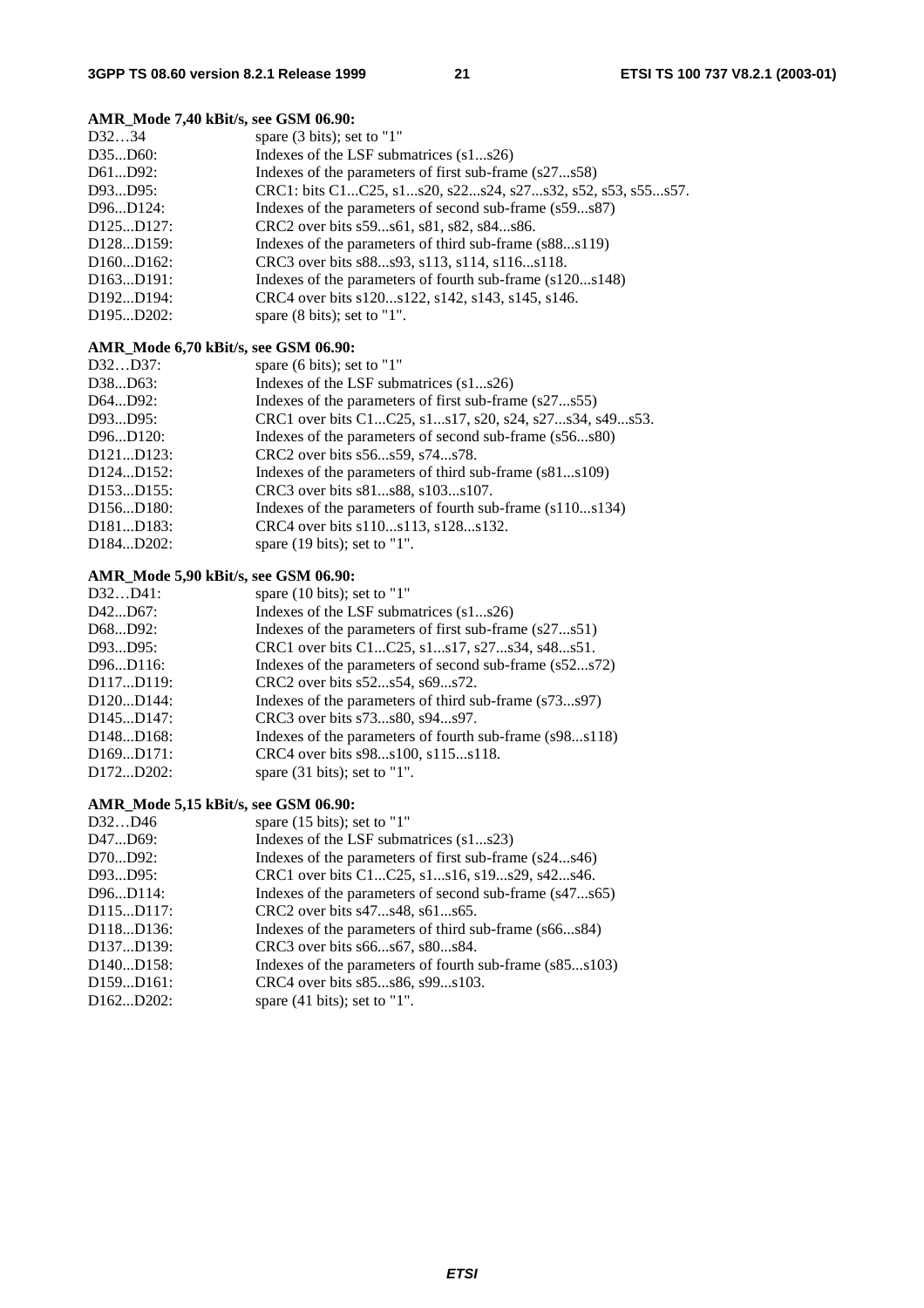#### **AMR\_Mode 4,75 kBit/s, see GSM 06.90:**

| spare $(13 \text{ bits})$ ; set to "1"                 |
|--------------------------------------------------------|
| Indexes of the LSF submatrices (s1s23)                 |
| Indexes of the parameters of first sub-frame (s24s48)  |
| CRC1 over bits C1C25, s1s16, s18, s19, s21s29, s45s48. |
| Indexes of the parameters of second sub-frame (s49s61) |
| CRC2 over bits s49, s50.                               |
| Indexes of the parameters of third sub-frame (s62s82)  |
| CRC3 over bits s62, s63, s79s82.                       |
| Indexes of the parameters of fourth sub-frame (s83s95) |
| CRC4 over bits s83, s84.                               |
| spare $(51 \text{ bits})$ ; set to "1".                |
|                                                        |

#### **Coding of No\_Speech Frames:**

The following tables define the contents of the Data bits when the Frame\_Classification is set to "No\_Speech". The three parity bits (CRC1) added are generated using the same cyclic code as defined for the Enhanced Full Rate (see clause 3.5.1.1.2). The TRAU Frame Formats in uplink and downlink direction are identical.

#### **SID\_Update and SID\_Bad Frame:**

| D32D34:  | No_Speech_Classification                          |
|----------|---------------------------------------------------|
| D35D37:  | Codec_Mode_Indication_abs                         |
| D38D40:  | Codec_Mode_Request_abs                            |
| D41:     | PAB: Phase Alignment Bit (optional)               |
| D42D43:  | TAE: Time Alignment Extension (optional)          |
| D44D57:  | reserved for TFO                                  |
| D58D60:  | Moving average predictor, initial values $(s1s3)$ |
| D61D86:  | Indexes of LSF submatrices (s4s29)                |
| D87D92:  | Logarithmic frame energy (s30s35)                 |
| D93D95:  | CRC1 over bits C1C25, D32D92.                     |
| D96D207: | spare $(112 \text{ bits})$ ; set to "1".          |
|          |                                                   |

#### **No\_Data, SID\_First and Onset Frame:**

| Bits D32D34:    | No_Speech_Classification                 |
|-----------------|------------------------------------------|
| Bits D35D37:    | Codec_Mode_Indication_abs                |
| Bits D38D40:    | Codec_Mode_Request_abs                   |
| <b>Bit D41:</b> | PAB: Phase Alignment Bit (optional)      |
| Bits D42D43:    | TAE: Time Alignment Extension (optional) |
| Bits D44D57:    | reserved for TFO                         |
| Bits D58D92:    | spare $(35 \text{ bits})$ ; set to "1"   |
| Bits D93D95:    | CRC1 over bits C1C25, D32D92.            |
| Bits D96D207:   | spare $(112 \text{ bits})$ ; set to "1". |

#### No Speech Classification:

If the Frame\_Classification is set to "0.0", then the TRAU frame contains no speech parameters. The No\_Speech\_Classification is coded in the D-Bits: D32...D34:

| --------- |            |                                                                        |
|-----------|------------|------------------------------------------------------------------------|
| 1.1.1:    | Sid_First  |                                                                        |
| 1.1.0:    | Onset      |                                                                        |
| 1.0.1:    | Sid_Update |                                                                        |
| 1.0.0:    | Sid Bad    | (SID Update with bad parameters)                                       |
| $0.1.1$ : | spare      |                                                                        |
| 0.1.0:    | spare      |                                                                        |
| $0.0.1$ : | spare      |                                                                        |
| $0.0.0$ : | No Data    | (nothing received or frame has been stolen, e.g. by FACCH or RATSCCH). |
|           |            |                                                                        |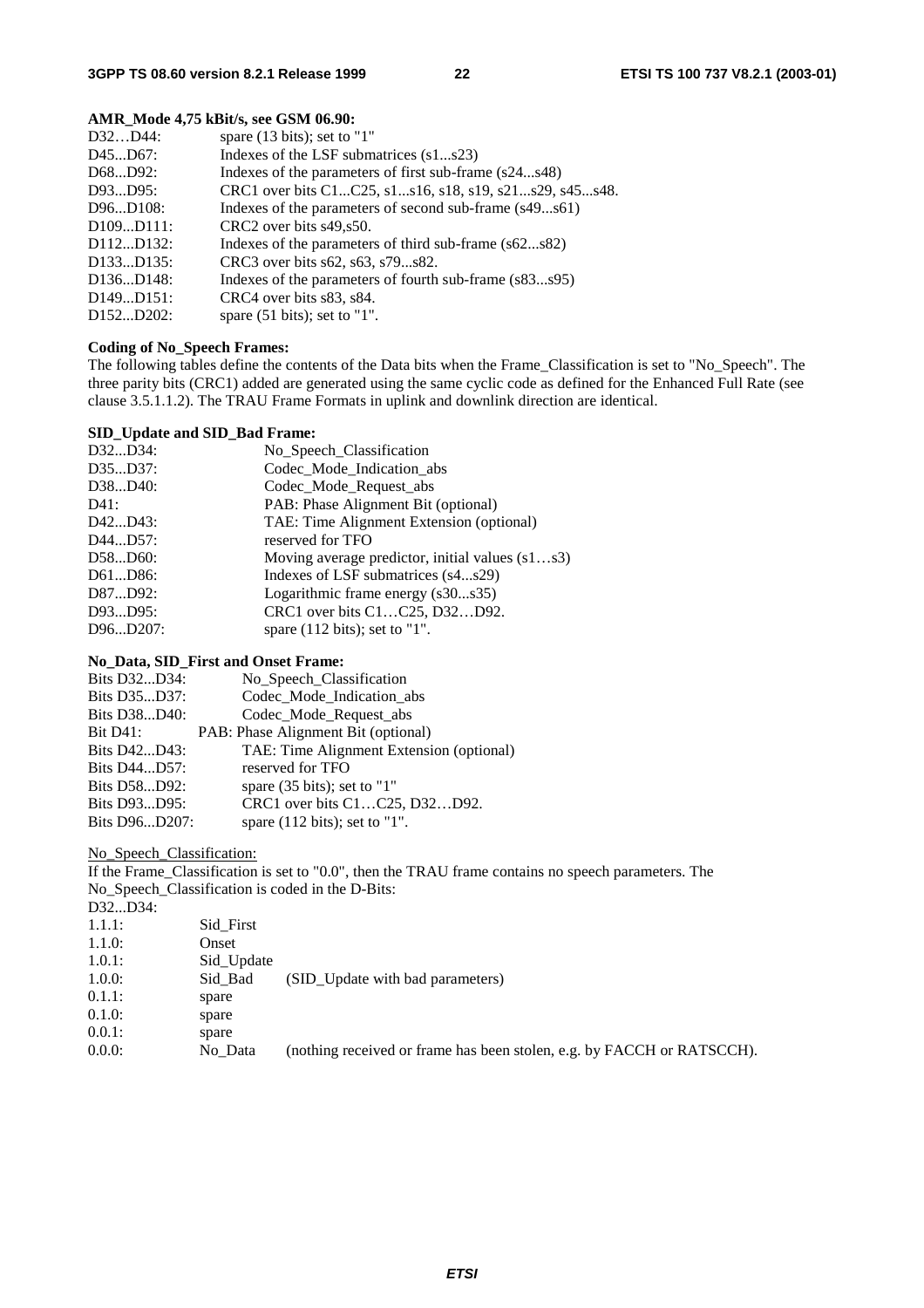Codec Mode Indication abs (CMI abs):

The meaning in uplink and downlink is identical. In No\_Speech frames the CMI is always transmitted, independent of the setting of the RIF bit. Coding:

D35 . D36 . D37:

| 0.0.0 | Codec Mode 4.75 kBit/s |
|-------|------------------------|
| 0.0.1 | Codec Mode 5,15 kBit/s |
| 0.1.0 | Codec Mode 5,90 kBit/s |
| 0.1.1 | Codec_Mode 6,70 kBit/s |
| 1.0.0 | Codec Mode 7,40 kBit/s |
| 1.0.1 | Codec Mode 7,95 kBit/s |
| 1.1.0 | Codec Mode 10,2 kBit/s |
| 1.1.1 | Codec_Mode 12,2 kBit/s |

Codec\_Mode\_Request\_abs (CMR\_abs):

The meaning in uplink and downlink is identical. In No\_Speech frames the CMR is always transmitted, independent of the setting of the RIF bit. Coding:

D38 . D39 . D40:

| 0.0.0 | Codec Mode 4,75 kBit/s   |
|-------|--------------------------|
| 0.0.1 | Codec_Mode 5,15 kBit/s   |
| 0.1.0 | Codec Mode 5,90 kBit/s   |
| 0.1.1 | Codec_Mode 6,70 kBit/s   |
| 1.0.0 | Codec Mode 7.40 kBit/s   |
| 1.0.1 | Codec Mode 7,95 kBit/s   |
| 1.1.0 | Codec Mode $10.2$ kBit/s |

1.1.1 Codec\_Mode 12,2 kBit/s

Phase Alignment Bit (PAB):

This bit is defined only in No Speech frames. It is optional and shall be set to "0", if not used.

The PAB has exactly the same meaning and function as the Phase Alignment Command (PAC). For the exact procedure see clause 4.6.1.2.1.

PAB set to 0: CMI/CMR phase in downlink TRAU frames shall not be changed

PAB set to 1: CMI/CMR phase in downlink TRAU frames shall be inverted.

PAB shall only be used together with TAC values between **0.0.0.0.0.0** ("No change in frame timing") and **1.0.0.1.1.1**  ("Delay frame 39 x 500µs").

Time Alignment Extension (TAE):

The TAE specifies optionally a Time Alignment Extension. Coding:

D42 . D43: Meaning:

0.0: No additional delay with respect to the Time Alignment Command

0.1 Additional delay of 125 µs

1.0 Additional delay of 250  $\mu$ s

1.1 Additional delay of 375 µs

TAE together with the Time Alignment Command (TAC) allow a "one step" time alignment of 125 µs accuracy in No\_Speech frames. TAE shall only be used together with TAC values between **0.0.0.0.0.0** ("No change in frame timing") and **1.0.0.1.1.1 (**"Delay frame 39 x 500µs").

The TAC\_TAE combination **0.0.0.0.0.0\_0.1** shall be interpreted as **"**Delay frame by 125µs".

The TAC\_TAE combination **1.0.0.1.1.1\_1.0** shall be interpreted as **"**Advance frame by 250µs".

The TAC\_TAE combination **1.0.0.1.1.1\_1.1** shall be interpreted as **"**Advance frame by 125µs".

#### 3.5.1.2.3 Time Alignment Bits (T1…T4)

The coding and meaning is as described in 3.5.1.1.3 (Time Alignment Bits).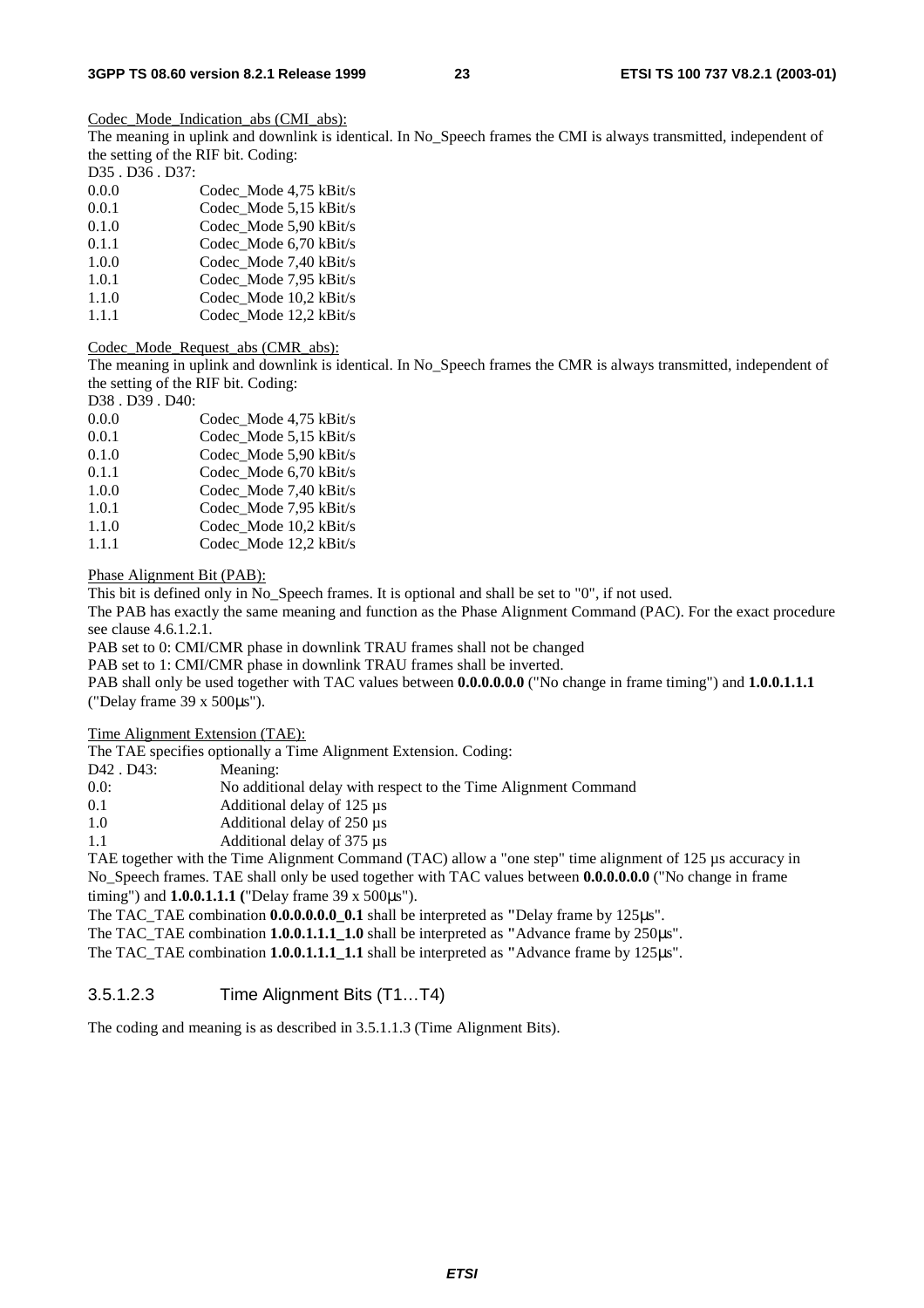### 3.5.2 Coding of O&M Frames

Control bits (C-bits):

| <b>Description</b>                | <b>Uplink</b>              | <b>IDownlink</b> |
|-----------------------------------|----------------------------|------------------|
| Frame type<br><b>Bits C1 - C5</b> | IC1C2C3C4 C5<br>100101:O&M | IC1C2C3C4 C5     |
| Bits C6 - C15                     | Spare                      | <b>Spare</b>     |

Data Bits (D-bits):

Bits D1 .. D264: Bits used for transfer of O&M information. The coding and use of these bits are left to the manufacturer of the BSC/TRAU.

Spare Bits:

Bits S1 .. S6: Spare

### 3.5.3 Coding of Data Frames

Control bits (C-bits):

| <b>Description</b>                       | <b>Uplink</b>                                                                                              | Downlink                                                                   |  |  |  |  |  |
|------------------------------------------|------------------------------------------------------------------------------------------------------------|----------------------------------------------------------------------------|--|--|--|--|--|
| Frame type.                              | C <sub>1</sub> C <sub>2</sub> C <sub>3</sub> C <sub>4</sub> C <sub>5</sub>                                 | C <sub>1</sub> C <sub>2</sub> C <sub>3</sub> C <sub>4</sub> C <sub>5</sub> |  |  |  |  |  |
| <b>Bits C1 - C5</b>                      | 0 1 0 0 0 : Data                                                                                           | 1 0 1 1 0 : Data                                                           |  |  |  |  |  |
|                                          | except 14.5                                                                                                | except 14.5                                                                |  |  |  |  |  |
|                                          |                                                                                                            |                                                                            |  |  |  |  |  |
|                                          | 1 0 1 0 0 : Data14.5 (note)                                                                                | 1 0 1 0 0 : Data 14.5 (note)                                               |  |  |  |  |  |
| Intermediate RA bit                      | $0:8$ kbit/s                                                                                               | $0:8$ kbit/s                                                               |  |  |  |  |  |
| rate.                                    | 1: 16 kbit/s                                                                                               | 1: 16 kbit/s                                                               |  |  |  |  |  |
| Bit C6                                   |                                                                                                            |                                                                            |  |  |  |  |  |
| for data services                        |                                                                                                            |                                                                            |  |  |  |  |  |
| except 14.5                              |                                                                                                            |                                                                            |  |  |  |  |  |
| Spare                                    | Spare                                                                                                      | Spare                                                                      |  |  |  |  |  |
| for Data 14.5                            |                                                                                                            |                                                                            |  |  |  |  |  |
| <b>Bits C7 - C15</b>                     | Spare                                                                                                      | Spare                                                                      |  |  |  |  |  |
| NOTE:                                    | The Data frame is in case of data 14.5 kbit/s used only for synchronization purposes. The data bits are in |                                                                            |  |  |  |  |  |
| this case set according to clause 4.5.1. |                                                                                                            |                                                                            |  |  |  |  |  |

### 3.5.4 Coding of Extended Data Frames

Control bits (C-bits):

| <b>Description</b>    | <b>Uplink</b>                                                              | <b>Downlink</b>                        |
|-----------------------|----------------------------------------------------------------------------|----------------------------------------|
| Frame type.           | C <sub>1</sub> C <sub>2</sub> C <sub>3</sub> C <sub>4</sub> C <sub>5</sub> | IC1C2C3C4 C5                           |
| <b>Bits C1 - C5</b>   | 1 1 1 1 1 :                                                                | 111111:                                |
|                       | Extended Data                                                              | lExtended data                         |
|                       | lframe 14.5 kbit/s                                                         | Frame 14.5                             |
| Bit C <sub>6</sub>    |                                                                            |                                        |
| Idle/Data/UFE         | Idle/data                                                                  | <b>UFE</b>                             |
|                       | Frame indication                                                           |                                        |
| <b>Bits C7 - C13</b>  | Spare                                                                      | Bit C7 indicating idle/data frame. Bit |
|                       |                                                                            | C8-C13 spare                           |
| Multi Frame Structure | M1, M2                                                                     | M1, M2                                 |
| defined in GSM 04.21  |                                                                            |                                        |
| Bits M1, M2           |                                                                            |                                        |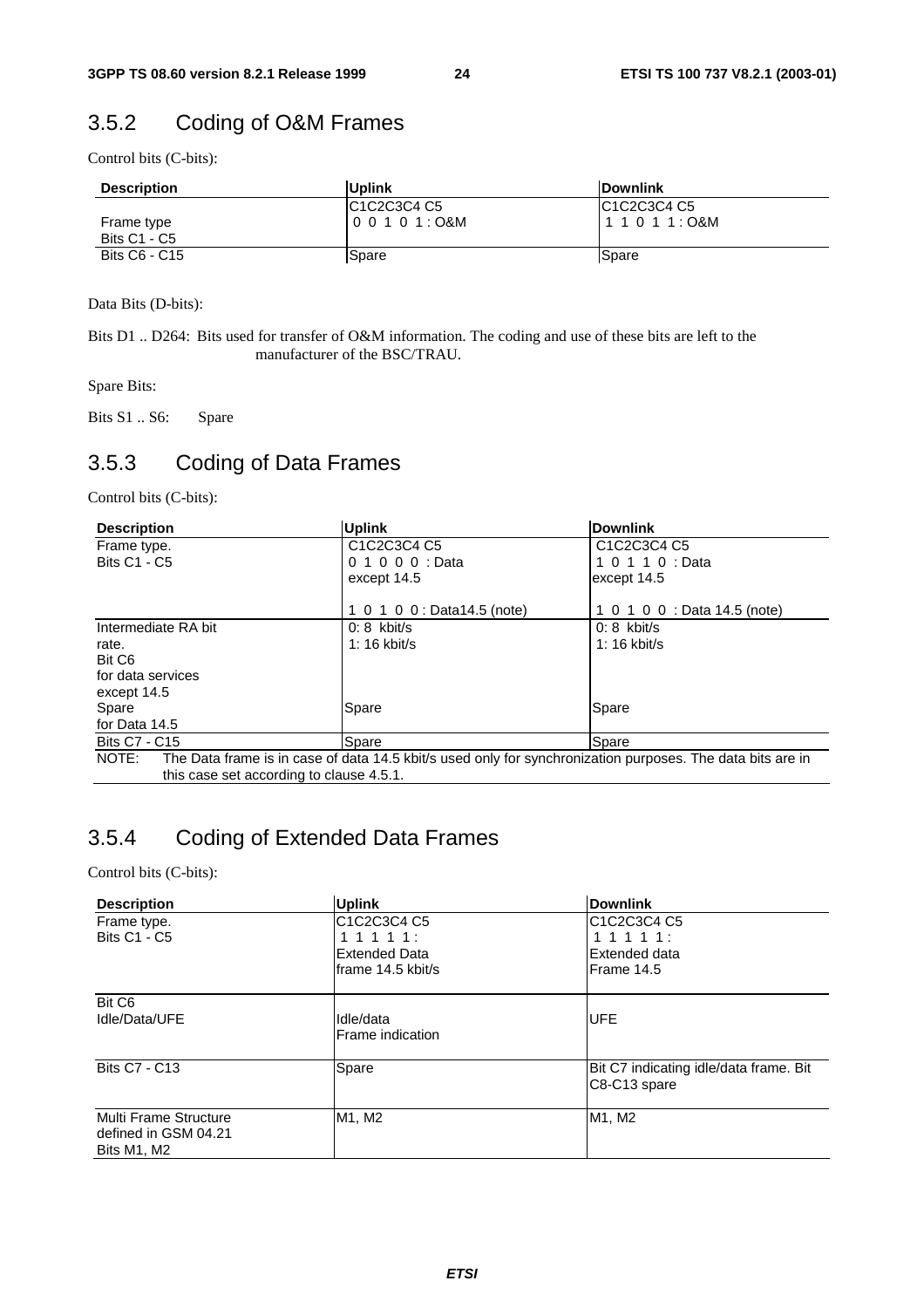### 3.5.5 Coding of Idle Speech Frames

Control bits (C-bits):

| <b>Description</b>          | <b>Uplink</b>                                                                                         | <b>IDownlink</b>                                                                                      |
|-----------------------------|-------------------------------------------------------------------------------------------------------|-------------------------------------------------------------------------------------------------------|
| Frame type.<br>Bits C1 - C5 | C <sub>1</sub> C <sub>2</sub> C <sub>3</sub> C <sub>4</sub> C <sub>5</sub><br>1 0 0 0 0 : Idle Speech | C <sub>1</sub> C <sub>2</sub> C <sub>3</sub> C <sub>4</sub> C <sub>5</sub><br>0 1 1 1 0 : Idle Speech |
| <b>IBits C6 - C21</b>       | Coding as for<br>Speech frames.                                                                       | Coding as for<br>Speech frames.                                                                       |

NOTE: Idle Speech frames shall not be used in AMR; instead Frame\_Classification set to "No\_Data" shall be applied.

Time Alignment Bits:

Bits T1 .. T4: Coding as for Speech frames.

### 3.6 Order of Bit Transmission

The order of bit transmission is:

The first octet is transferred first with the bit no. 1 first, bit no. 2 next etc.

### 4 Procedures

### 4.1 Remote Control of Transcoders and Rate Adaptors

When the transcoder is positioned remote to the BTS, the Channel Codec Unit (CCU) in the BTS has to control some of the functions in the remote Transcoder/Rate Adaptor Unit (TRAU) in the BSC.

This remote control is performed by inband signalling carried by the control bits (C-bits) in each TRAU frame.

The following functions in the TRAU are remotely controlled by the CCU:

- Shift between speech and data.
- Control of the rate adaption functions for data calls.
- Downlink frame timing for speech frames.
- Transfer of DTX information.

In addition, the following functions are provided in case of AMR speech:

- Control of Codec Mode adaptation
- Transfer of TFO Configuration Parameters (optional, see GSM 08.62)
- Downlink Phase Alignment (optional)
- Transfer of Information on TFO Status (optional, see GSM 08.62)
- Transfer of Information on Pre-Handover Warning (optional)

In addition, the inband signalling also provides means for transfer of O&M signals between the TRAU and the BSC/BTS.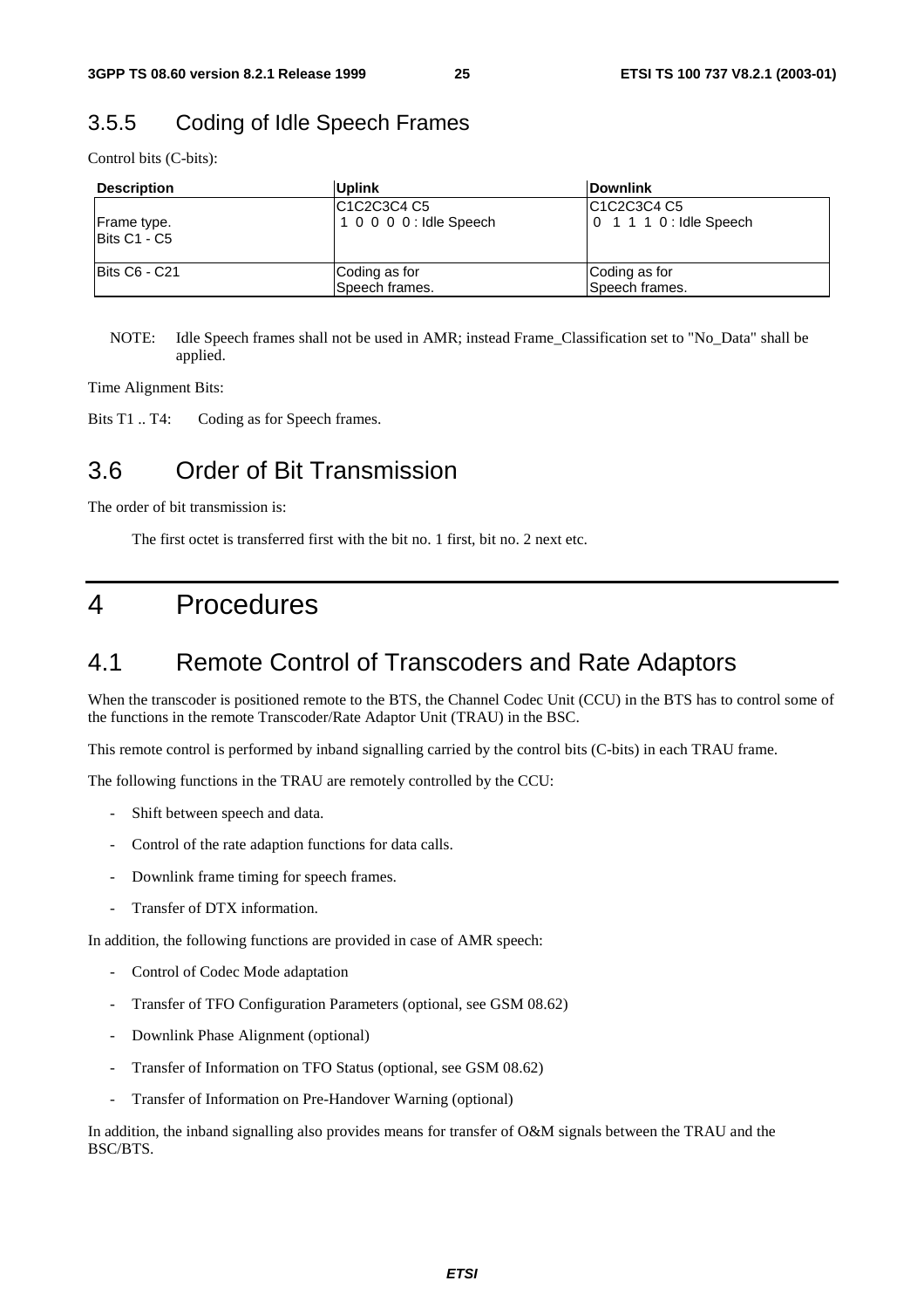### 4.2 Resource Allocation

At reception of the ASSIGNMENT REQUEST message, e.g. at call setup, when a circuit switched connection is required, the BSC provides an appropriate TRAU to the circuit to be used between the BSC and the BTS and sends the CHANNEL ACTIVATION message to the BTS.

When receiving the CHANnel ACTIVation message, the BTS allocates the appropriate radio resources and a Channel Codec Unit (CCU) to be used.

In case of FR and EFR Speech or Data (except 14.5 kbit/s):

- The CCU now starts sending uplink frames with the appropriate "Frame Type" and, for data calls, the intermediate rate adaption bit rate set.
- When receiving the first frame, the TRAU sets the mode of operation accordingly and starts sending downlink frames with the "Frame Type" and, for data calls, the intermediate rate adaption bit rate set as an acknowledgement indication.

In case of Adaptive Multi-Rate speech: see clause 4.6.1.3.

In case of Data 14.5 kbit/s:

- The CCU starts sending uplink Data TRAU Frames with the appropriate "Frame Type" set to establish initial synchronization.
- When receiving the first frame, the TRAU sets the mode of operation accordingly and as an acknowledgement starts sending downlink Data TRAU Frames with the same "Frame Type".
- The CCU starts sending uplink Extended Data TRAU Frames with the appropriate "Frame Type" set upon reception of that acknowledge indication.
- When receiving the first frame, when the "Frame Type" is set to Extended Data TRAU frame, the TRAU sets the mode of operation accordingly and as an acknowledgement starts sending downlink Extended Data TRAU frames with the same "Frame Type".

### 4.3 Resource Release

At release of circuit switched resources, e.g. at call release, the connection between the CCU and the TRAU will be released by the BSC. The BSC has to indicate that the connection has been released. How this is performed is a BSC internal matter. However, three methods have been identified.

- i) The BSC indicates the call release to the TRAU by inserting the PCM idle bit pattern described in GSM 08.54 on the circuits towards the TRAU. The TRAU shall be able to detect this idle bit pattern. When received at the TRAU, the TRAU will loose frame synchronization and will start timer Tsync (see clause 4.8.2). If, when Tsync expires, the idle bit pattern has been detected, the TRAU shall terminate the operation (go idle) until a valid frame is again received.
- ii) This second alternative does not apply to Enhanced Full Rate Speech, Adaptive Multi-Rate speech and Data 14.5 kbit/s cases.

After a call release, the TRAU downlink channel is switched to the TRAU uplink channel (16 kbit/s side).

 The TRAU shall be able to detect the looped downlink frame. When it is detected, the TRAU shall terminate the normal operation (go idle) until a valid uplink TRAU frame is again received.

iii) It is handled by BSC internal signals (e.g. if the BSC and TRAU are collocated).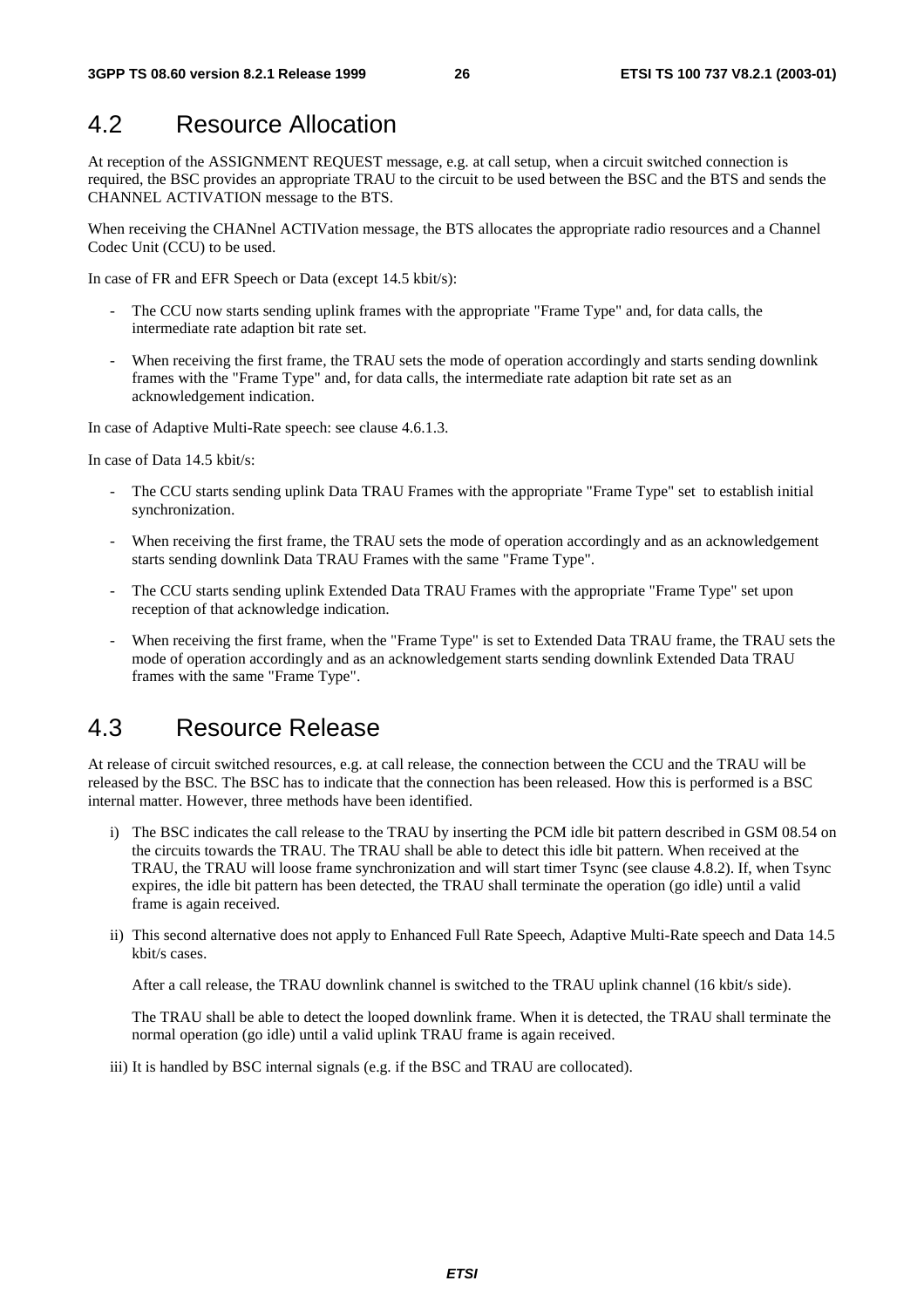### 4.4 In Call Modification

If the subscriber orders "In Call Modification", the CCU sets the "Frame Type" and, for data calls, the inter mediate rate adaption bit rate in the uplink frames to the new mode of operation. When receiving this information, the TRAU changes the mode of operation accordingly and sets the new "Frame Type" and, for data calls, the intermediate rate adaption bit rate in the downlink frames. The same procedure applies for mode change between Data 14,5 kbit/s.

In case of mode change to data 14,5 kbit/s from Speech or Data (other than 14.5 kbit/s) the same procedure as for "Resource Allocation" is performed.

In case of mode change from any other speech or data service to **AMR speech**, the same procedure as for "Resource Allocation" shall be performed. In case of mode change within AMR speech, i.e. a change of the AMR Configuration, the BSC should take care that a smooth transition from the old AMR configuration into the new one is performed, see GSM 05.09 and GSM 08.62.

### 4.5 Transfer of Idle Frames, Handling of Missing Data

Between the TRAU and the CCU a TRAU frame shall be transferred every 20 ms.

### 4.5.1 In Full Rate data case

If no data is received from the MS (uplink direction) or no data is received from the MSC side of the interface (downlink direction), idle data frames shall be transferred instead of data frames. Idle data frames are data frames with all data bit positions set to binary "1". In addition, for data 14,5 kbit/s; the C6 bit shall be set to '1' in the uplink extended data frame. For each idle frame sent downlink for data 14.5 kbit/s the C7 bit is set to '1'.

### 4.5.2 In Full Rate speech case

If no speech is received from the MS (uplink direction), the CCU shall send TRAU speech frames with BFI flag set to 1 (bad frame) or idle speech frames.If no speech is received from the MSC side of the interface (downlink direction), idle speech frames shall be transferred instead of speech frames.

### 4.5.3 In Enhanced Full Rate speech case

If no speech is received from the MS (uplink direction), the CCU shall send TRAU speech frames with BFI flag set to 1 (bad frame). If no speech is received from the MSC side of the interface (downlink direction), idle speech frames shall be transferred instead of speech frames.

### 4.5.4 In Adaptive Multi-Rate speech case

If no speech is received from the MS (uplink direction), or a speech frame is stolen on the radio interface (e.g. by FACCH) the CCU shall send TRAU No\_Speech frames with Frame\_Type set to "AMR" and with No Speech Classification set to "No Data". The Code Mode Indication shall be set to the previously used value. CMI and CMR shall be set to the Initial\_Codec\_Mode, if at resource allocation.

If no speech is received from the MSC side (downlink direction), i.e. the "PCM\_Idle" pattern is received instead, the TRAU shall send TRAU No\_Speech frames with Frame\_Type set to "AMR", and with No\_Speech\_Classification set to "No\_Data". The Codec\_Mode\_Indication shall be set to the previously used value or to the Initial\_Codec\_Mode, if at resource allocation.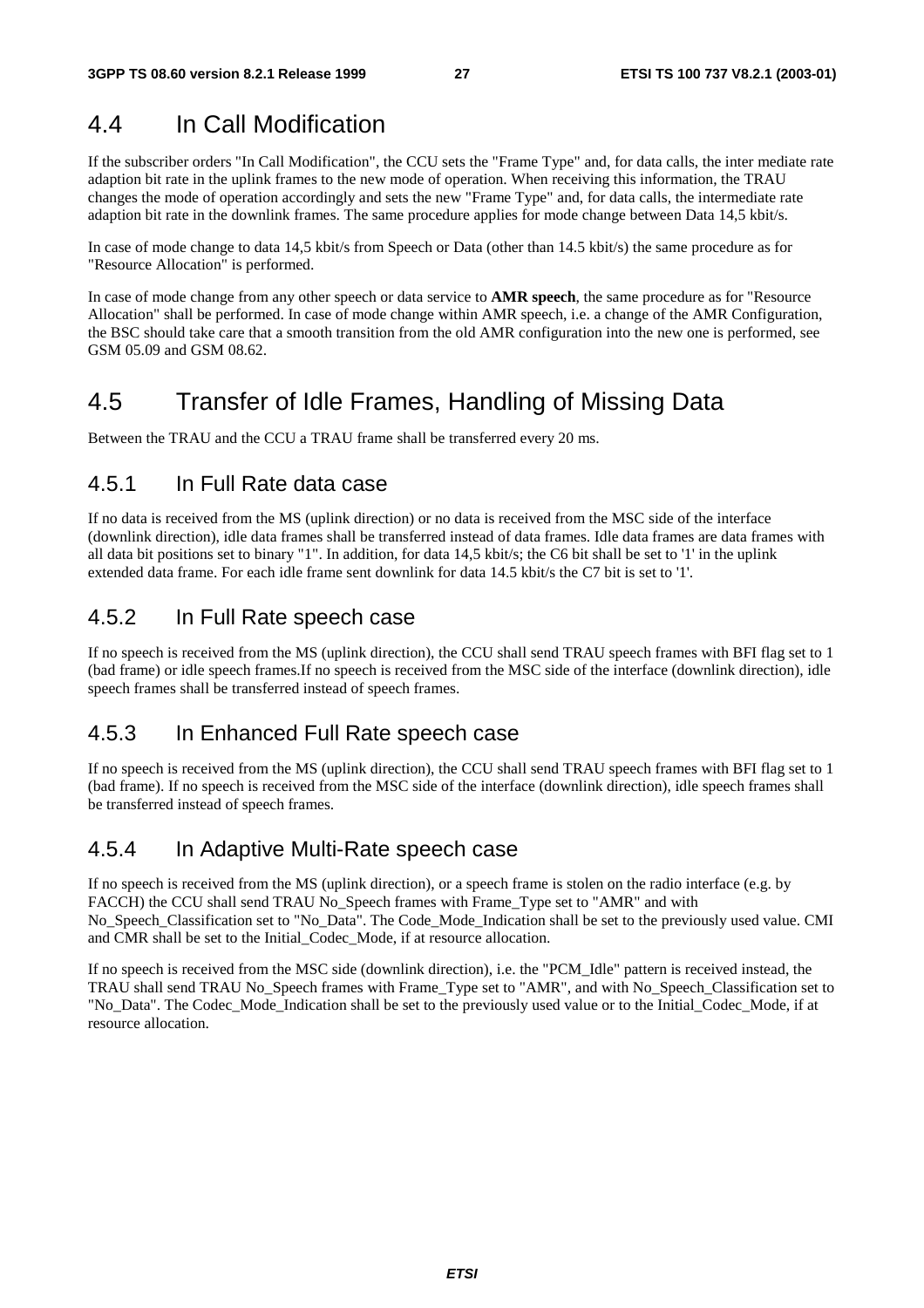### 4.6 Procedures for Speech Services

### 4.6.1 Time Alignment of Speech Service Frames

The time alignment needed for obtaining minimum buffer delay will differ from call to call. The reasons for this are:

- The BSC will have no information about the radio timing at the BTS, and will start sending frames at an arbitrary or default time. Each TRAU frame is 320 bits (20 ms) long and will in the worst case be received at the BTS 318 bits out of phase.
- The different timeslots on one carrier are sent at different times (max 4.04 ms which equals 7 timeslots in a TDMA radio frame).
- Different channels may be transferred on different transmission systems using different routes in the network. The transmission delay may therefore differ.

The required time alignment between radio frames and TRAU frames is considered to be an internal BTS matter for uplink frames. However, the buffer delay for these frames should be kept to a minimum.

For downlink frames, the procedures in the following clauses should apply. In order to describe the time alignment procedure in the TRAU, two time alignment states are described (Initial Time Alignment state and Static Time Alignment state).

In order to achieve optimum timing between the radio TDMA frames and the frames on the Abis transmission side, the speech coding and decoding functions in the transcoder should not be synchronized.

### 4.6.1.1 Initial Time Alignment State

The TRAU shall enter the Initial Time Alignment state at the switching-on of the system, when it goes idle (e.g. when receiving the PCM idle pattern after a call release as described in clause 4.3), if loss of frame synchronization is detected, in call modification from data to speech is performed or if BSS internal handover is detected.

In the Initial Time Alignment state, the frames shall only be delayed (or no change)(see note). The transcoder is able to adjust the time for transmitting the speech frames in steps of 125 µs (one speech sample). The CCU calculates the required timing adjustment and returns a frame including the number of 250/500 µs steps by which the frames in the downlink direction have to be delayed (binary number in the "Time Alignment" field).

When receiving this information, the TRAU processes this data and sets the "Time Alignment" field in the next downlink frame as ordered and then delays the subsequent frame accordingly.

NOTE: If the TRAU, in this state, receives an order to advance the next frame 250 µs, this order shall be interpreted as "Delay frame 39\*500 µs".

When a frame is delayed due to timing adjustments, the TRAU shall fill in the gap between the frames with the appropriate number of binary "1" (T-bits).

After having adjusted the timing, the TRAU shall receive at least three new frames before a new adjustment is made. This in order to avoid oscillation in the regulation.

The TRAU shall change from the Initial Time Alignment state to the Static Time Alignment state when it has performed two subsequent timing adjustments which are less than 500 µs (including no change).

The procedure is illustrated in figure 4.1.

Optionally, in case of AMR speech, two additional bits (TAE) may be used in an uplink No\_Speech frame to code a time alignment command with a precision of 125 µs. When receiving this information, the TRAU processes this data and sets the "Time Alignment" field in the next downlink frame as ordered and then delays the subsequent frame accordingly. It needs to send the TAE bits back only if the downlink frame is a No\_Speech frame, too.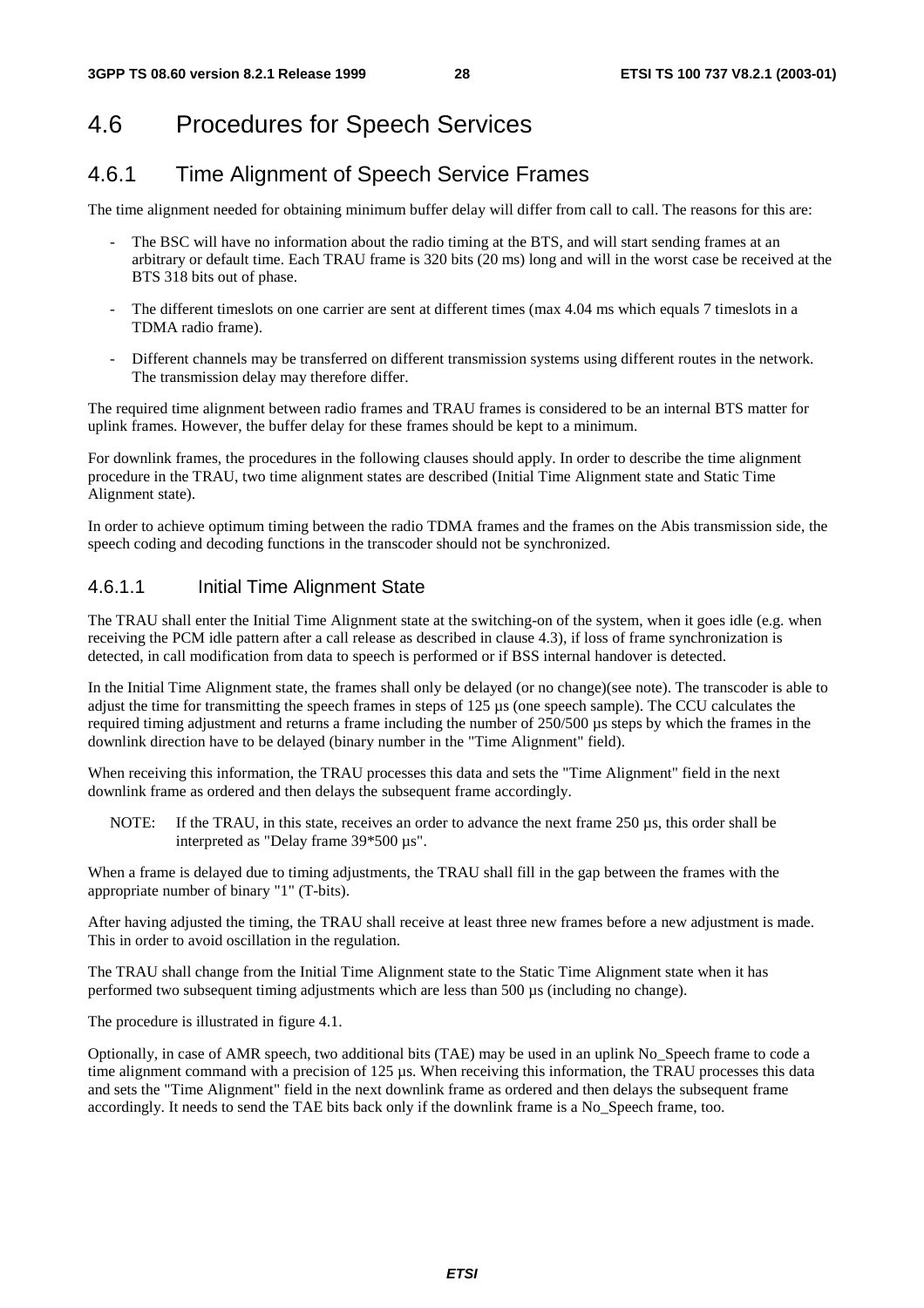### 4.6.1.2 The Static Time Alignment State

In the Static Time Alignment state, the TRAU performs timing adjustments in single steps of 250 µs or 125 µs (AMR only). The timing may either be delayed (time alignment code "Delay frame by 250 µs (125 µs)"), advanced (time alignment code "Advance frame by 250 µs (125 µs)") or not changed (time alignment code "No Change in Time Alignment" or all other codes that result in no change).

When receiving an order for adjusting the timing, the transcoder skips or repeats two (one) speech samples in order to achieve the correct timing.

If the timing is to be advanced  $250 \mu s$  (125  $\mu s$ ), the TRAU sets the "Time Alignment" field in the next downlink frame as ordered and then the 4 (2) last bits of the frame are not transferred (the T-bits).

If the timing is to be delayed, the TRAU sets the "Time Alignment" field in the next downlink frame as ordered and then delays the subsequent frame by adding the appropriate number of binary "1" between the frames.

After having adjusted the timing, the TRAU shall receive at least three new frames before a new adjustment is made.

If, in this state and TFO is not ongoing (see GSM 08.62), the TRAU detects a change in the timing of the uplink frames bigger than n x 250  $\mu$ S, where n = 4, it shall enter the Initial Time Alignment state and in that state it may perform an adjustment on the downlink equal to the change detected on the uplink.

In case of AMR speech the time alignment may be done in steps of 125 us by using the TAC and TAE. If TFO is ongoing in case of AMR speech the TRAU shall not perform any time alignment in downlink direction.

#### 4.6.1.2.1 Phase Alignment of Codec\_Mode\_Indication for AMR

In the Static Time Alignment state for Adaptive Multi-Rate speech, it might be necessary to align the phase of the Codec\_Mode\_Indication and Codec\_Mode\_Request as indicated in downlink TRAU frames by the RIF bit, to the phase of CMI / CMR on the radio interface. One of the following four alternative methods shall be applied:

**Alternative 1:** If TFO is not ongoing (see GSM 08.62), then the CCU may send one "Phase Alignment Command" (PAC) uplink (see 3.5.1.2.1). The TRAU shall send two consecutive TRAU frames with Codec\_Mode\_Indication (RIF set to "0" two times) and by this shall invert the phase of Codec\_Mode\_Indication and Codec\_Mode\_Request in downlink on the Abis/Ater interface (consider the round trip delay).

**Alternative 2:** Similar to Alternative 1: If TFO is not ongoing (see GSM 08.62), then the CCU may send one No\_Speech frame with the Phase Alignment Bit (PAB) set accordingly. This may be done already within the initial time alignment state together with the initial time alignment command (TAC and TAE). By this the DL TRAU frames can be aligned in time and phase within one step to a precision of 125 µs.

**Alternative 3:** If TFO is ongoing (see GSM 08.62) no time and phase alignment shall be performed on the Abis/Ater interface. Instead, the CCU shall buffer (up to 40ms) the downlink speech frames, until they can be sent on the radio interface. If the TRAU receives a time or phase alignment command while in TFO it may ignore it.

**Alternative 4:** The CCU may send a specific RATSCCH Message downlink to the mobile station (see GSM 05.09) and by that invert the phase of the CMI / CMC on the radio interface and thus avoid the buffer delay (20ms). This alternative is especially useful in TFO, but may be used also without TFO.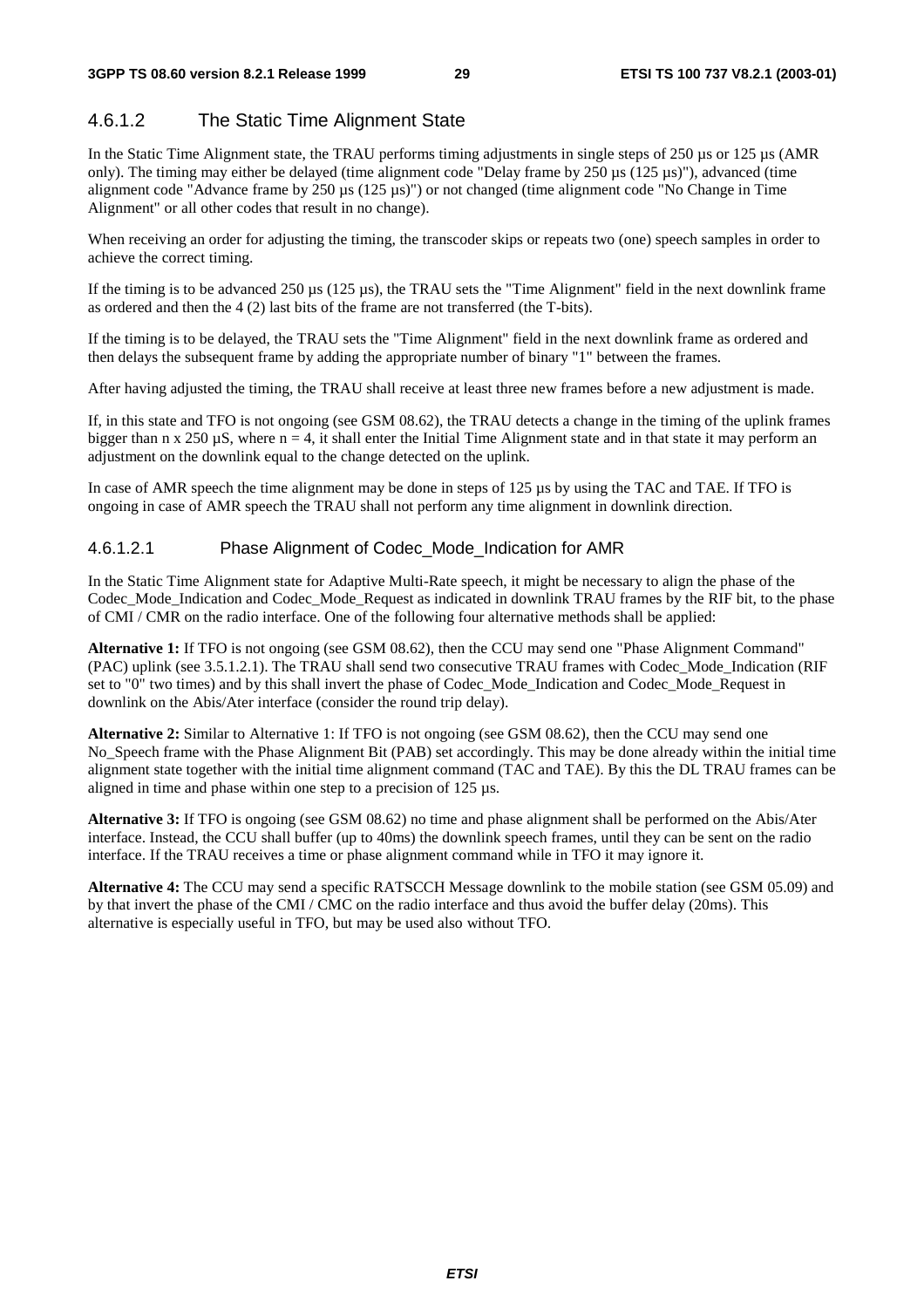30



Figure 4.1: Initial Time Alignment procedure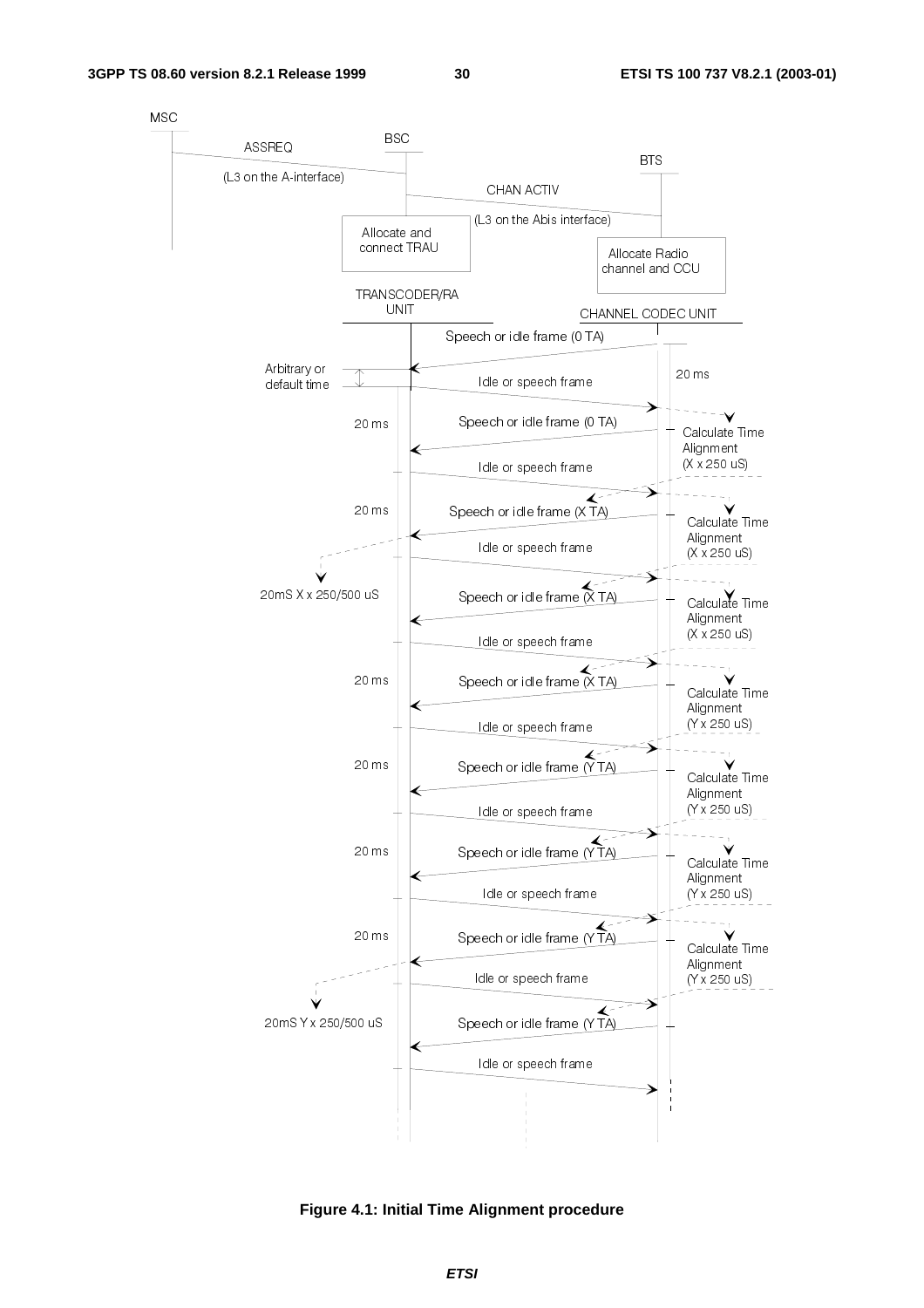### 4.6.1.3 Initiation at Resource Allocation

When the BTS receives the CHANNEL ACTIVATION message from the BSC, it allocates the appropriate radio resources and a Channel Codec Unit (CCU). **In case of FR or EFR** the CCU then initiates sending of speech frames (or idle speech frames if speech is not received from the MS) towards the transcoder with normal frame phase for the TDMA channel in question. The "Time Alignment" field in these frames is set to "no change".

The TRAU will now be in the Initial Time Alignment state. When receiving the first frame it shall start sending speech frames (or idle speech frames) towards the BTS with arbitrary or default phase related to the uplink frame phase.

When receiving these frames the CCU calculates the timing adjustment required in order to achieve minimum buffer delay and sets the "Time Alignment" field in the uplink frames accordingly.

The procedures described for the Initial and for the Static Time Alignment states are then followed during the call.

**In case of AMR** the CCU shall initiate sending of TRAU No\_Speech frames towards the transcoder with normal frame phase for the TDMA channel in question unless speech is received on the radio interface. The "Time Alignment" field shall be set to "no change", the TAE shall be set to "0.0" and PAB shall be set to "0". The RIF shall correspond to the phase of the uplink radio interface. The CMI / CMR shall be set to "Initial\_Codec\_Mode". Consequently, speech transmission will start in uplink and downlink in this mode. In case the BTS supports TFO it shall send the TFO Configuration parameters uplink (see GSM 08.62). The TRAU will now be in the Initial Time Alignment state. When receiving the first UL TRAU frame it shall start sending No\_Speech frames (or speech frames, if speech is received from the MSC side) towards the BTS with arbitrary or default phase related to the uplink frame phase. After receiving downlink TRAU frames the CCU may perform time alignment and phase alignment (optionally using TAC, TAE and PAB). The CCU shall keep the Codec\_Mode in uplink and downlink fixed to the Initial\_Codec\_Mode until the correct time and phase alignment in downlink TRAU frames is achieved. Then the Codec\_Mode adaptation may be enabled, see also GSM 05.09.

### 4.6.1.4 Time Alignment During Handover

### 4.6.1.4.1 BSS External Handover

For BSS external handover, the procedure described in clause 4.6.1.3 should be used by the new BSC/BTS at resource allocation.

#### 4.6.1.4.2 BSS Internal Handover

If TFO is not ongoing and a BSS internal handover has been performed, the timing of the downlink frames may have to be adjusted several steps of 125, 250 or 500 µs. In order to speed up the alignment of the downlink frames, this must be detected by the TRAU, e.g. by detecting the change in the uplink frame timing as described in clause 4.6.1.2. The TRAU should then enter the Initial Time Alignment state and in that state it may perform an adjustment on the downlink equal to the change detected on the uplink.

In case of AMR, when TFO is ongoing, the BTS shall not send any time alignment or phase alignment commands and the TRAU shall not perform any time or phase alignment in downlink direction. Instead the BTS shall buffer the speech frames accordingly (see clause 4.6.1.2.1, alternative 3). Alternatively the BTS may perform a phase alignment on the radio interface by sending a RATSCCH message (see clause 4.6.1.2.1, alternative 4), thus avoiding the buffer delay (20ms).

Please note that optionally before and after handover the AMR link adaptation should be frozen to the Intial\_Codec\_Mode, until all necessary time and phase alignments have been performed. CMI and CMC should therefore be identical during that period. Consequently a phase mismatch does not matter until the adaptation is enabled.

### 4.6.2 Procedures for Discontinuous Transmission (DTX)

The procedures for comfort noise are described in GSM 06.12, for Full rate speech and in GSM 06.62 for Enhanced Full rate speech, the overall operation of DTX is described in GSM 06.31 and in GSM 06.81 for respectively Full rate speech and Enhanced Full rate speech and the Voice Activity Detector is described in GSM 06.32 and GSM 06.82 for respectively Full rate speech and Enhanced full rate speech. The relevant procedures for Adaptive Multi-Rate speech are described in GSM 06.92, GSM 06.93 and GSM 06.94. For the case of DTX in ongoing TFO see GSM 08.62.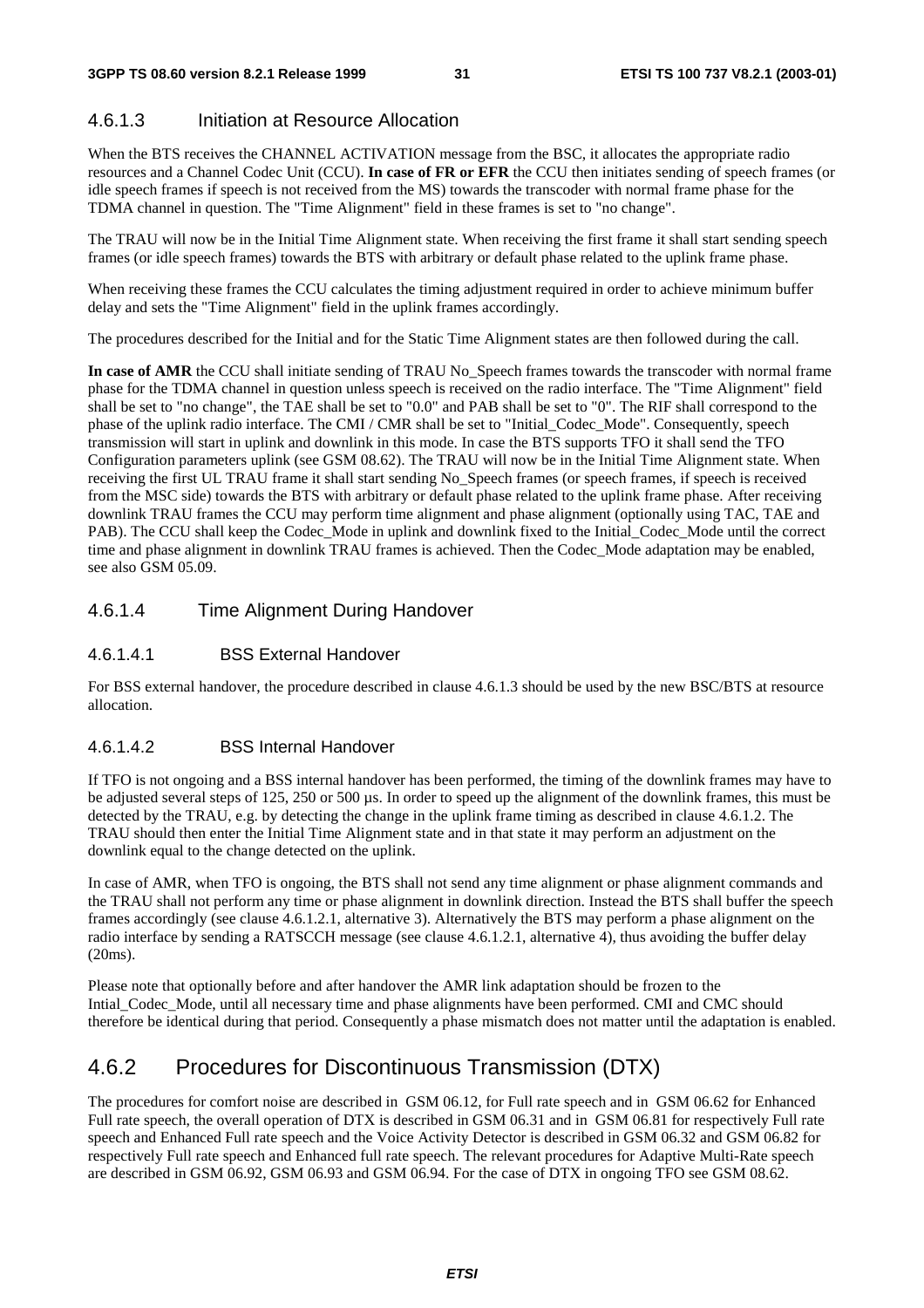The DTX Handler function is considered as a part of the TRAU when remote transcoders are applied. The specification of the DTX Handler is given in GSM 06.31 for Full rate speech, in GSM 06.81 for Enhanced Full Rate speech and in GSM 06.93 for Adaptive Multi-Rate speech.

#### 4.6.2.1 DTX procedures in the uplink direction

In case of the Full Rate and Enhanced Full Rate speech: In all frames in the uplink direction, the BFI (Bad Frame Indicator), the SID (Silence Descriptor) indicator and the TAF (Time Alignment Flag) indicator is set as output from the RSS (see GSM 06.31 and GSM 06.81).

In the comfort noise states, the MS will transmit a new frame only every 480 ms (24 frames). These frames are transferred in the normal way between the CCU and the TRAU. Between these frames the CCU shall transfer uplink idle speech frames in case of Full Rate Speech and speech frames with BFI set to "1" in case of Enhanced Full rate Speech.

In case of the Adaptive Multi-Rate speech all frames are classified by the Rx\_Type, see also GSM 06.93. In the comfort noise states, the MS will transmit a new SID\_Update frame only about every 160 ms (8 frames). These frames are transferred in the normal way between the CCU and the TRAU. Between these SID\_Update frames the CCU and TRAU shall transfer "No\_Data" frames uplink.

### 4.6.2.2 DTX procedures in the downlink direction

To inform the DTX handler in the remote transcoder whether downlink DTX may be applied or not, the DTXd bit (C17 in case of Full Rate and Enhanced Full Rate, C19 in case of Adaptive Multi-Rate) in the uplink speech frame is used. The coding is as follows:

 $DTXd = 0$ : downlink DTX is not applied ("not requested" in case of AMR);

DTXd = 1 : downlink DTX is applied ("requested" in case of AMR).

Though this parameter is linked with the resource allocation in the BTS at call setup, its value may vary during the connection.

In case of Full Rate and Enhanced Full Rate speech in the downlink frames the SP (Speech) indicator is set as output from the TX DTX handler (see GSM 06.31 and GSM 06.81).

If downlink DTX is not used, the SP indicator should be coded binary "1".

In case of the Adaptive Multi-Rate speech all downlink frames are classified by the Tx\_Type, see also GSM 06.93. In ongoing TFO, in case the distant side uses uplink DTX, downlink DTX may be applied by the TRAU, although DTXd is set to "not requested". For handling in the downlink BTS see GSM 06.93 and 08.62.

### 4.7 Procedures for Data Frames

### 4.7.1 9.6 and 4.8 kbit/s channel coding

When rate adaption to 64 Kbit/s is performed at the BTS (sub-64 kbit/s traffic channels are not used), the rate adaption between the format used on the radio interface and the 64 Kbit/s format is made by the RA1/RA1' and the RA2 function as described in GSM. 08.20. This is illustrated in figure 4.2.



**Figure GSM 08.60/4.2: Rate adaption when performed at the BTS.** 

When sub-64 kbit/s traffic channels are used, up to four data frames are transferred in each TRAU frame. In order to convert between the TRAU frame format and the ITU-T 80 bits frame format an additional intermediate rate adaption function, RAA, is applied. This is illustrated in figure 4.3.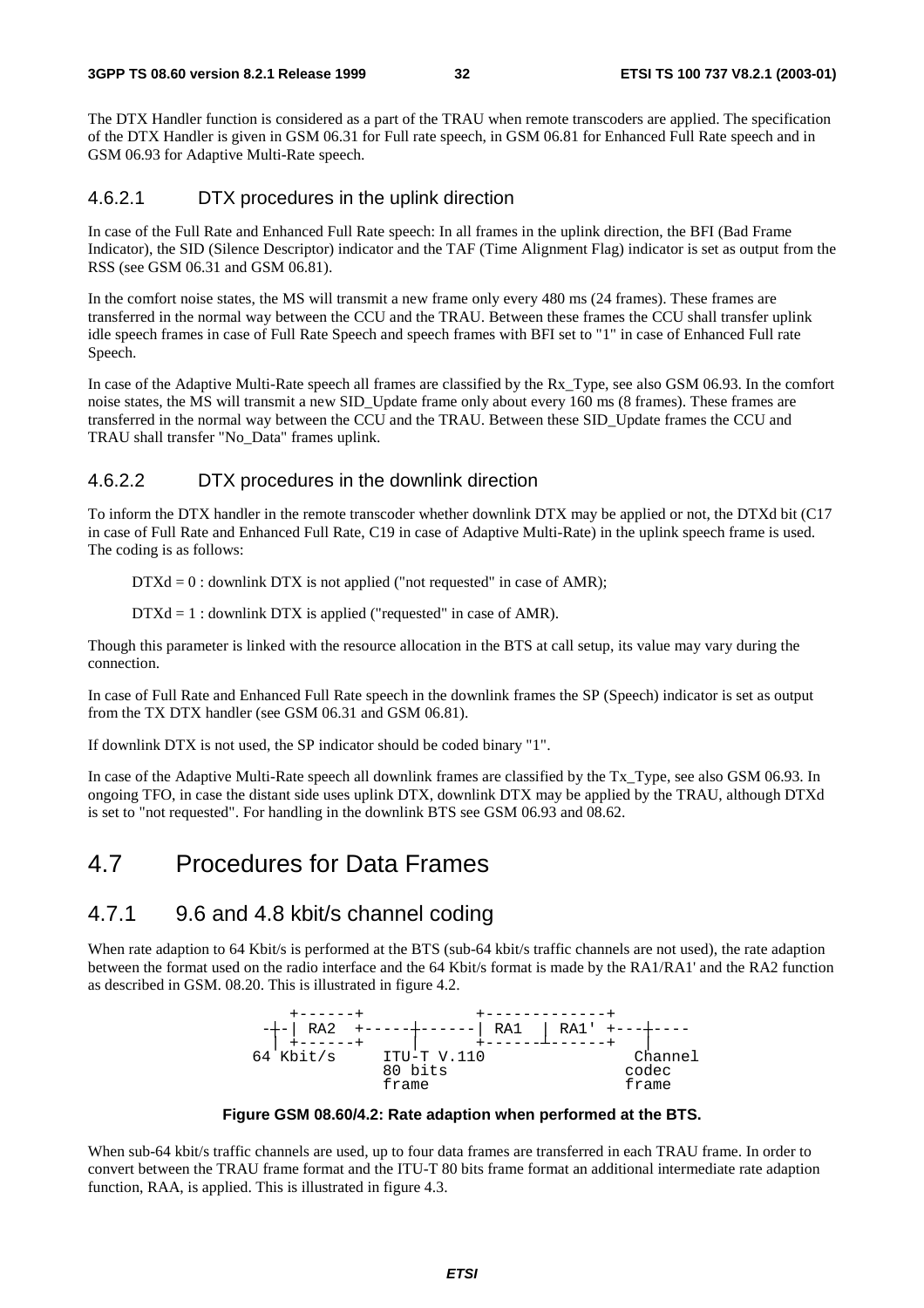

**Figure GSM 08.60/4.3: Rate adaption when 16 kbit/s traffic channels are used** 

### 4.7.1.1 The RAA Function

The RAA function is used to convert between the ITU-T V.110 80 bits frame format and the TRAU frame format. When going from the V.110 format to the TRAU frame format the first octet (all bits coded binary "0") in the ITU-T V.110 80 bits frame is stripped off. Up to four such frames are then transferred in each TRAU frame as shown in clause 3.3.

When going from the TRAU frame format to the V.110 format the data frames are separated and the synchronization octet (all bits coded binary "0") is again included.

The 80 bits V.110 frame is illustrated in figure 4.4, and the modified 72 bits frame is illustrated in figure 4.5.

|           |    |   |   | Bit number |   |   |
|-----------|----|---|---|------------|---|---|
| Octet no. | 2  | 3 |   | 5          | 6 | 8 |
|           |    | 0 | 0 | ∩          |   |   |
|           | D1 |   |   |            |   |   |
|           | X  |   |   | Χ          |   |   |
|           |    |   |   |            |   |   |
|           |    |   |   |            |   |   |
|           |    |   |   |            |   |   |
| հ         |    |   |   |            |   |   |
|           |    |   |   |            |   |   |
|           |    |   |   |            |   |   |
|           |    |   |   |            |   |   |

#### **Figure GSM 08.60/4.4: ITU-T V.110 80 bits frame**

|           |              |   | Bit number |   |   |   |  |
|-----------|--------------|---|------------|---|---|---|--|
| Octet no. | 2            | 3 |            | 5 | 6 |   |  |
|           | D1           | X | x          | v |   | x |  |
|           | $\checkmark$ | χ |            | x |   | χ |  |
|           | x            | х | X          | х | Χ | Χ |  |
|           |              |   |            |   |   |   |  |
|           |              | x | Χ          |   |   | Χ |  |
| 5         |              | Χ | x          | х | x | Χ |  |
| 6         |              |   |            |   |   |   |  |
|           |              | χ |            |   |   |   |  |
|           |              |   |            |   |   |   |  |

#### **Figure GSM 08.60/4.5: Modified ITU-T V.110 72 bits frame transferred in a TRAU data frame position**

### 4.7.1.2 The RA1/RA1' Function

This function is described in GSM 04.21.

### 4.7.1.3 The RA2 Function

This function is described in GSM 04.21.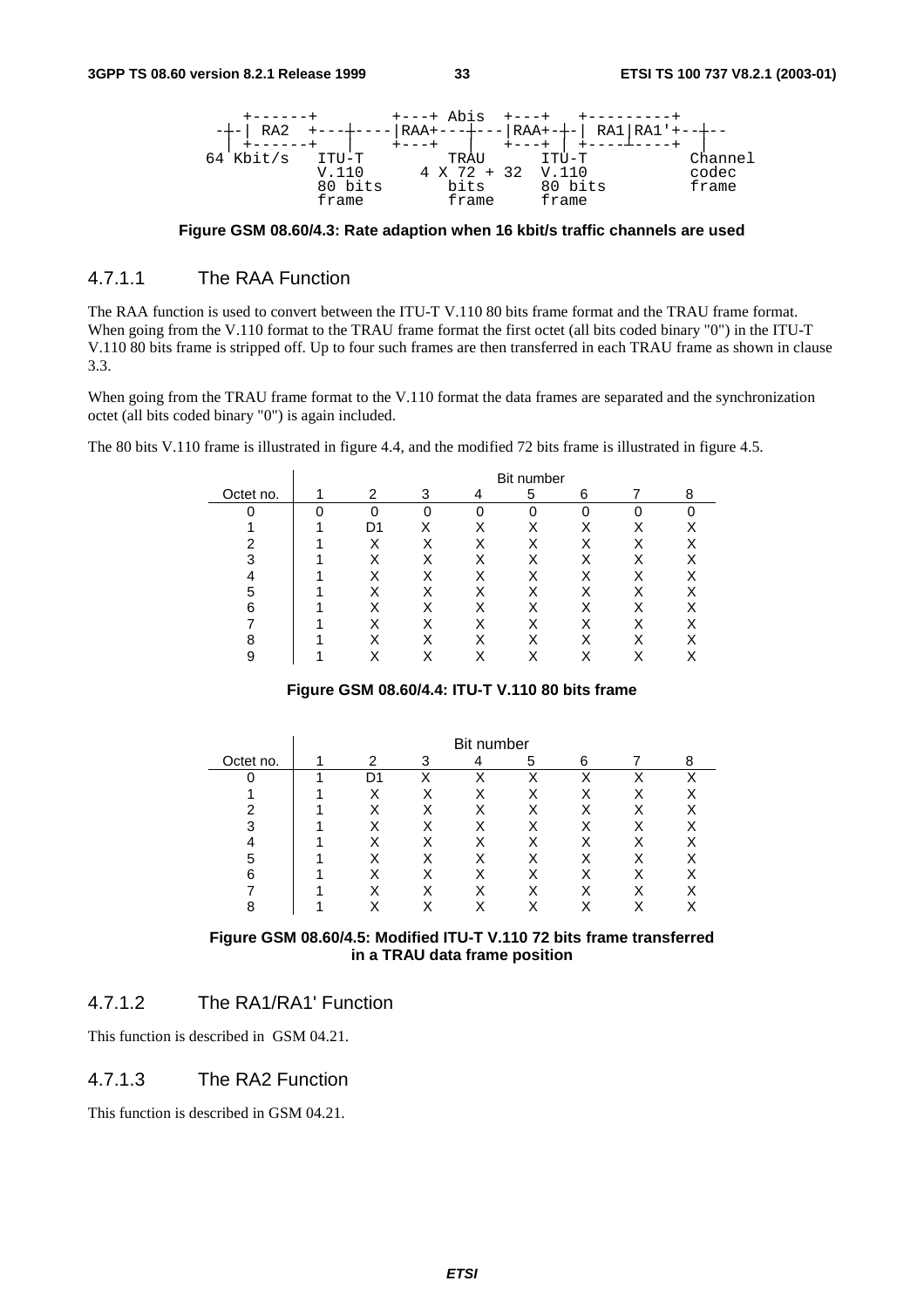### 4.7.1.4 Procedures for 8 kbit/s intermediate rate adaption rate

For 8 kbit/s intermediate rate adaption rate up to two data frames are transferred in each TRAU frame. The first data frame is transferred in TRAU data frame position 1 and the subsequent data frame is transferred in TRAU data frame position 3 (see clause 3.3).

In TRAU data frame position 2 and 4, all bits are coded binary "1".

If the data transfer terminates before the TRAU frame has been completed, the remaining data bit positions in the TRAU frame should be coded binary "1".

### 4.7.1.5 Procedures for 16 kbit/s intermediate rate adaption rate

For 16 kbit/s intermediate rate adaption rate, up to four data frames are transferred in each TRAU frame. The first data frame is transferred in TRAU data frame position 1, the next in data frame position 2 etc.

If the data transfer terminates before the TRAU frame has been completed, the remaining data bit positions in the TRAU frame should be coded binary "1".

#### 4.7.1.6 Support of Non-Transparent Bearer Applications

In GSM 08.20, the procedures for transfer of non-transparent bearer applications are specified. The 240 bit RLP frame is converted to four modified V.110 80 bit frames.

The same conversion is applied when transferred in a TRAU frame. The frames are coded as specified in clauses 4.7.4 and 4.7.5.

### 4.7.2 14.5 kbit/s channel coding

When rate adaption to 64 Kbit/s is performed at the BTS (sub-64 kbit/s traffic channels are not used), the rate adaption between the format used on the radio interface and the 64 Kbit/s format is as described in GSM 08.20.

When sub-64 kbit/s traffic channels are used, up to eight 36 bits frames are transferred in each E-TRAU frame. In order to convert between the E-TRAU frame format and the 36 bits frame format used for the radio interface an additional intermediate rate adaption function, RA1'/RAA', is applied. This is illustrated in figure 4.3.1 (see also GSM 08.20).



#### **Figure GSM 08.60/4.3.1: Rate adaption when 16 kbit/s traffic channels are used**

#### 4.7.2.1 The RAA' Function

See GSM 08.20

### 4.7.2.2 The RA1'/RAA' Function

This function is described in GSM 08.20.

### 4.7.2.3 The RA2 Function

This function is described in GSM 04.21.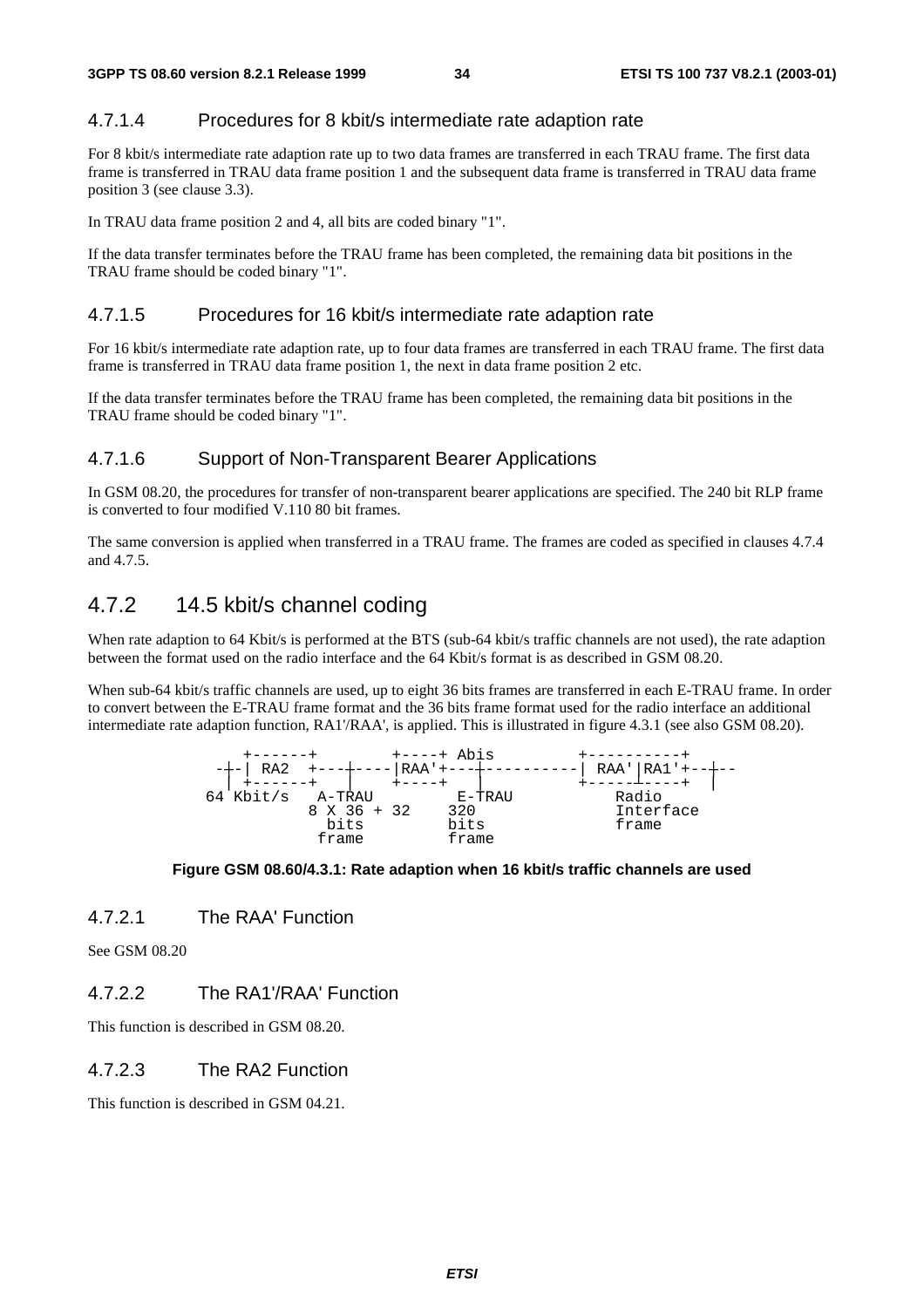### 4.8 Frame Synchronization

### 4.8.1 Search for Frame Synchronization

The frame synchronization is obtained by means of the first two octets in each frame, with all bits coded binary "0", and the first bit in octet no. 2, 4, 6, 8, ... 38 coded binary "1". The following 35 bit alignment pattern is used to achieve frame synchronization:

### 4.8.2 Frame Synchronization After Performing Downlink Timing Adjustments

If the timing of the downlink speech frames is adjusted, the adjustment is indicated in bits C6 - C11 as described in clauses 4.6.1.1 and 4.6.1.2. The frame synchronization unit shall change its frame synchronization window accordingly.

### 4.8.3 Frame Synchronization Monitoring and Recovery

The monitoring of the frame synchronization shall be a continuous process.

Loss of frame synchronization shall not be assumed unless at least three consecutive frames, each with at least one framing bit error, are detected.

In case of Full Rate speech:

 If the TRAU looses its frame synchronization it starts a timer Tsync = 1 second. If Tsync expires before frame synchronization is again obtained the TRAU initiates sending of the urgent alarm pattern described in clause 4.10.2.

 The exception from this procedure is when "Resource Release" is detected while Tsync is running (see clause 4.3). In this case, the procedure in clause 4.3 shall be followed.

 If loss of frame synchronization is detected by the CCU it starts a timer Tsync. If Tsync expires before frame synchronization is again obtained the call shall be released and an indication given to O&M.

Tsync is reset every time frame synchronization is again obtained.

In case of Enhanced Full Rate speech and Adaptive Multi-Rate speech:

 When it detects a framing bit error, the TRAU uses the control bit UFE (uplink Frame Error) in the next downlink TRAU frame to indicate it to the CCU. When the CCU receives a TRAU frame indicating an Uplink Frame Error and which has no errors on the sychronization pattern and the control bits, it starts a timer TsyncU.

 If loss of frame sychronization is detected by the CCU it starts a timer TsyncD. If TsyncD or TsyncU expires before frame sychronization is again obtained, the call shall be released as specified in GSM 08.58 with the case field set to " Remote Transcoder Failure".

TsyncD is reset every time frame synchronisation is again obtained.

 TsychU is reset every time three consecutive TRAU frames are received without Uplink Frame Error indication, without errors on the frame synchronisation pattern and on the control bits.

TsyncD and TsyncU are parameters set by O&M (default value = 1 second).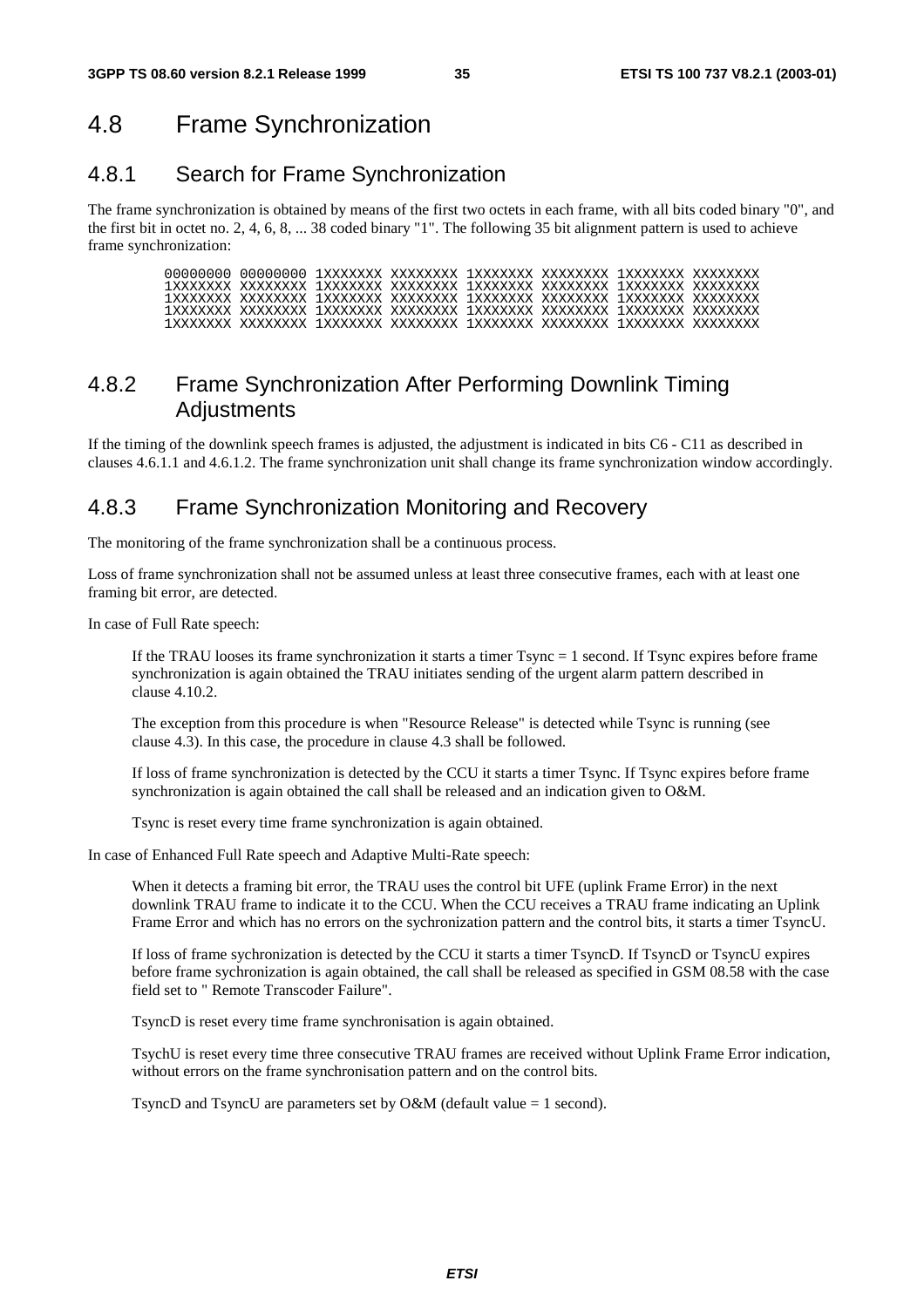In case of Data 14.5 kbit/s:

 The following 17 bit alignment pattern of the Extended Data TRAU Frame is used for Frame Synchronization Monitoring:

 When it detects a framing bit error, the TRAU uses the control bit UFE (uplink Frame Error) in the next downlink Extended Data TRAU Frame to indicate it to the CCU. When the CCU receives an Extended Data TRAU Frame indicating an Uplink Frame Error and which has no errors on the synchronization pattern and the control bits, it starts a timer TsyncU and TsyncR.

 If loss of frame synchronization is detected by the CCU it starts a timer TsyncD and starts sending Data TRAU Frames in the uplink direction to trigger the TRAU to start sending Data TRAU Frames in the downlink direction to be used for downlink Synchronization Recovery.

 If TsyncR expires before frame synchronization is again obtained, the CCU starts sending Data TRAU Frames in the uplink direction to be used for uplink Synchronization Recovery.

 If TsyncD or TsyncU expires before frame synchronization is again obtained, the call shall be released as specified in GSM 08.58 with the case field set to " Remote Transcoder Failure".

TsyncD is reset every time frame synchronization is again obtained.

 TsychU and TsyncR is reset every time three consecutive TRAU frames are received without Uplink Frame Error indication, without errors on the frame synchronization pattern and on the control bits.

TsyncD and TsyncU are parameters set by O&M (default value  $= 1$  second)

TsyncR are a parameter set by O&M (default value  $= 60$  milliseconds).

### 4.9 Correction/detection of bit errors on the terrestrial circuits

### 4.9.1 Error Detection on the Control Bits

For the control bits, (C-bits), no error coding is made. Exception: In case of AMR the C-Bits are protected by CRC. However, in order to reduce the possibility of misinterpretation of control information due to bit errors, the following procedure should be followed.

### 4.9.1.1 General Procedure

If any undefined combination of the C-bits is received (see clause 3.5), the frame should be reacted upon as received with errors.

### 4.9.1.2 Frames for Speech Services

In addition to the general procedure described in the previous clause, the following procedure should be followed:

Bits C6 - C11: Time Alignment.

The full range of the time alignment adjustment should only be applied when the TRAU is in the Initial Time Alignment state (see clauses 4.6.1.1 and 4.6.1.2).

If, in the Static Time Alignment state, a time alignment order is received indicating an adjustment of more than 250 µs, the next downlink frame should be delayed only one 250 µs step.

If an uplink frame is received with the "Time Alignment" field set to an unused value, this value should be interpreted as "no change".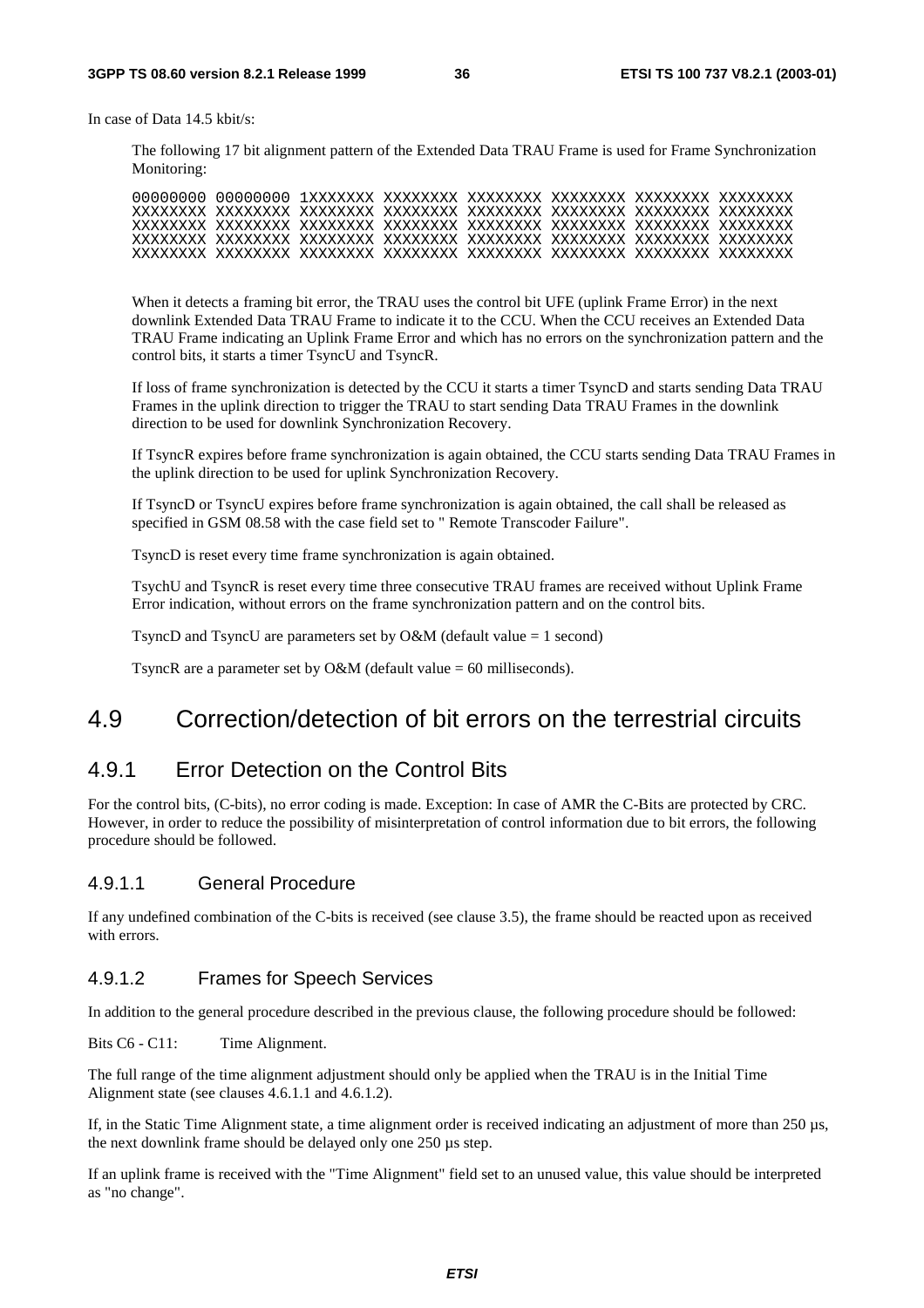### 4.9.2 Handling of frames received with errors

If TRAU frame is received in the uplink or downlink with detectable errors in the control bits, then the control information shall be ignored. The speech or data bits may be handled as if no error had been detected.

If frame synchronisation has been lost (see clause 4.8.3) in the uplink direction the TRAU shall:

- for speech, mute the decoded speech as if it has received frames with errors (cf. GSM 06.11 and GSM 06.61 and GSM 06.91);
- for data, send idle frames as defined in GSM 08.20 to the MSC/interworking.

### 4.9.2.1 In case of Full Rate speech

If frame synchronisation has been lost in the downlink direction then the same procedure shall be followed as when frame synchronisation is lost on the PCM link.

#### 4.9.2.2 In case of Enhanced Full Rate and Adaptive Multi-Rate speech

For speech calls, the CCU shall transmit a layer two fill frame on the air interface if frame synchronization has been lost in the downlink direction.

If a CRC error is detected in a downlink TRAU speech frame a solution can be to transmit a layer two fill frame on the air interface, another solution can be to replace the bad part of the TRAU speech frame only. The choice of the solution is left open.

If a CRC error is detected in a uplink TRAU speech frame, the TRAU speech frame shall be regarded as bad or partly bad and the TRAU shall apply the procedure defined in GSM 06.61, respectively GSM 06.91.

### 4.10 Procedures for Operation & Maintenance

The general procedures for Operation and Maintenance are described in GSM 12.21.

If the transcoders are positioned outside the BTS, some O&M functions will be required for the TRAU and the CCU. In particular this applies for transcoders positioned at the MSC site.

The transcoders outside the BTS are considered a part of the BSC, and the O&M functions for the TRAU should therefore be implemented in the BSC.

The CCU is a part of the BTS and the O&M functions for this unit should therefore be implemented in the BTS.

### 4.10.1 Transfer of O&M Information Between the TRAU and the BSC

The transfer of O&M information between the BSC and the TRAU is possible to do in two ways. Either it is handled directly between the BSC and the TRAU or a BTS is used as a message transfer point. The choice between the two methods is up to the manufacturer of the BSC:

- i) The transfer of O&M information between the BSC and the TRAU is handled internally by the BSC. The O&M signalling between the TRAU and the BSC may either be handled by proprietary BSC solutions or the O&M TRAU frames defined in clauses 3.2 and 3.5.2 could be used. In the latter case, the BSC has to act as a terminal for the O&M TRAU frames sent between the TRAU and the BSC.
- ii) The O&M information between the TRAU and the BSC is transferred using O&M TRAU frames between the TRAU and the CCU in a BTS. The BTS then acts as a relay function between the O&M TRAU frames and the associated O&M messages sent between the BTS and the BSC.

### 4.10.2 Procedures in the TRAU

In case of urgent fault conditions in the TRAU, e.g. loss of frame synchronization, non-ability of the transcoder to process data etc., this should if possible, be signalled to the BTS/BSC as an urgent alarm pattern. The urgent alarm pattern is a continuous stream of binary "0".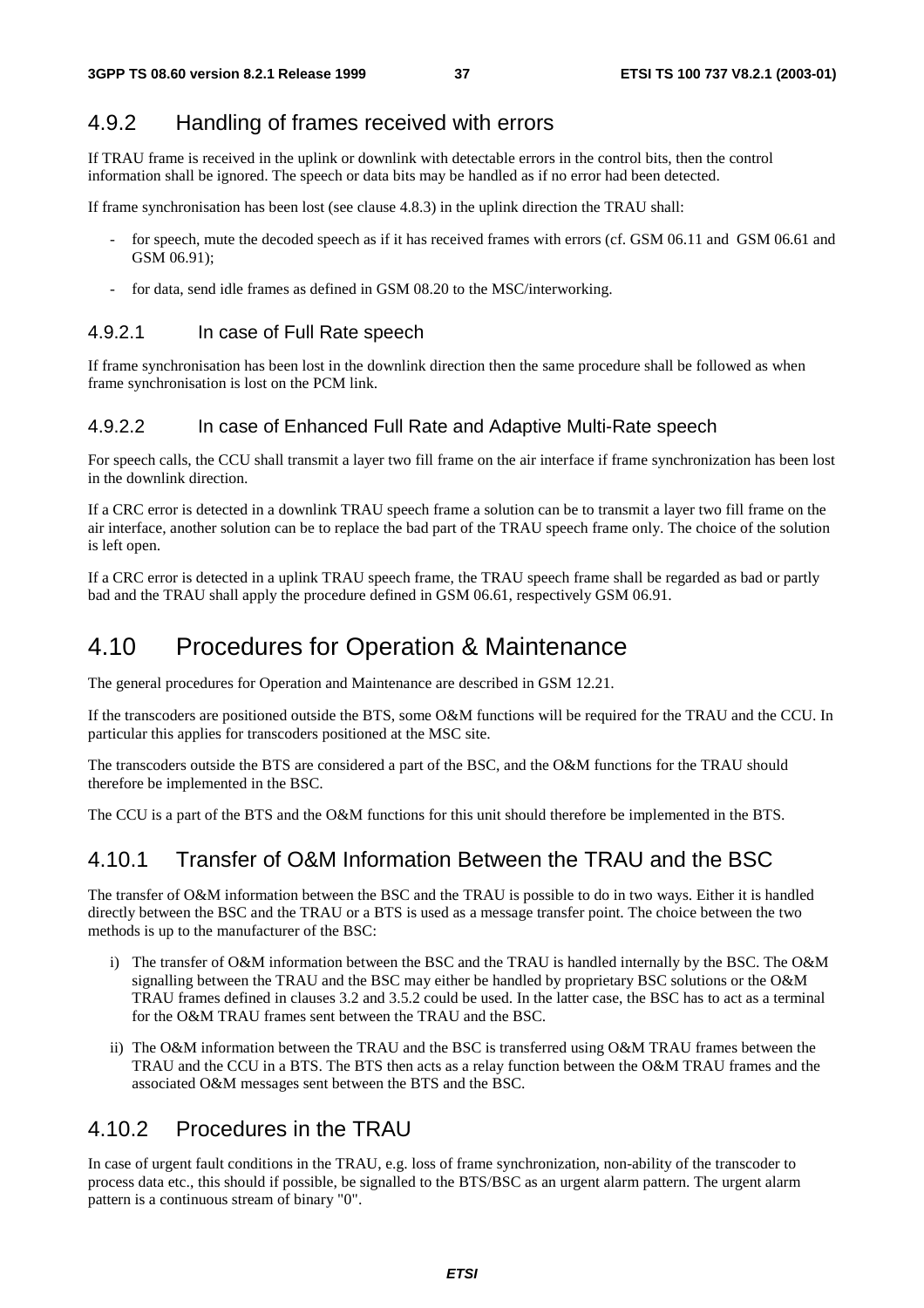If O&M TRAU frames information between the TRAU and the BSC is transferred using O&M frames between the CCU in a BTS and the TRAU, the TRAU sends O&M frames periodically until the identical O&M TRAU frame is received for acknowledgement. The period is at least 64\*20ms (1,28 sec).

In case of minor fault conditions, when no immediate action is required, the TRAU may send O&M frames indicating the fault instead of the urgent alarm pattern.

### 4.10.3 Procedures in the BSC

The BSC should be able to detect a faulty TRAU, take it out of service and give an indication to O&M. A faulty TRAU could be detected e.g. by routine tests, alarms from the TRAU, release of call initiated by the BTS due to remote transcoder failure etc. How this is handled by the BSC is regarded as a BSC internal matter.

### 4.10.3.1 Use of O&M Frames

The use and coding of O&M TRAU frames is left to the implementor of the BSC/TRAU.

If O&M TRAU frames are used, they are always carrying 264 data bits.

Any corresponding O&M message between the BSC and the BTS shall always carry all 264 O&M data bits.

### 4.10.4 Procedures in the BTS

If a CCU in a BTS receives O&M TRAU frames from the TRAU, the BTS shall:

- send the identical frame to the TRAU for acknowledgement; and
- put the 264 data bits from the received frames into an appropriate O&M message and send it to the BSC.

If the CCU receives O&M frames during a call then "stolen frames" shall be indicated to the MS and layer 2 frames of format A (see GSM 04.06) shall be transmitted.

If the CCU receives O&M frames during a data call, then the same procedure shall be used as when V.110 frame is lost.

If receiving an O&M message from the BSC, carrying TRAU O&M information, the BTS puts the 264 data bits from the received message into an O&M TRAU frame and then the CCU allocated to the addressed connection sends the frame to the TRAU in one single O&M TRAU frame. Repetition is done according to GSM 12.21.

In case of a faulty CCU, the O&M procedures are BTS internal.

If the CCU receives the urgent alarm pattern, the BTS shall initiate release of the call as specified in GSM 08.58 with the cause field set to "Remote Transcoder Failure".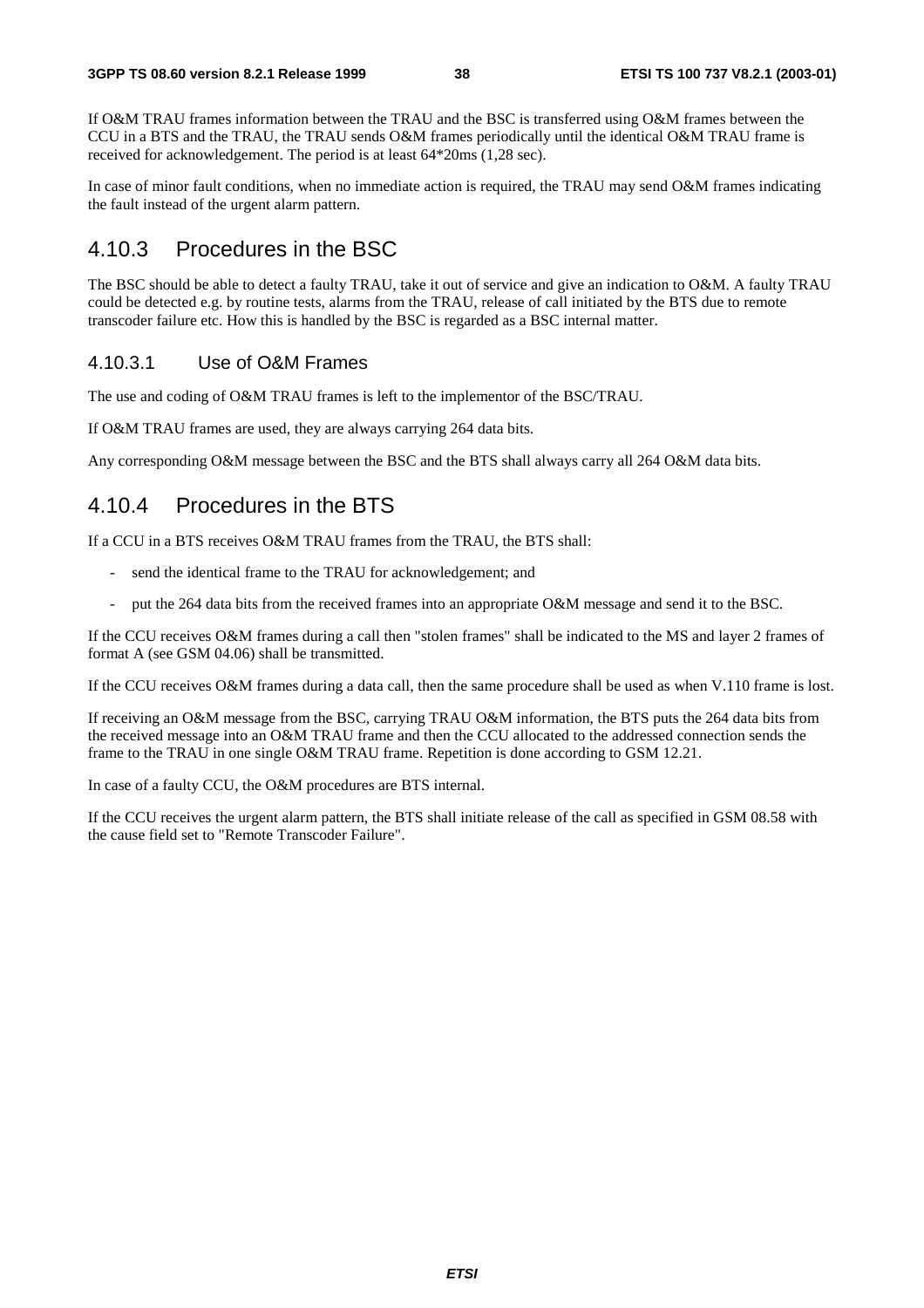### Annex A (informative): **Change History**

| <b>Change history</b> |                            |                          |                                           |                       |                                                                                                                                                                                                        |  |  |  |
|-----------------------|----------------------------|--------------------------|-------------------------------------------|-----------------------|--------------------------------------------------------------------------------------------------------------------------------------------------------------------------------------------------------|--|--|--|
| SMG No.               | TDoc.<br>No.               | CR. No.                  | <b>Clause</b><br>affected                 | <b>New</b><br>version | <b>Subject/Comments</b>                                                                                                                                                                                |  |  |  |
| SMG#07                |                            |                          |                                           | 4.1.3                 | <b>ETSI</b> Publication                                                                                                                                                                                |  |  |  |
| SMG#13                |                            | 027<br>028<br>029<br>030 | 4.6.1.2, 4.6.1.4.2                        | 4.2.0                 | Remote management of the loss of synch by transcoder<br>Improvement of the transcoder time alignment process<br>Clarification of clauses $4, 6, 1, 2,$ and $4, 6, 1, 4, 2$ .<br>Initial Time Alignment |  |  |  |
| SMG#22                | 434/97                     | A <sub>004</sub>         |                                           | 4.3.0                 | Provide an option to handle missing data in case of full<br>rate in the same way as for enhanced full rate                                                                                             |  |  |  |
| SMG#23                | 97-770                     | A007                     |                                           | 4.4.0                 | Update of inband control of the remote TRAU to handle<br>the frames of the new codec EFR (Phase 2)                                                                                                     |  |  |  |
| SMG#19                |                            |                          |                                           | 5.0.1                 | Release 1996 version                                                                                                                                                                                   |  |  |  |
| SMG#22                | 434/97<br>434/97<br>459/97 | A005<br>A006<br>A007     |                                           | 5.1.0                 | Provide an option to handle missing data in case of full<br>rate in the same way as for enhanced full rate<br>Introduction of 14.5 kbit/s channel coding<br>WI 14.4 kbit/s user data                   |  |  |  |
| SMG#22                |                            |                          |                                           | 5.1.1                 | ETSI version change                                                                                                                                                                                    |  |  |  |
| <b>SMG#27</b>         |                            |                          |                                           | 6.0.0                 | Release 1997 version                                                                                                                                                                                   |  |  |  |
| <b>SMG#29</b>         |                            |                          |                                           | 7.0.0                 | Release 1998 version                                                                                                                                                                                   |  |  |  |
| SMG#30                | 580/99                     | A010                     |                                           | 7.1.0                 | Introduction of AMR                                                                                                                                                                                    |  |  |  |
| <b>SMG#30</b>         | 616/99                     | A009                     |                                           | 8.0.1                 | Asymmetrical Channel Codings for ECSD                                                                                                                                                                  |  |  |  |
| SMG#30bis             | 806                        | A012                     | $3.5.1.2.1$ ,<br>3.5.1.2.2 and<br>4.6.2.2 | 8.1.0                 | Support of AMR-TFO                                                                                                                                                                                     |  |  |  |
|                       |                            |                          |                                           | 8.1.1                 | Editorial                                                                                                                                                                                              |  |  |  |

N.B Draft version 8.0.0 exists without CR 0860-A010.

|             | <b>Change history</b> |                 |           |            |                                     |              |            |  |  |  |
|-------------|-----------------------|-----------------|-----------|------------|-------------------------------------|--------------|------------|--|--|--|
| <b>Date</b> | <b>TSG GE</b><br>RAN# | <b>TSG Doc.</b> | <b>CR</b> | <b>Rev</b> | Subject/Comment                     | <b>l</b> Old | <b>New</b> |  |  |  |
| 2002-02     | -08                   | IGP-020181      | A014      |            | Handover_Complete                   | 8.1.1        | 8.2.0      |  |  |  |
| 2003-01     |                       |                 |           |            | Replacement of corrupted Figure 2.1 | 8.2.0        | 8.2.1      |  |  |  |
|             |                       |                 |           |            |                                     |              |            |  |  |  |
|             |                       |                 |           |            |                                     |              |            |  |  |  |